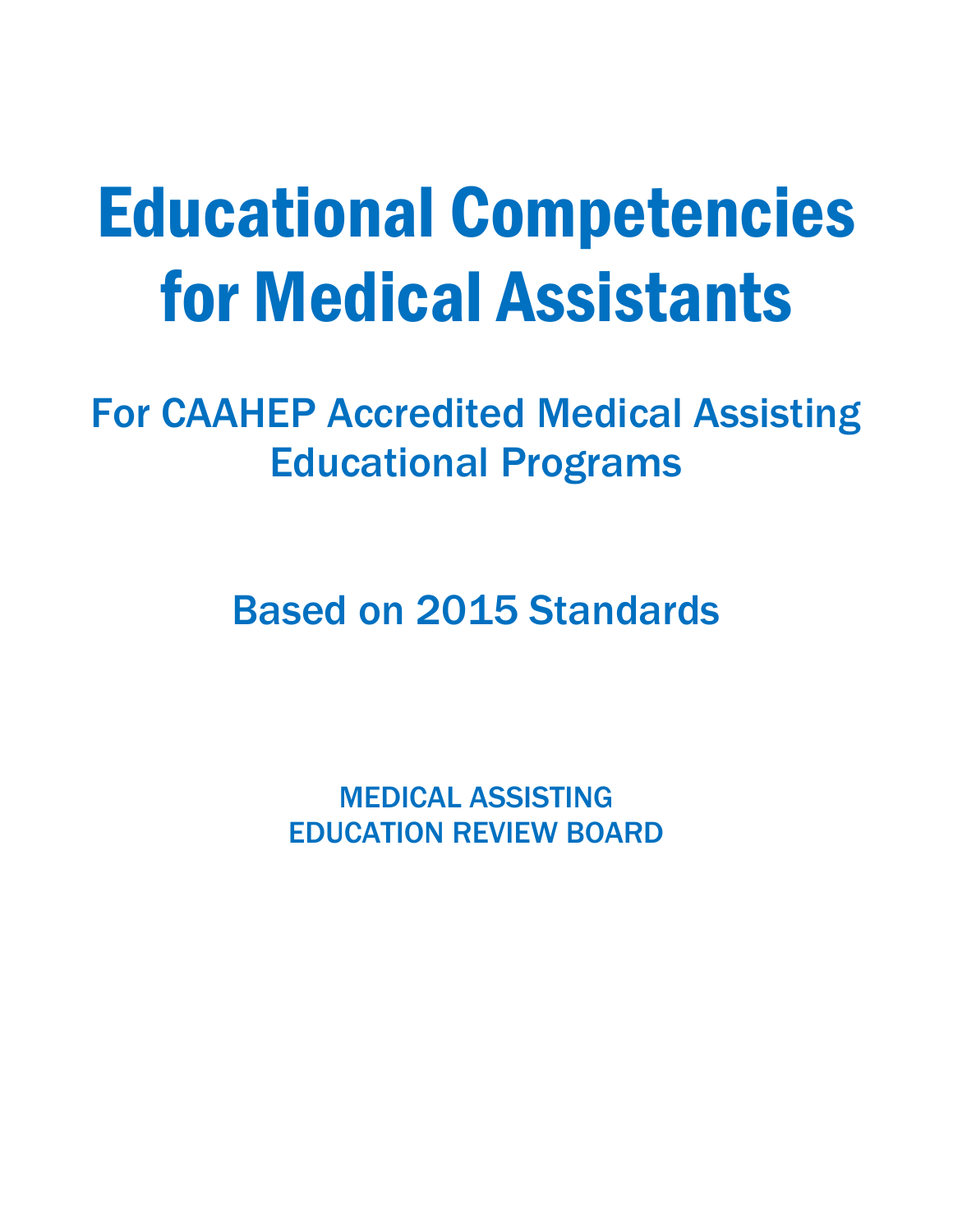# **Table of Contents**

| Content Area II: Applied Mathematics | 12 |
|--------------------------------------|----|
|                                      |    |
|                                      |    |
|                                      |    |
|                                      |    |
|                                      |    |
|                                      |    |
|                                      |    |
|                                      |    |
|                                      |    |
| August 2017<br>Page 2 of 58          |    |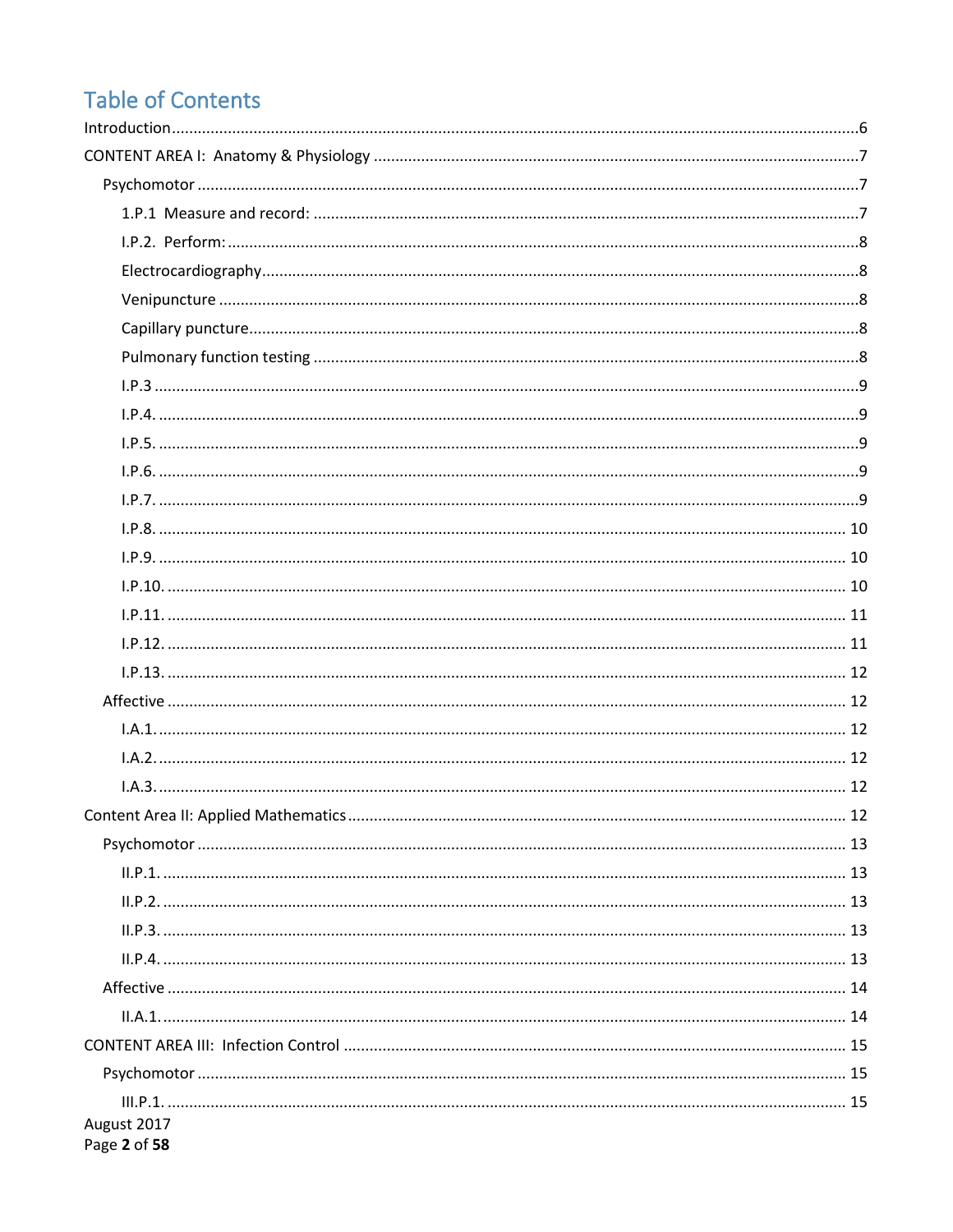| August 2017<br>Page 3 of 58 |  |
|-----------------------------|--|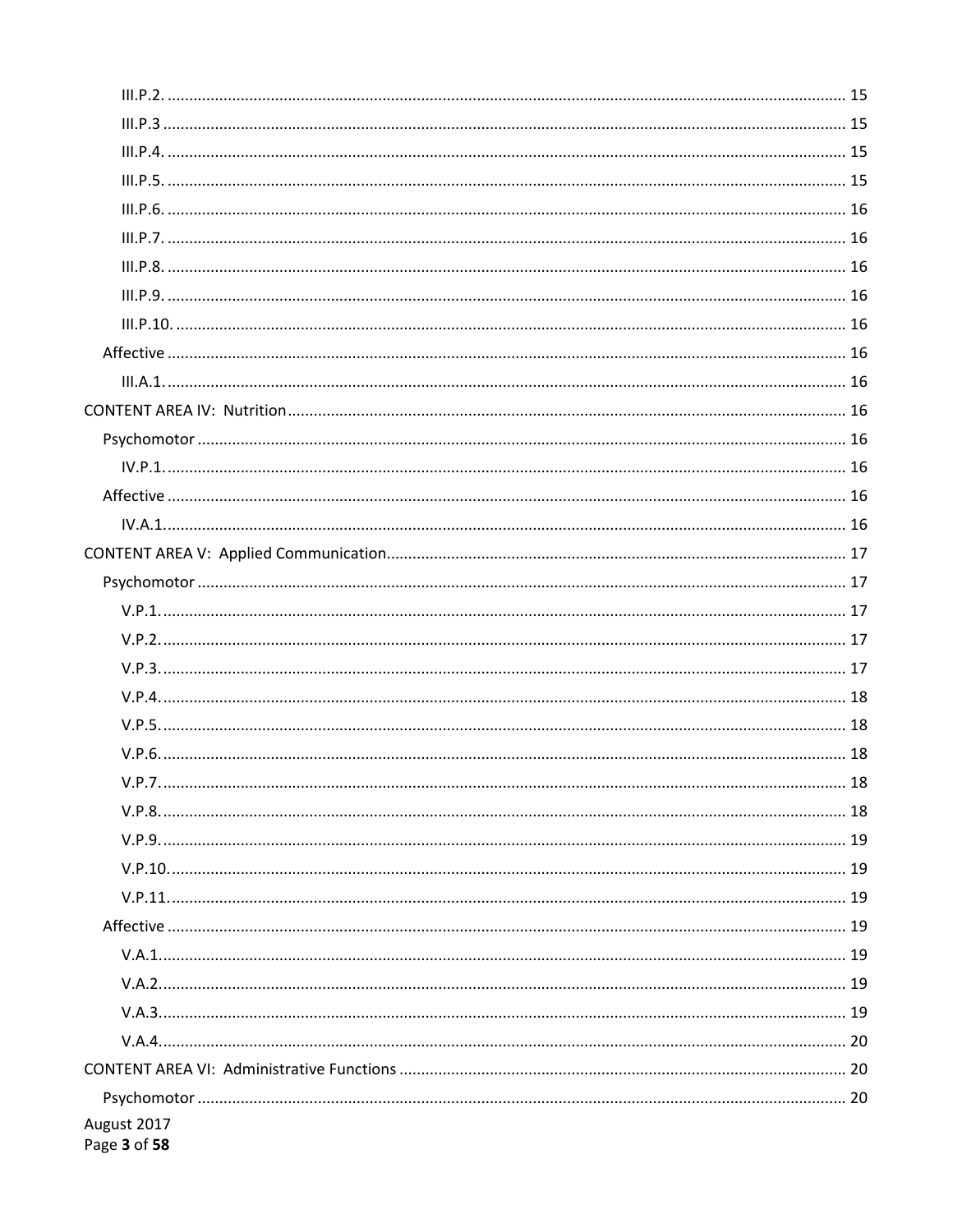| August 2017<br>Page 4 of 58 |  |
|-----------------------------|--|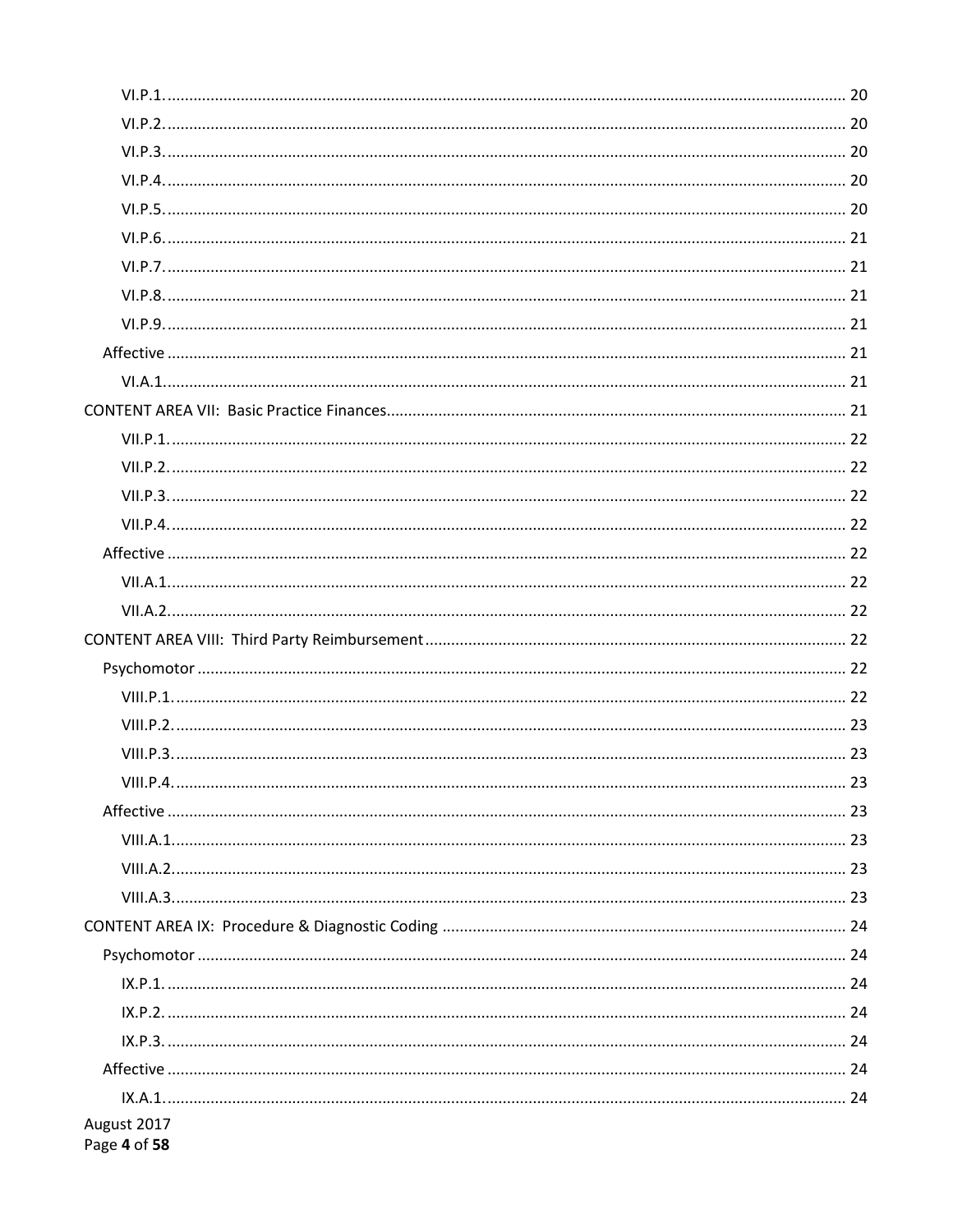| I.A.3. Show awareness of a patient's concerns related to the procedure being performed  38 |  |
|--------------------------------------------------------------------------------------------|--|
|                                                                                            |  |
|                                                                                            |  |
|                                                                                            |  |
| August 2017                                                                                |  |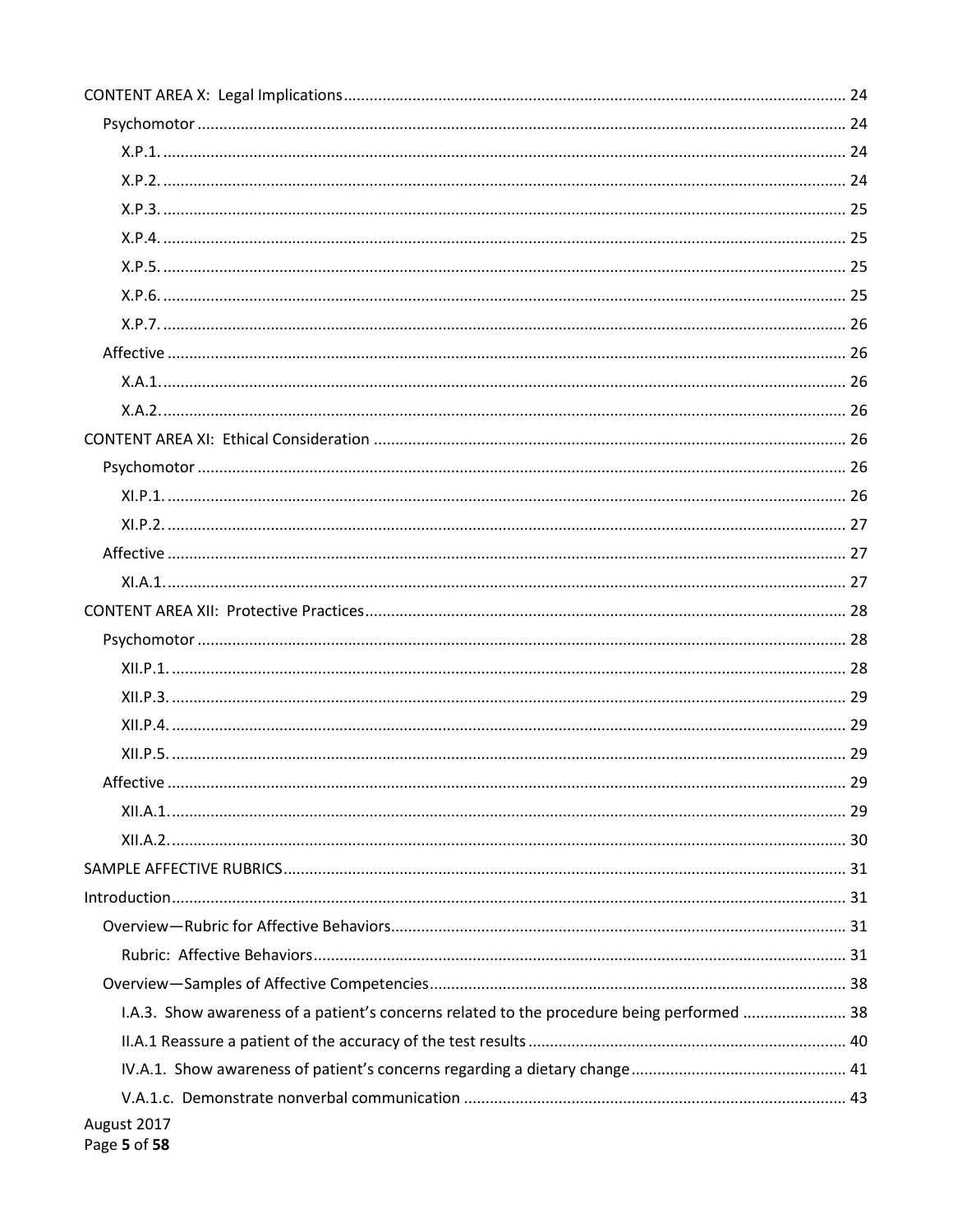| VIII.A.2. Display tactful behavior when communicating with medical providers regarding third party        |  |
|-----------------------------------------------------------------------------------------------------------|--|
| IX.A.1. Utilize tactful communication skills with medical providers to ensure accurate code selection  51 |  |
|                                                                                                           |  |
| XII.A.1. Recognize the physical and emotional effects on persons involved in an emergency situation 54    |  |
|                                                                                                           |  |

#### <span id="page-5-0"></span>**Introduction**

The *Educational Competencies for the Medical Assistant* (ECMA) can be used in a variety of ways by the educators who teach within CAAHEP-accredited medical assisting programs. MAERB's goal in producing the ECMA is to provide suggested evaluations for meeting each of the entry-level psychomotor and affective competencies in the 2015 MAERB Core Curriculum which can be found in Appendix B of the 2015 *Standards and Guidelines*.

For the majority of psychomotor and affective competencies, there are brief synopses of possible evaluations designed to have students perform and be assessed on those competencies. Instructors will need to develop the appropriate tool to demonstrate how students are being assessed and achievement is measured.

Many of the suggestions are based upon scenarios that either require discussion or role-playing or both. There is a great deal of possible variations that can occur within those suggested scenarios so creativity and ingenuity will certainly further develop those preliminary sketches

Several of the competencies have a number of evaluation options. It is definitely not required that all of them be used; rather they just indicate the range of options available to the educator.

August 2017 Page **6** of **58**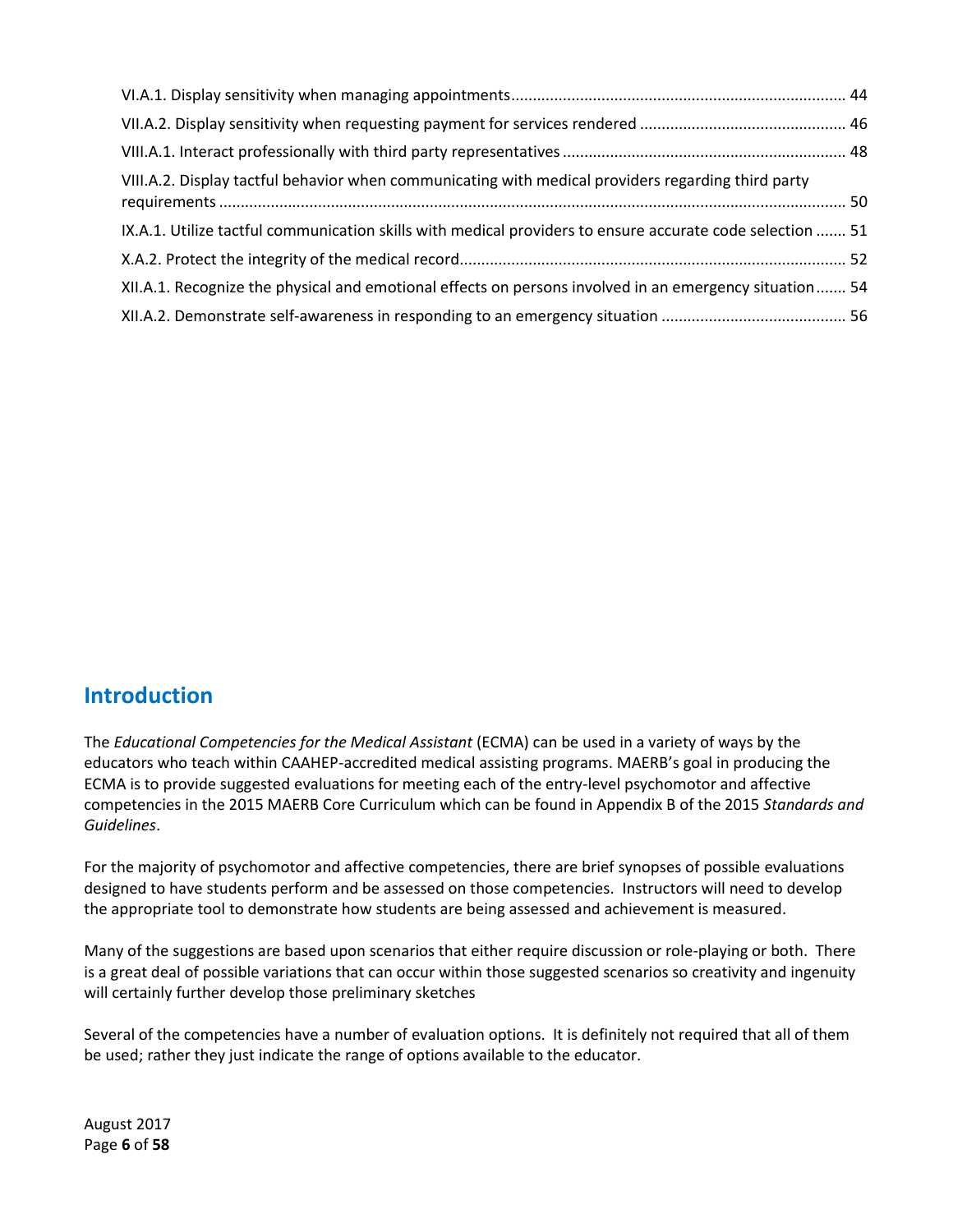There are a few competencies where there are no suggestions, simply because the competency itself provides the model for the assessment and achievement of the competency. You will see a notation that no suggestions are necessary.

Documentation of achievement of all competencies found in the psychomotor and affective domains must be evaluated in a manner consistent with the action verb.

As was outlined above, the MAERB produces this document to provide guidance. The ECMA has been a useful tool for the last several iterations of the MAERB Core Curriculum. In order to expand the dialogue, the MAERB is soliciting suggestions and samples from those who are teaching and working within CAAHEP-accredited medical assisting programs.

## <span id="page-6-0"></span>**CONTENT AREA I: Anatomy & Physiology**

<span id="page-6-2"></span><span id="page-6-1"></span>

| Psychomotor                             |                                                                        |
|-----------------------------------------|------------------------------------------------------------------------|
| 1.P.1 Measure and record:               | NOTE: Documentation for recording may include:                         |
| blood pressure<br>a.                    |                                                                        |
| b.<br>temperature                       | 1. Patient chart                                                       |
| pulse<br>c.                             | 2. Skill sheet                                                         |
| d.<br>respirations                      | 3. Flow Sheet                                                          |
| height<br>e.                            |                                                                        |
| f.<br>weight                            | A. Measure and document blood pressure using the following             |
| length (infant)<br>g.                   | equipment:                                                             |
| head circumference (infant)<br>h.<br>i. |                                                                        |
| pulse oximetry                          | 1. anaerobic blood pressure cuff<br>2. digital blood pressure cuff     |
|                                         |                                                                        |
|                                         | B. Measure and document temperatures using the following<br>equipment: |
|                                         |                                                                        |
|                                         | 1. Disposable thermometer                                              |
|                                         | 2. Digital thermometer                                                 |
|                                         | 3. Tympanic thermometer                                                |
|                                         | 4. Temporal thermometer                                                |
|                                         | C. Measure and document radial and apical pulse                        |
|                                         | D. Measure and document respirations                                   |
|                                         | E. Measure and document height using appropriate scale                 |
|                                         | F. Measure and document weight using appropriate scale:                |
|                                         | 1. Balance scale                                                       |
|                                         | 2. Electronic scale                                                    |
|                                         | G. Measure and document length using appropriate<br>equipment:         |
|                                         |                                                                        |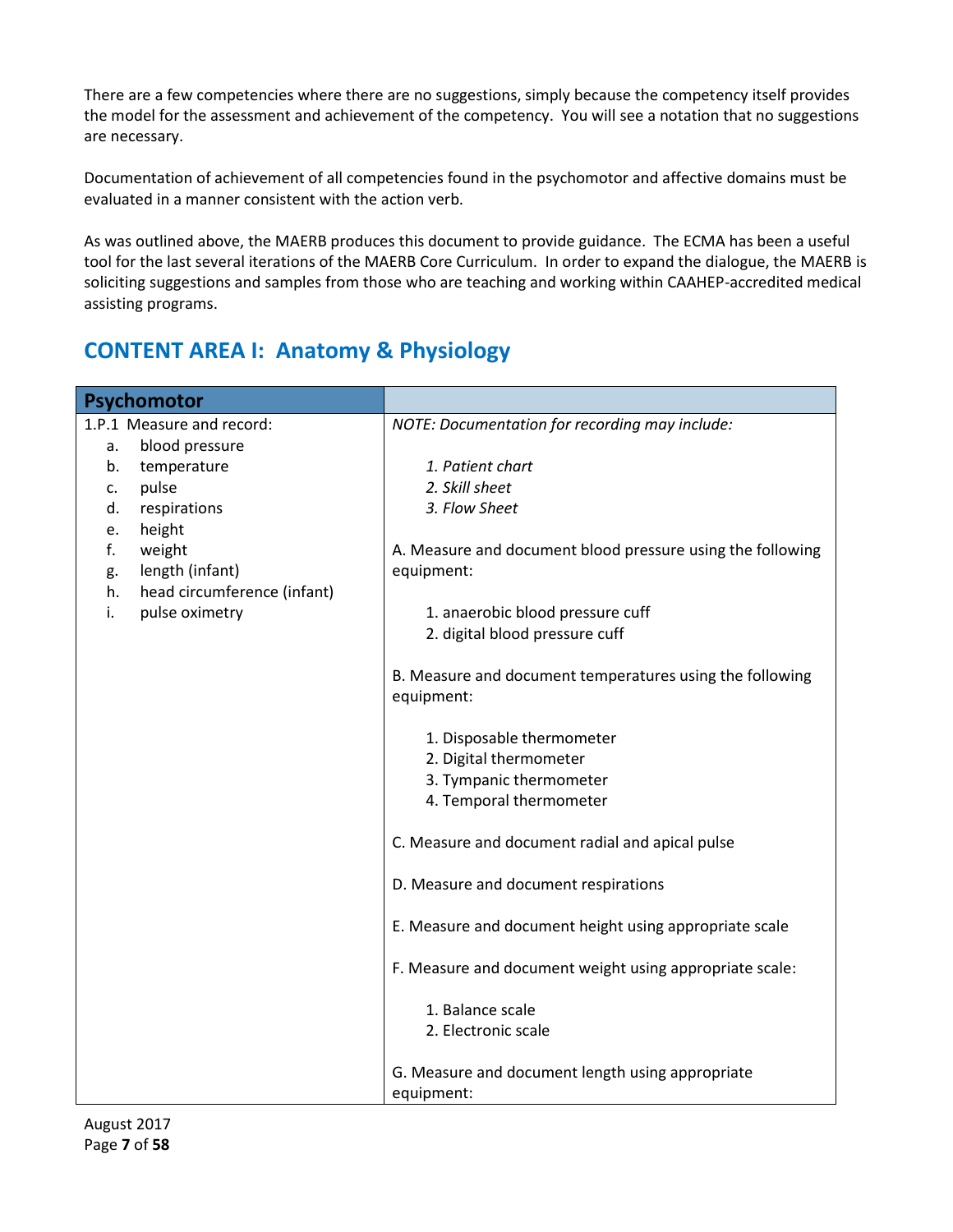<span id="page-7-4"></span><span id="page-7-3"></span><span id="page-7-2"></span><span id="page-7-1"></span><span id="page-7-0"></span>

|                                                           | 1. Infant meter (length board) or<br>2. Measuring tape<br>H. Measure and document head circumference using<br>appropriate equipment |
|-----------------------------------------------------------|-------------------------------------------------------------------------------------------------------------------------------------|
|                                                           | I. Measure and document patient's $0^2$ saturation rate using<br>the appropriate equipment                                          |
|                                                           |                                                                                                                                     |
|                                                           |                                                                                                                                     |
|                                                           |                                                                                                                                     |
| I.P.2. Perform:                                           | No suggestions needed for electrocardiography.                                                                                      |
| Electrocardiography<br>а.<br>Venipuncture<br>b.           | B. Venipuncture                                                                                                                     |
| Capillary puncture<br>c.<br>d. Pulmonary function testing | Collect and document venous blood specimen using<br>appropriate techniques                                                          |
|                                                           | 1. Multi-draw method (vacutainer)<br>2. Winged-infusion method<br>3. Syringe method                                                 |
|                                                           | Methods may be used in conjunction with obtaining specimens<br>for testing.                                                         |
|                                                           | C. Capillary puncture<br>Collect and document capillary blood specimen using<br>appropriate techniques                              |
|                                                           | 1. Finger stick<br>2. Heel stick                                                                                                    |
|                                                           | Method may be used in conjunction with obtaining specimens<br>for testing.                                                          |
|                                                           | D. Pulmonary function testing                                                                                                       |
|                                                           | Measure and document lung function using appropriate                                                                                |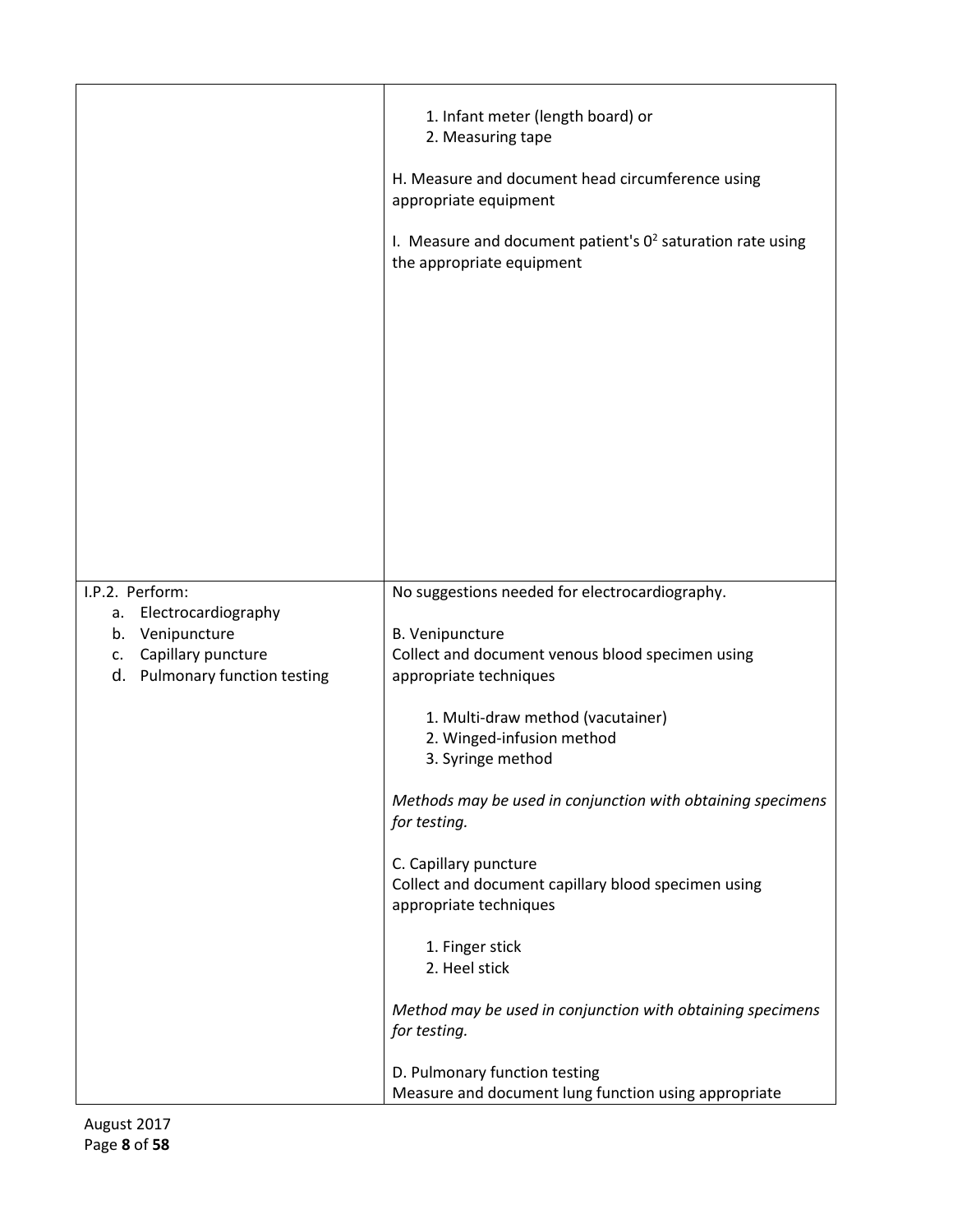<span id="page-8-4"></span><span id="page-8-3"></span><span id="page-8-2"></span><span id="page-8-1"></span><span id="page-8-0"></span>

|                                                                                                                                                                                               | equipment:                                                                                                                                                                                                                           |
|-----------------------------------------------------------------------------------------------------------------------------------------------------------------------------------------------|--------------------------------------------------------------------------------------------------------------------------------------------------------------------------------------------------------------------------------------|
|                                                                                                                                                                                               | 1. Spirometry<br>2. Inhalation challenge tests<br>3. Peak flow meter                                                                                                                                                                 |
| I.P.3 Perform patient screening using<br>established protocols                                                                                                                                | A. Using a provider approved step-by-step screening tool to<br>question the patient and determine the next course of action<br>(for example, appointment today, next available, report to<br>hospital, call for emergency transport) |
|                                                                                                                                                                                               | B. Screen patient for visual acuity                                                                                                                                                                                                  |
|                                                                                                                                                                                               | C. Screen patient for hearing acuity                                                                                                                                                                                                 |
| I.P.4. Verify the rules of medication<br>administration:<br>a. Right patient<br>b. Right medication<br>Right dose<br>C.<br>Right route<br>d.<br>Right time<br>e.<br>Right documentation<br>f. | No suggestions needed.                                                                                                                                                                                                               |
| I.P.5. Select proper sites for<br>administering parenteral medications                                                                                                                        | Using anatomical landmarks, locate sites on infants, children<br>and adults for the following injections:                                                                                                                            |
|                                                                                                                                                                                               | 1. intradermal<br>2. subcutaneous<br>3. intramuscular (deltoid, vastus lateralis, ventrogluteal,<br>and dorsal gluteal)                                                                                                              |
| I.P.6. Administer oral medications                                                                                                                                                            | Administer and document oral medication using the<br>appropriate technique:                                                                                                                                                          |
|                                                                                                                                                                                               | 1. Prepare and dispense solid and liquid medication<br>2. Simulated sublingual medication                                                                                                                                            |
| I.P.7. Administer parenteral (excluding<br>IV) medications                                                                                                                                    | Administer and document the following:                                                                                                                                                                                               |
|                                                                                                                                                                                               | 1. intradermal injection<br>2. subcutaneous injection<br>3. intramuscular (deltoid, vastus lateralis, ventrogluteal,<br>and dorsal gluteal) injections<br>4. Z-track injection                                                       |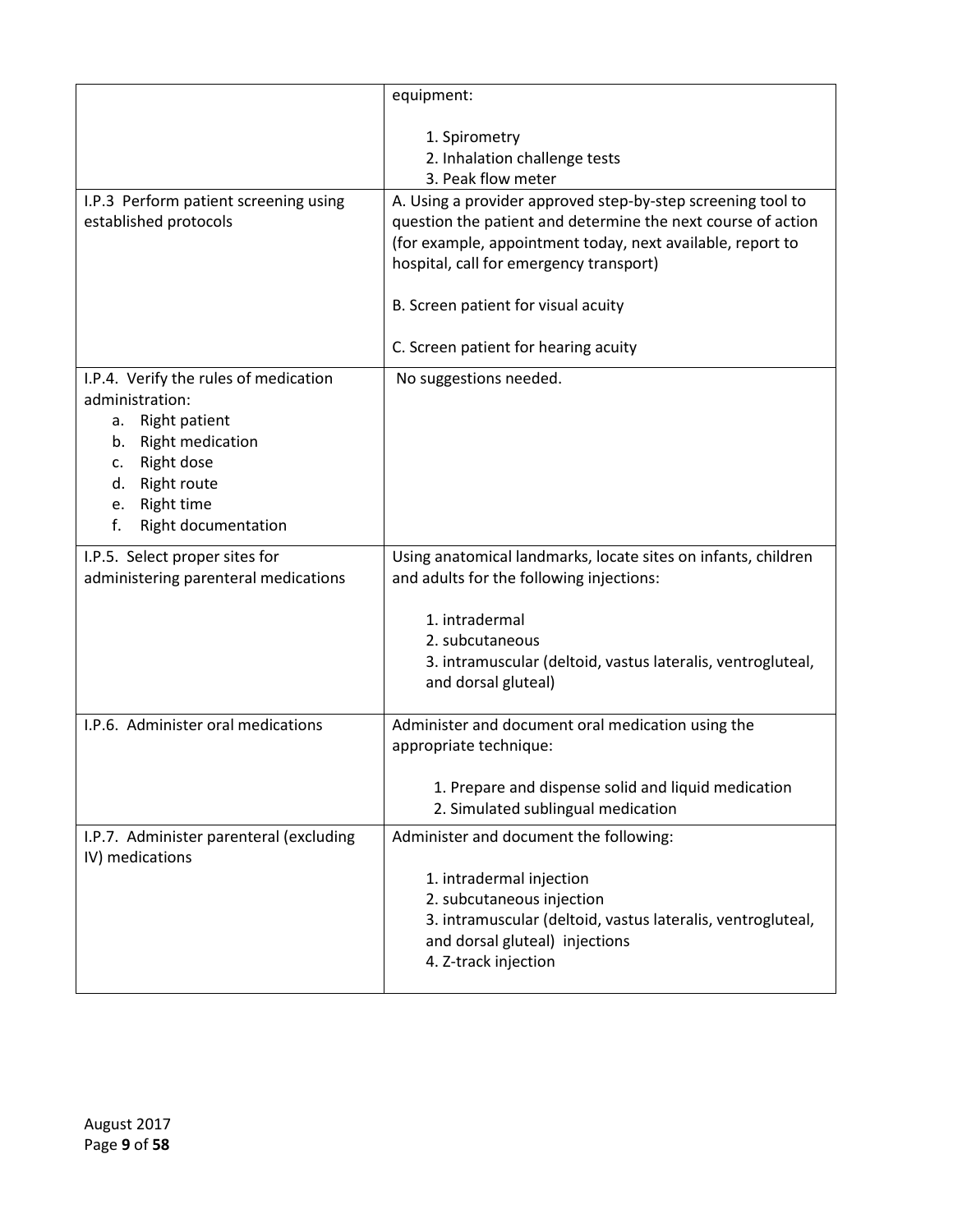<span id="page-9-2"></span><span id="page-9-1"></span><span id="page-9-0"></span>

| I.P.8. Instruct and prepare a patient for a<br>procedure or a treatment | A. Scenario: prepare a "patient" for a minor office procedure,<br>such as removal of a lesion on the back. Explain to the patient<br>the type of procedure, time needed for the procedure, and so<br>on. Document that the patient has been instructed. |
|-------------------------------------------------------------------------|---------------------------------------------------------------------------------------------------------------------------------------------------------------------------------------------------------------------------------------------------------|
|                                                                         | B. Prepare an information sheet for a procedure manual that<br>would be given to a patient prior to leaving the office when a<br>procedure has been scheduled.                                                                                          |
| I.P.9. Assist provider with a patient exam                              | A. Properly position patient in the following manners:                                                                                                                                                                                                  |
|                                                                         | a. Supine<br>b. Recumbent and dorsal recumbent<br>c. Lithotomy<br>d. Prone<br>e. Sims<br>f. Fowler's and Semi-Fowler's<br>g. Trendelenberg<br>h. Knee-chest                                                                                             |
|                                                                         | B. Setting up the room appropriately for an exam (for                                                                                                                                                                                                   |
|                                                                         | example, gynecological and so on)                                                                                                                                                                                                                       |
| I.P.10. Perform a quality control measure                               | A. Calibrate and document appropriate equipment                                                                                                                                                                                                         |
|                                                                         | B. Measure and document the temperature of equipment                                                                                                                                                                                                    |
|                                                                         | C. Check expiration dates and storage instructions on all<br>reagents and test kits                                                                                                                                                                     |
|                                                                         | D. Run appropriate quality control specimen on chemistry<br>equipment, such as glucose or cholesterol testing equipment                                                                                                                                 |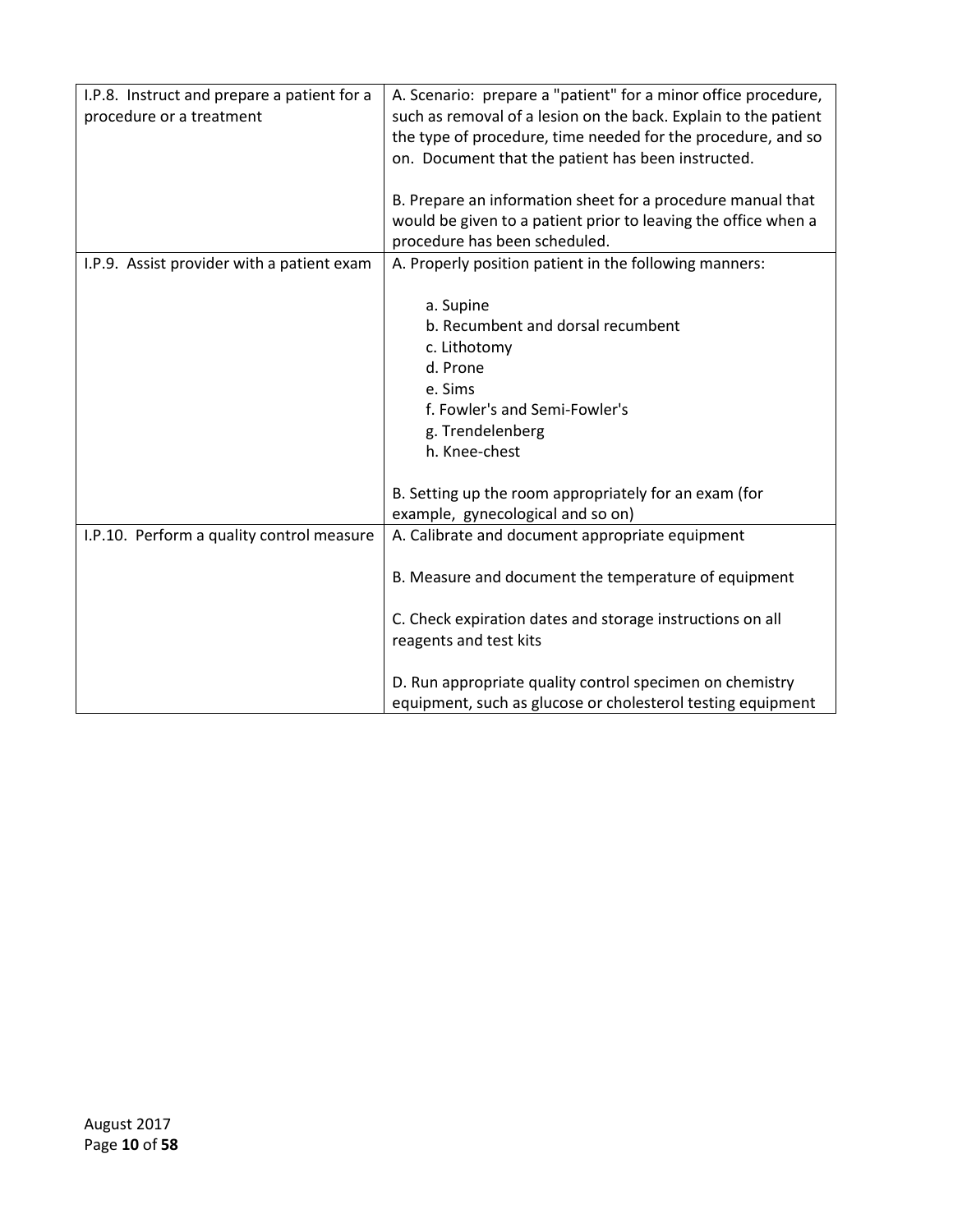<span id="page-10-1"></span><span id="page-10-0"></span>

| I.P.11. Obtain specimens and perform | A. CLIA waived hematology test                                                    |
|--------------------------------------|-----------------------------------------------------------------------------------|
| the following:                       |                                                                                   |
| a. CLIA waived hematology test       | 1. Perform and document the results of a spun                                     |
| b. CLIA waived chemistry test        | microhematocrit                                                                   |
| c. CLIA waived urinalysis            | 2. Perform and document the results of an automated                               |
| d. CLIA waived immunology test       | hemoglobin by a single analyze instrument                                         |
| e. CLIA waived microbiology test     | 3. Perform and document the results of an erythrocyte<br>sedimentation rate (ESR) |
|                                      |                                                                                   |
|                                      | B. CLIA waived chemistry test                                                     |
|                                      | 1. Perform and document the results of a blood glucose                            |
|                                      | 2. Perform and document the results of cholesterol testing                        |
|                                      | 3. Perform and document the results of a human thyroid                            |
|                                      | stimulating hormone (TSH)                                                         |
|                                      | C. CLIA waived urinalysis                                                         |
|                                      | 1. Perform and document the results of a urinalysis                               |
|                                      | a. Manual                                                                         |
|                                      | b. Automated                                                                      |
|                                      |                                                                                   |
|                                      | D. CLIA waived immunology test                                                    |
|                                      | 1. Perform and document the results of beta HCG testing                           |
|                                      | 2. Perform and document the results of mononucleosis                              |
|                                      | testing                                                                           |
|                                      | 3. Perform and document the results of rapid strep                                |
|                                      | testing                                                                           |
|                                      | 4. Perform and document the results for H. pylori testing                         |
|                                      | 5. Perform and document the results for influenza A/B<br>testing                  |
|                                      |                                                                                   |
|                                      | E. CLIA waived microbiology test                                                  |
|                                      | 1. Perform and document the results of strep testing                              |
|                                      | 2. Perform and document influenza A/B testing                                     |
|                                      | 3. Perform and document HIV testing                                               |
| I.P.12. Produce up-to-date           | Participate in and complete healthcare provider/professional                      |
| documentation of current             | level CPR certification offered by an approved organization                       |
| provider/professional level CPR      | such as the American Red Cross or the American Heart                              |
|                                      | Association.                                                                      |
|                                      |                                                                                   |
|                                      |                                                                                   |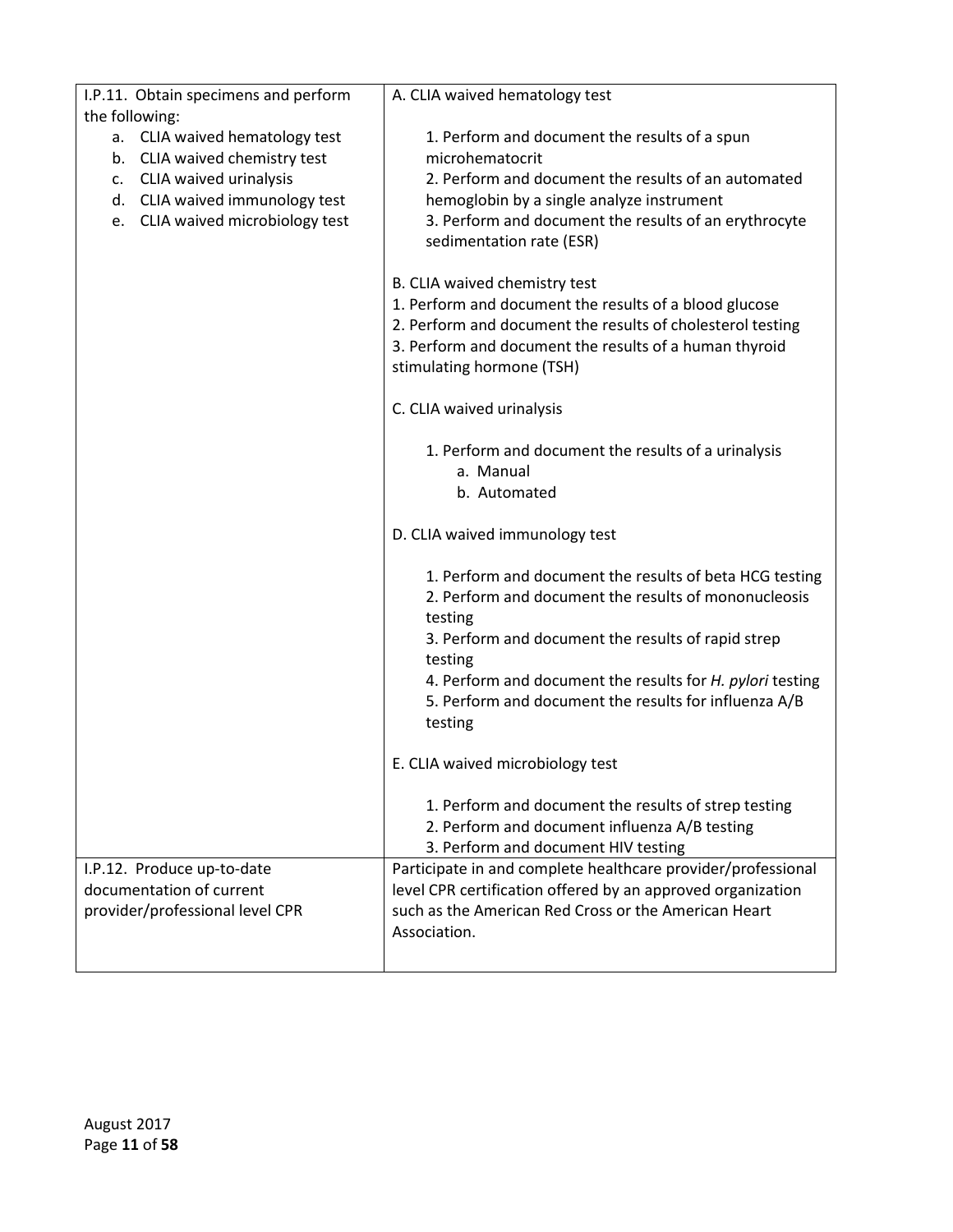<span id="page-11-0"></span>

|    | I.P.13. Perform first aid procedures for: | Perform and document first aid procedures for: |
|----|-------------------------------------------|------------------------------------------------|
| а. | bleeding                                  |                                                |
|    | b. diabetic coma or insulin shock         | a. bleeding.                                   |
| C. | fractures                                 | b. diabetic coma or insulin shock              |
|    | d. seizures                               | c. fractures                                   |
| e. | shock                                     | d. seizures                                    |
|    | syncope                                   | e. shock                                       |
|    |                                           | f. syncope                                     |
|    |                                           |                                                |

<span id="page-11-4"></span><span id="page-11-3"></span><span id="page-11-2"></span><span id="page-11-1"></span>

| <b>Affective</b>                                                                              |                                                                                                                                                                                                                 |
|-----------------------------------------------------------------------------------------------|-----------------------------------------------------------------------------------------------------------------------------------------------------------------------------------------------------------------|
| I.A.1. Incorporate critical thinking skills<br>when performing patient assessment.            | A. Scenario: Screen a patient calling with several symptoms to<br>determine the next course of action (for example,<br>appointment today, next available, report to hospital, call for<br>emergency transport). |
|                                                                                               | B. Scenario: Medical Assistant uses critical thinking to<br>determine the appropriate size and gauge of needle to use on<br>a malnourished patient for an intramuscular injection.                              |
| I.A.2. Incorporate critical thinking skills<br>when performing patient care.                  | Scenario: Without guidance, the medical assistant identifies<br>a breach in clean/sterile environment of a patient undergoing<br>a blood draw and notes the corrective action.                                  |
| I.A.3. Show awareness of a patient's<br>concerns related to the procedure being<br>performed. | A. Scenario: Medical assistant reassures a patient undergoing<br>a blood draw for the first time who expresses concern and<br>apprehension.                                                                     |
|                                                                                               | B. Scenario: Medical assistant reassures a patient undergoing<br>her first gynecological exam who is nervous and anxious.                                                                                       |

# <span id="page-11-5"></span>**Content Area II: Applied Mathematics**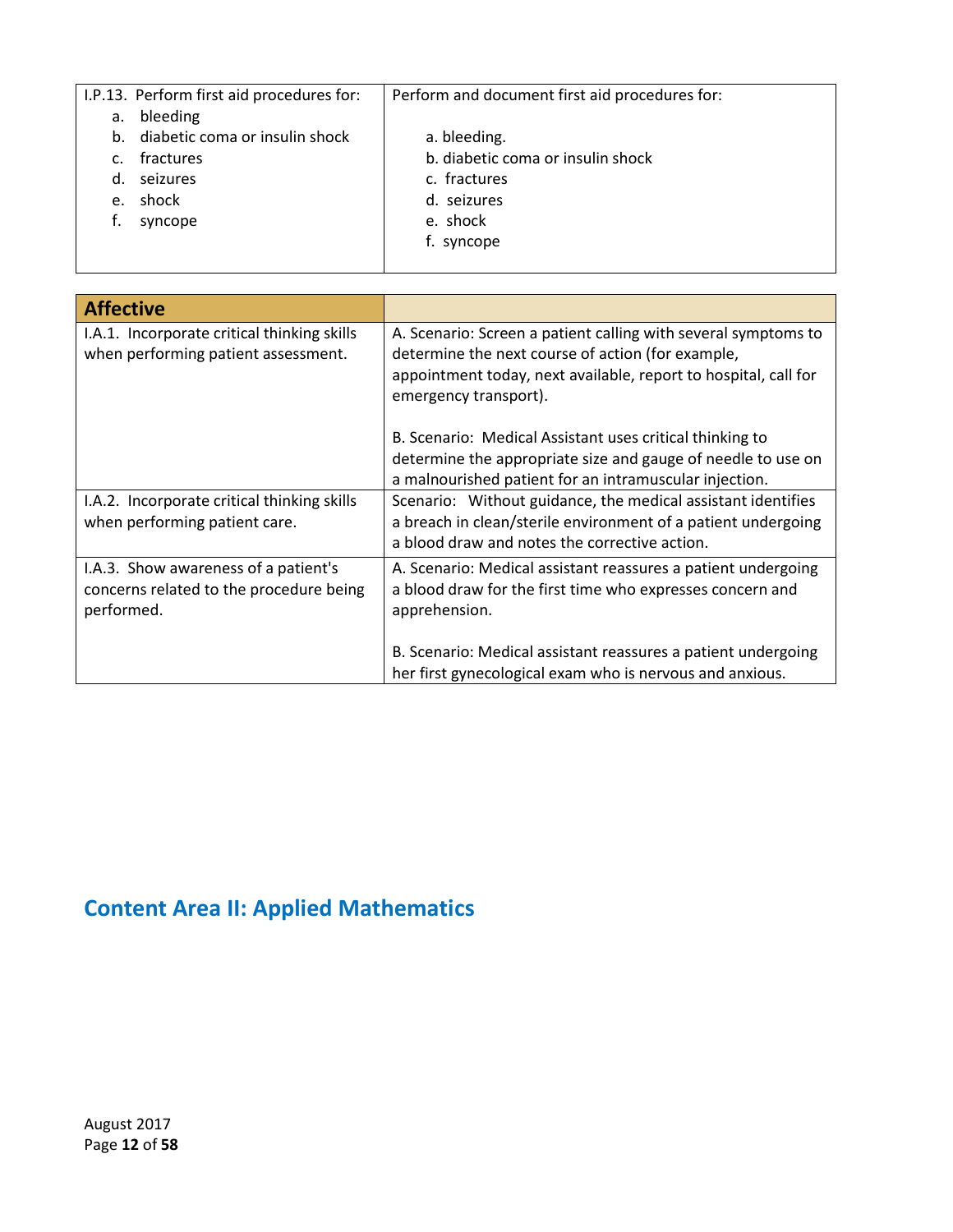<span id="page-12-4"></span><span id="page-12-3"></span><span id="page-12-2"></span><span id="page-12-1"></span><span id="page-12-0"></span>

| Psychomotor                                                           |                                                                                                                                    |
|-----------------------------------------------------------------------|------------------------------------------------------------------------------------------------------------------------------------|
| II.P.1. Calculate proper dosages of<br>medication for administration. | A. Use drug references and medication labels to obtain<br>information on the correct dosage of a medication to be<br>administered. |
|                                                                       | B. Calculate the correct dose ordered using the appropriate<br>method:                                                             |
|                                                                       | 1. Body Surface Area calculation in metric or household<br>units<br>2. Measurement unit conversion                                 |
|                                                                       | 3. Measurement system conversion                                                                                                   |
|                                                                       | 4. West's Nomogram                                                                                                                 |
|                                                                       | 5. Kilogram of body weight                                                                                                         |
|                                                                       | 6. Proportional method                                                                                                             |
|                                                                       | 7. Formula method                                                                                                                  |
|                                                                       | 8. Young's, Fried's or Clark's formula                                                                                             |
|                                                                       | 9. Sliding scale                                                                                                                   |
|                                                                       | C. Verify calculations.                                                                                                            |
|                                                                       | D. Select appropriate equipment, measure accurately, and                                                                           |
|                                                                       | dispense/withdraw correct dose.                                                                                                    |
| II.P.2. Differentiate between normal and                              | A. Use reference values from sample lab reports to identify                                                                        |
| abnormal test results.                                                | normal and abnormal results for CLIA-Waived tests and                                                                              |
|                                                                       | compare with obtained and tested sample                                                                                            |
|                                                                       | B. Use reference values found on urinalysis reagent strips to                                                                      |
|                                                                       | identify normal and abnormal test results                                                                                          |
|                                                                       | C. Analyze results of vision and audiometry testing to identify<br>normal and abnormal responses                                   |
| II.P.3. Maintain lab test results using flow<br>sheets.               | A. Use a flow sheet to document the following types of<br>laboratory test results:                                                 |
|                                                                       | 1. Prothrombin/INR                                                                                                                 |
|                                                                       | 2. Glucose                                                                                                                         |
|                                                                       | 3. Glycosylated hemoglobin (hemoglobin A1C)<br>4. Lipid panel                                                                      |
|                                                                       | 5. Liver function panel                                                                                                            |
|                                                                       |                                                                                                                                    |
|                                                                       | B. Place completed flow sheets in patient's medical record.                                                                        |
|                                                                       |                                                                                                                                    |
| II.P.4. Document on a growth chart.                                   | Measure and record infant length, weight, head and chest<br>circumference on a growth chart.                                       |
|                                                                       | Measure and record height and weight of a child on a growth                                                                        |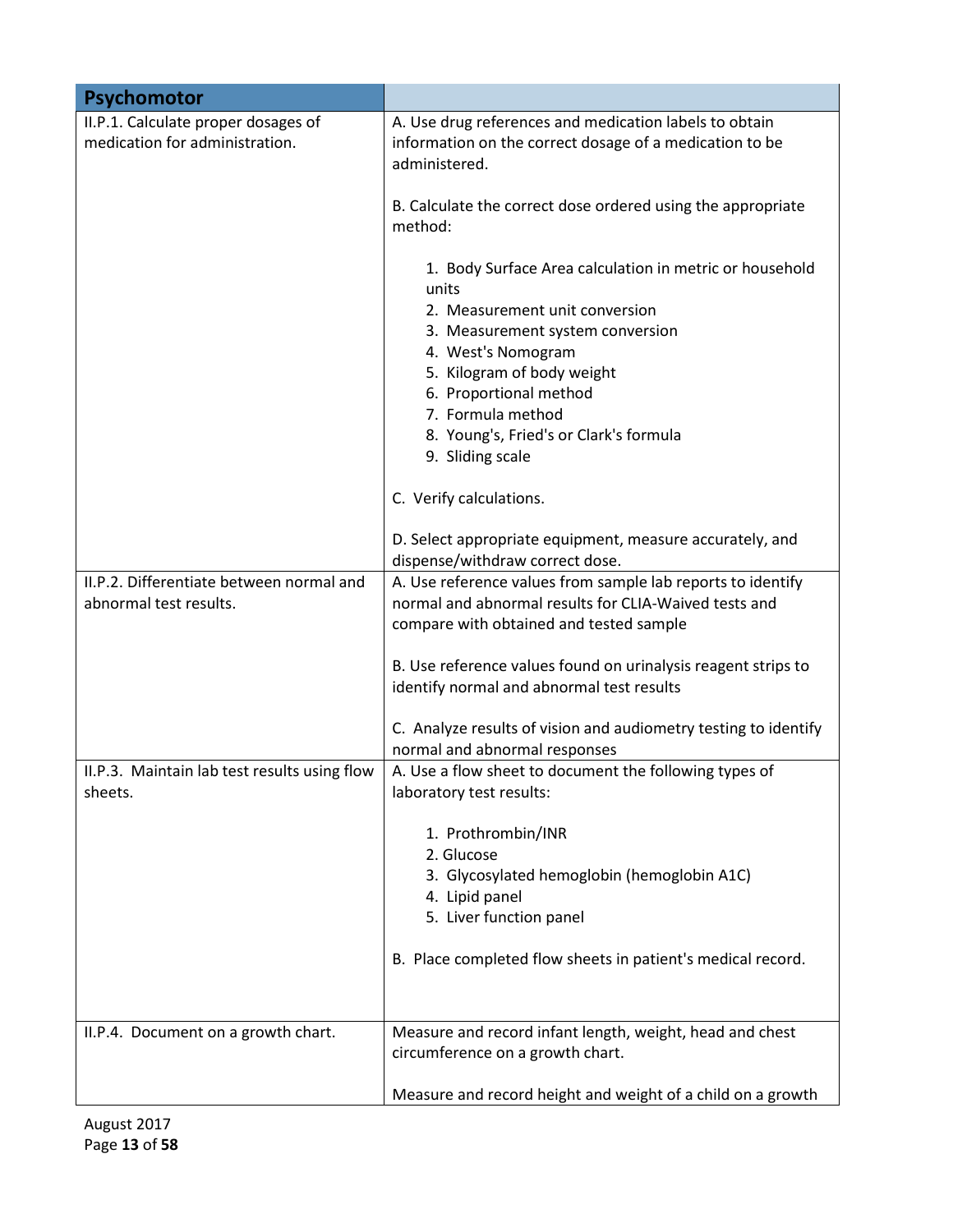| chart. |
|--------|
|        |
|        |

<span id="page-13-1"></span><span id="page-13-0"></span>

| <b>Affective</b>                                                   |                                                                                                                                                                                                                                                                                         |
|--------------------------------------------------------------------|-----------------------------------------------------------------------------------------------------------------------------------------------------------------------------------------------------------------------------------------------------------------------------------------|
| II.A.1. Reassure a patient of the accuracy<br>of the test results. | A. Scenario: Patient questions the accuracy of the blood<br>pressure readings obtained using their home monitor. The<br>medical assistant requests that the patient bring the monitor<br>to the office so the results can be compared with the<br>equipment used by the clinic.         |
|                                                                    | B. Scenario: Patient calls or arrives at the office after having<br>taken several pregnancy tests and is anxious regarding the<br>accuracy of the results. The medical assistant reassures the<br>patient that the tests available in OTC are the same used in the<br>medical practice. |
|                                                                    | C. Scenario: Patient questions the accuracy of the glucose<br>readings obtained using their glucometer. The medical<br>assistant requests that the patient bring their glucometer to<br>the office so the results can be compared with the glucometer<br>used by the clinic.            |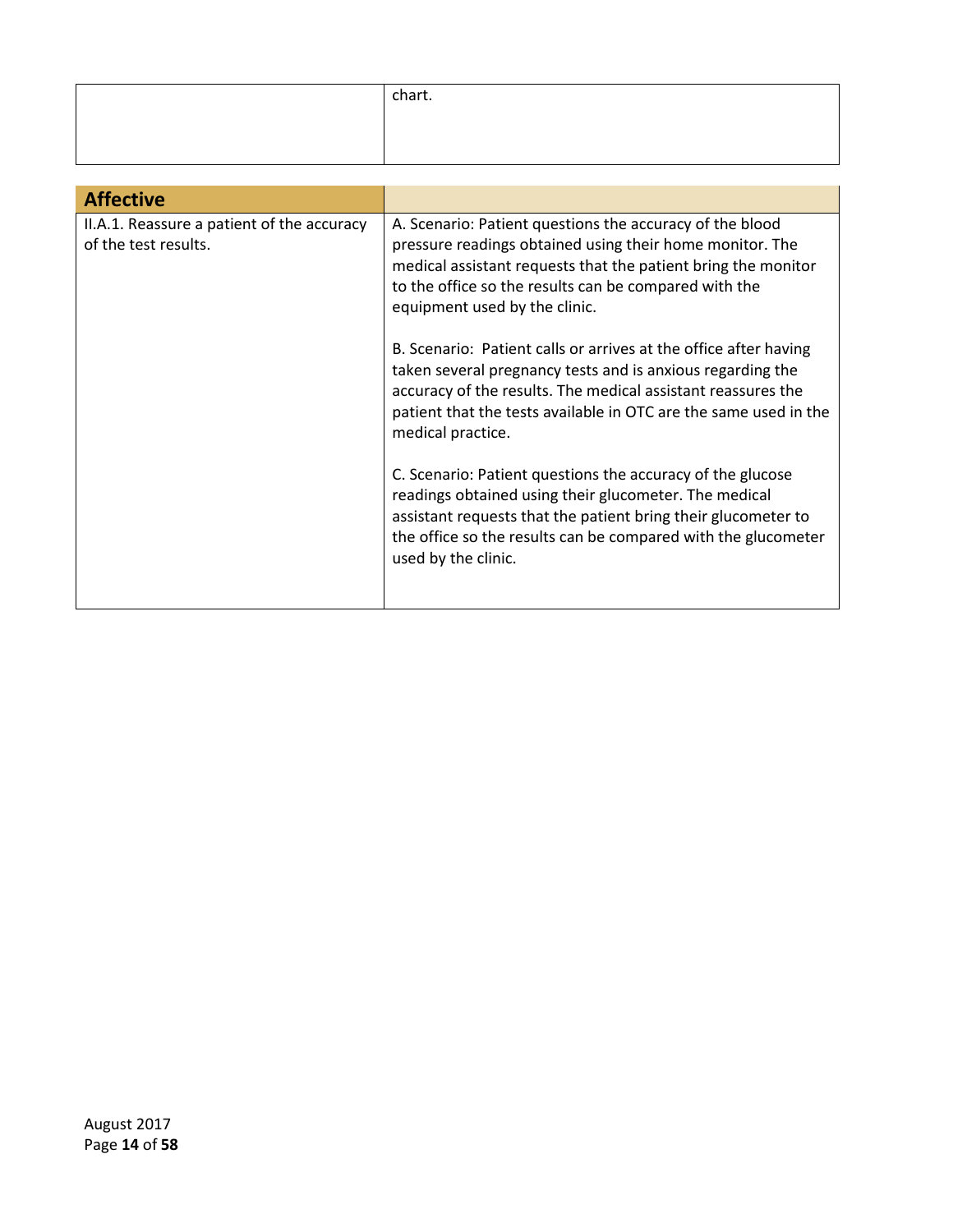# <span id="page-14-0"></span>**CONTENT AREA III: Infection Control**

<span id="page-14-6"></span><span id="page-14-5"></span><span id="page-14-4"></span><span id="page-14-3"></span><span id="page-14-2"></span><span id="page-14-1"></span>

| Psychomotor                                                                       |                                                                                                                                                            |
|-----------------------------------------------------------------------------------|------------------------------------------------------------------------------------------------------------------------------------------------------------|
| III.P.1. Participate in bloodborne<br>pathogen training.                          | A. Participate in bloodborne pathogen training offered by an<br>approved organization such as the American Red Cross or the<br>American Heart Association. |
|                                                                                   | B. Participate in scenario-based bloodborne pathogen training<br>with documentation.                                                                       |
| III.P.2. Select appropriate<br>barrier/personal protective equipment<br>$(PPE)$ . | A. Select appropriate barrier/personal protective equipment<br>for an assigned activity                                                                    |
|                                                                                   | B. Assess role-playing to demonstrate correct and incorrect<br>use of PPE for different scenarios:                                                         |
|                                                                                   | 1. Performing vital signs on a patient who has tested<br>positive for tuberculosis and who has not yet initiated<br>antimicrobial treatment.               |
|                                                                                   | 2. Changing a dressing on a patient with second degree<br>burns                                                                                            |
|                                                                                   | 3. Performing venipuncture to obtain blood for a CBC and<br>fasting glucose                                                                                |
| III.P.3 Perform hand washing.                                                     | 4. Obtaining sample of wound exudate for microbiology<br>A. Differentiate between direct and indirect contact, and apply<br>to hand washing techniques     |
|                                                                                   | B. Perform medical septic hand wash and hand sanitization                                                                                                  |
|                                                                                   | C. Perform a surgical scrub                                                                                                                                |
|                                                                                   | D. Perform a surgical scrub                                                                                                                                |
|                                                                                   | E. Perform hand sanitization using antibacterial gels and foams                                                                                            |
| III.P.4. Prepare items for autoclaving.                                           | A. Select a solution and sanitize instruments in preparation for<br>wrapping and sterilization                                                             |
|                                                                                   | B. Select an appropriate wrapping material and indicator                                                                                                   |
|                                                                                   | C. Sanitize and wrap an item or items to be used in autoclave                                                                                              |
| III.P.5. Perform sterilization procedures.                                        | Operate an autoclave, observing instructions for time,<br>temperature and pressure appropriate for the item(s) being<br>sterilized                         |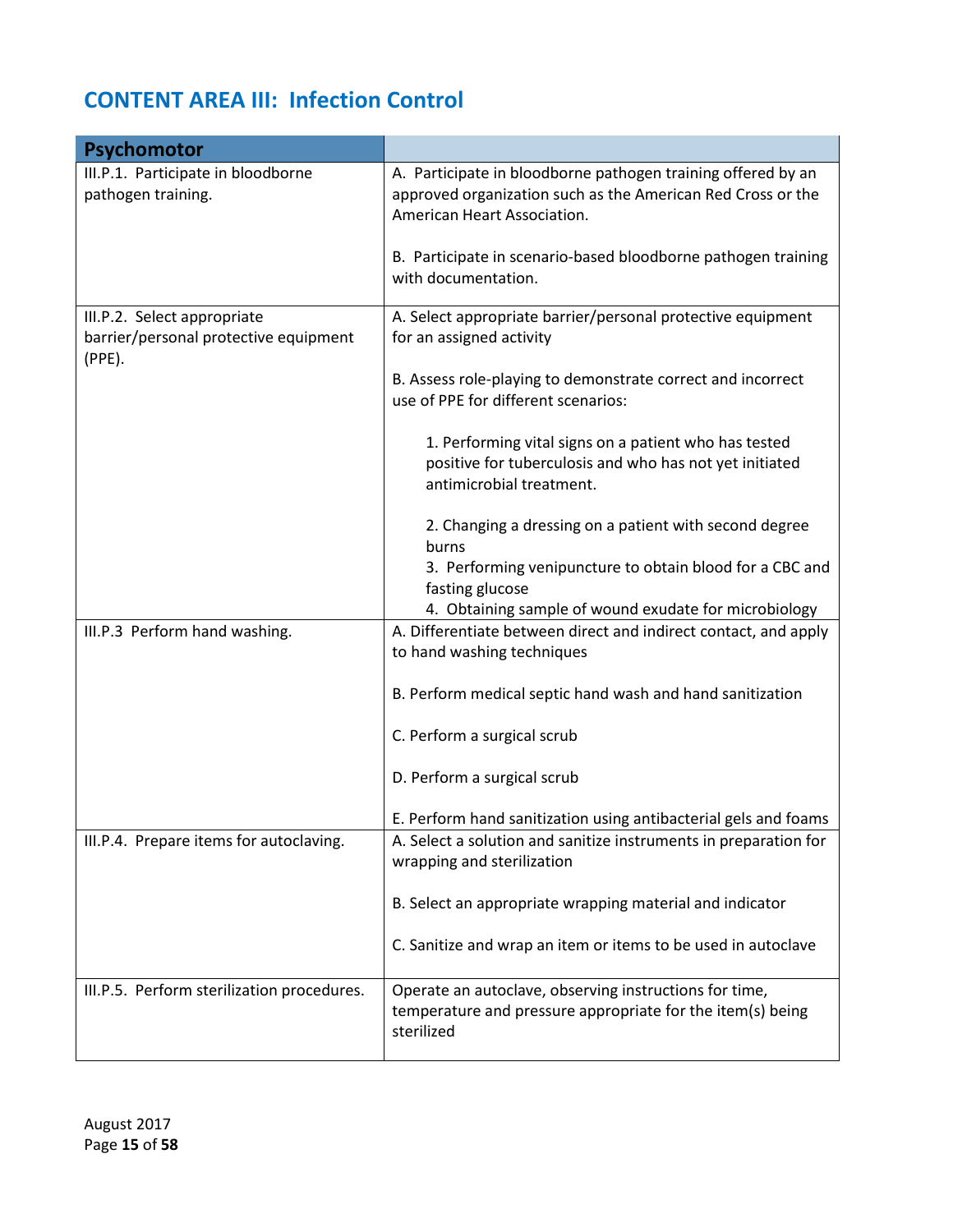<span id="page-15-3"></span><span id="page-15-2"></span><span id="page-15-1"></span><span id="page-15-0"></span>

| III.P.6. Prepare a sterile field.                                  | Prepare a sterile field for a minor office surgery (i.e. cyst<br>removal) |
|--------------------------------------------------------------------|---------------------------------------------------------------------------|
| III.P.7. Perform within a sterile field.                           | Assist with minor surgery.                                                |
| III.P.8. Perform wound care.                                       | Assess and irrigate a wound.                                              |
| III.P.9. Perform dressing change.                                  | Assess and perform a dressing change.                                     |
| III.P.10. Demonstrate proper disposal of<br>biohazardous material: | A. Disposal of venipuncture equipment                                     |
| sharps<br>а.<br>regulated wastes<br>b.                             | B. Disposal of wound dressing change material                             |

<span id="page-15-6"></span><span id="page-15-5"></span><span id="page-15-4"></span>

| <b>Affective</b>                                                                                                                             |                                                                                                                                                                                                                                                                                                                                                                                                                                                                                                                        |
|----------------------------------------------------------------------------------------------------------------------------------------------|------------------------------------------------------------------------------------------------------------------------------------------------------------------------------------------------------------------------------------------------------------------------------------------------------------------------------------------------------------------------------------------------------------------------------------------------------------------------------------------------------------------------|
| III.A.1. Recognize the implications for<br>failure to comply with Center for Disease<br>Control (CDC) regulations in healthcare<br>settings. | A. Scenario: Patient presents with a communicable disease,<br>which is not reported by the designated staff member. The<br>medical assistant alerts the physician or clinical supervisor or<br>office manager regarding the failure and explains the<br>implications to the provider.<br>B. Scenario: A medical assistant does not wear gloves during a<br>dressing change and hands are contaminated with body fluids.<br>What are the implications for the patient and the medical<br>assistant's health and safety? |
|                                                                                                                                              |                                                                                                                                                                                                                                                                                                                                                                                                                                                                                                                        |

## <span id="page-15-7"></span>**CONTENT AREA IV: Nutrition**

<span id="page-15-9"></span><span id="page-15-8"></span>

| <b>Psychomotor</b>                                                            |                                                                                                               |
|-------------------------------------------------------------------------------|---------------------------------------------------------------------------------------------------------------|
| IV.P.1. Instruct a patient according to a<br>patient's special dietary needs. | A. Using a meal plan for a patient's special dietary needs<br>instruct the patient on how to follow the plan. |
|                                                                               | B. Instruct a patient with a newly identified special dietary<br>need in proper nutrition.                    |
|                                                                               | C. Scenario: Role play providing a patient instructions<br>regarding a heart healthy diet.                    |

<span id="page-15-11"></span><span id="page-15-10"></span>

| <b>Affective</b>                                                            |                                                                                                                                                                                                                                                                                                                                                                |
|-----------------------------------------------------------------------------|----------------------------------------------------------------------------------------------------------------------------------------------------------------------------------------------------------------------------------------------------------------------------------------------------------------------------------------------------------------|
| IV.A.1. Show awareness of patient's<br>concerns regarding a dietary change. | Scenario: New heart patient has been instructed to change<br>diet, but is concerned that the change will be difficult to<br>adopt, since the rest of his family has no dietary restrictions.<br>Medical assistant uses appropriate body language and verbal<br>acknowledgment to display empathy, provide supportive<br>resources, and follow proper protocol. |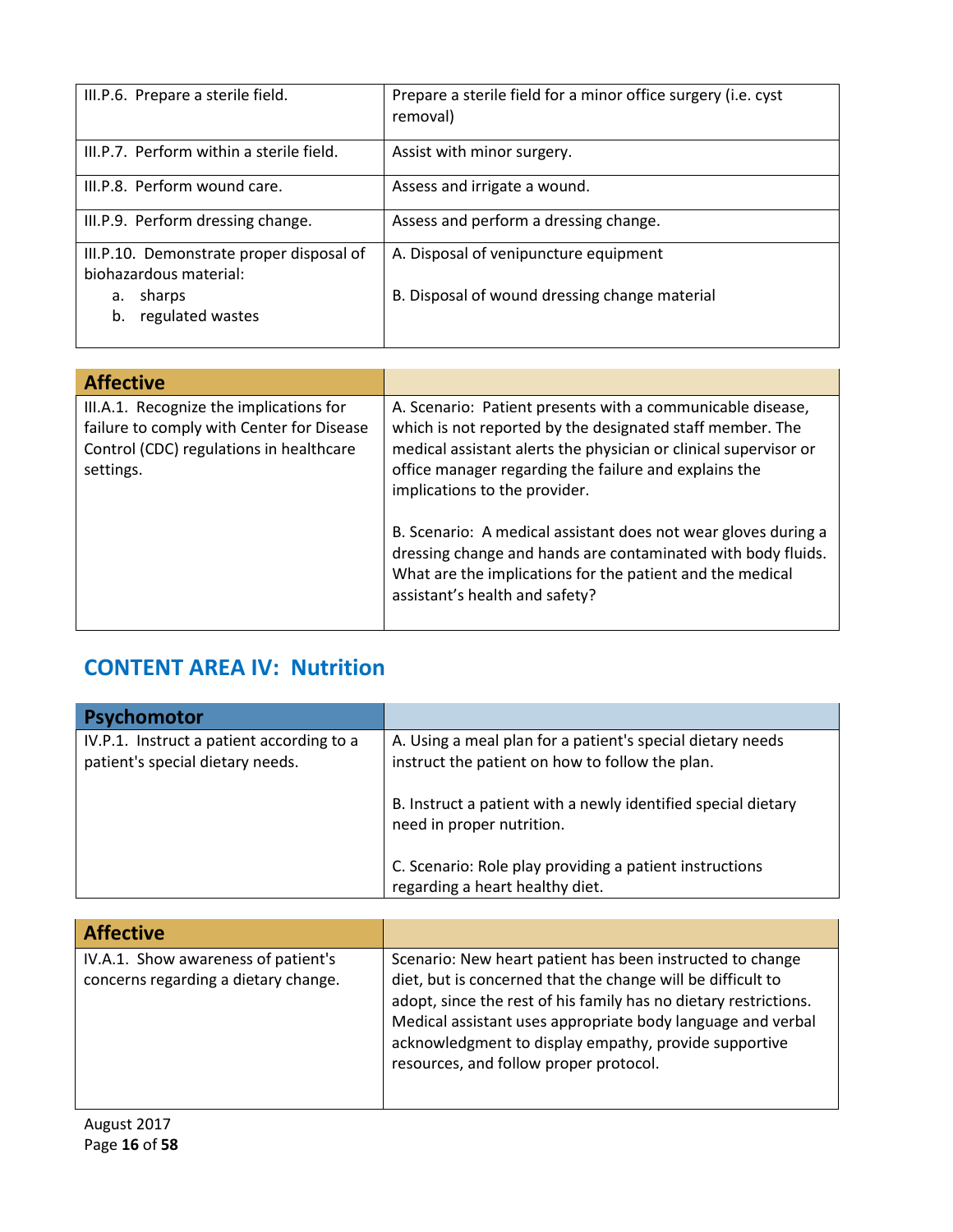# <span id="page-16-0"></span>**CONTENT AREA V: Applied Communication**

<span id="page-16-4"></span><span id="page-16-3"></span><span id="page-16-2"></span><span id="page-16-1"></span>

| Psychomotor                                                                                                                       |                                                                                                                                                                                                                                                                   |
|-----------------------------------------------------------------------------------------------------------------------------------|-------------------------------------------------------------------------------------------------------------------------------------------------------------------------------------------------------------------------------------------------------------------|
| V.P.1. Use feedback techniques to obtain<br>patient information including:<br>reflection                                          | A. Scenario: Obtain a patient history, asking about past<br>medical, social and family histories. Use the reflective                                                                                                                                              |
| a.<br>restatement<br>b.                                                                                                           | technique to assist the patient in recalling this information.                                                                                                                                                                                                    |
| clarification<br>c.                                                                                                               | B. Scenario: Obtain a patient history asking about previous<br>conditions. Use restatement technique to verify the<br>information provided.                                                                                                                       |
|                                                                                                                                   | C. Scenario: Obtain a patient history about allergies. When the<br>patient responds in the affirmative, use a clarification<br>technique to determine the patient's specific allergies.                                                                           |
| V.P.2. Respond to nonverbal<br>communication.                                                                                     | A. Scenario: Identify and respond to nonverbal<br>communication such as personal space, posture, facial<br>expressions or gestures.                                                                                                                               |
|                                                                                                                                   | B. Scenario: Demonstrate interaction with a patient or co-<br>worker using appropriate eye contact, touch, and facial<br>expression.                                                                                                                              |
| V.P.3. Use medical terminology correctly<br>and pronounced accurately to<br>communicate information to providers<br>and patients. | A. Scenario: Communicate with a "patient" about his/her<br>diabetes or other chronic condition, using medical terms<br>appropriately and pronouncing the words correctly. If<br>necessary for understanding, translate the medical terms used<br>for the patient. |
|                                                                                                                                   | B. Scenario: Verbally transfer patient information to a<br>healthcare provider using correct pronunciation of medical<br>terms.                                                                                                                                   |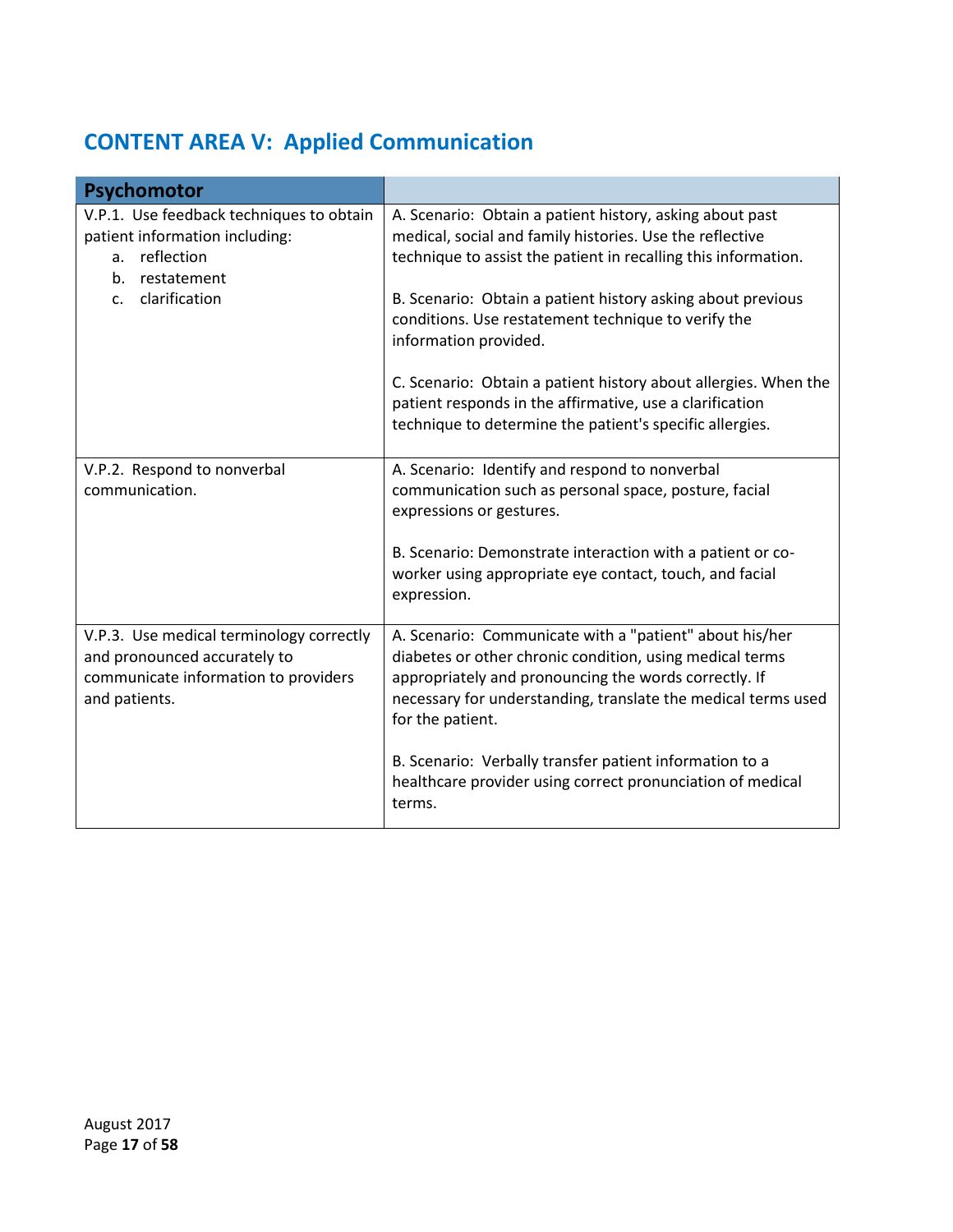<span id="page-17-4"></span><span id="page-17-3"></span><span id="page-17-2"></span><span id="page-17-1"></span><span id="page-17-0"></span>

| V.P.4. Coach patients regarding:<br>office policies<br>а.<br>health maintenance<br>b.<br>disease prevention<br>c.<br>d.<br>treatment plan       | A. Prepare an Office Policy manual or brochure which includes<br>policies regarding "office hours," "appointments," "patient's<br>financial responsibilities," "medication refill policies," and so<br>on.<br>B. Provide patient education on the importance of health and<br>wellness that is age appropriate for the patient.<br>C. Provide appropriate office brochure(s) pertaining to a<br>particular condition such as diabetes and the importance of<br>diet, exercise, weight control, and so on, in relation to that<br>disease.<br>D. Scenario: Converse with an elderly patient who does not<br>understand the importance of recommended immunizations.<br>E. Scenario: Converse with a patient who does not want to<br>follow physician instructions for a prescribed diet, physical<br>therapy regimen or medication. |
|-------------------------------------------------------------------------------------------------------------------------------------------------|------------------------------------------------------------------------------------------------------------------------------------------------------------------------------------------------------------------------------------------------------------------------------------------------------------------------------------------------------------------------------------------------------------------------------------------------------------------------------------------------------------------------------------------------------------------------------------------------------------------------------------------------------------------------------------------------------------------------------------------------------------------------------------------------------------------------------------|
| V.P.5. Coach patients appropriately,<br>considering:<br>a. cultural diversity<br>developmental life stage<br>b.<br>communication barriers<br>c. | A. Scenario: converse with a patient whose cultural beliefs<br>limit understanding of a medical procedure.<br>B. Scenario: explain a medical procedure to a child and/or<br>elderly patient.                                                                                                                                                                                                                                                                                                                                                                                                                                                                                                                                                                                                                                       |
|                                                                                                                                                 | C. Scenario: explain a procedure to a patient who has a vision,<br>speech, or hearing impairment or who speaks a different<br>language.                                                                                                                                                                                                                                                                                                                                                                                                                                                                                                                                                                                                                                                                                            |
| V.P.6. Demonstrate professional<br>telephone techniques                                                                                         | A. Demonstrate the correct technique to use when answering<br>the telephone in a medical office.                                                                                                                                                                                                                                                                                                                                                                                                                                                                                                                                                                                                                                                                                                                                   |
|                                                                                                                                                 | B. Demonstrate professional telephone techniques,<br>emphasizing how projecting a professional image as a medical<br>assistant affects the public's impression of the medical facility.                                                                                                                                                                                                                                                                                                                                                                                                                                                                                                                                                                                                                                            |
|                                                                                                                                                 | C. Use proper telephone etiquette when receiving calls and<br>making outgoing calls in the medical office, including but not<br>limited to courtesy, attitude, quality of voice, smiling, and so<br>on                                                                                                                                                                                                                                                                                                                                                                                                                                                                                                                                                                                                                             |
| V.P.7. Document telephone messages<br>accurately.                                                                                               | No suggestions needed.                                                                                                                                                                                                                                                                                                                                                                                                                                                                                                                                                                                                                                                                                                                                                                                                             |
| V.P.8. Compose professional<br>correspondence utilizing electronic<br>technology.                                                               | A. Prepare a business letter to communicate medical<br>information such as a letter of referral, patient test results, or<br>an insurance prior authorization.                                                                                                                                                                                                                                                                                                                                                                                                                                                                                                                                                                                                                                                                     |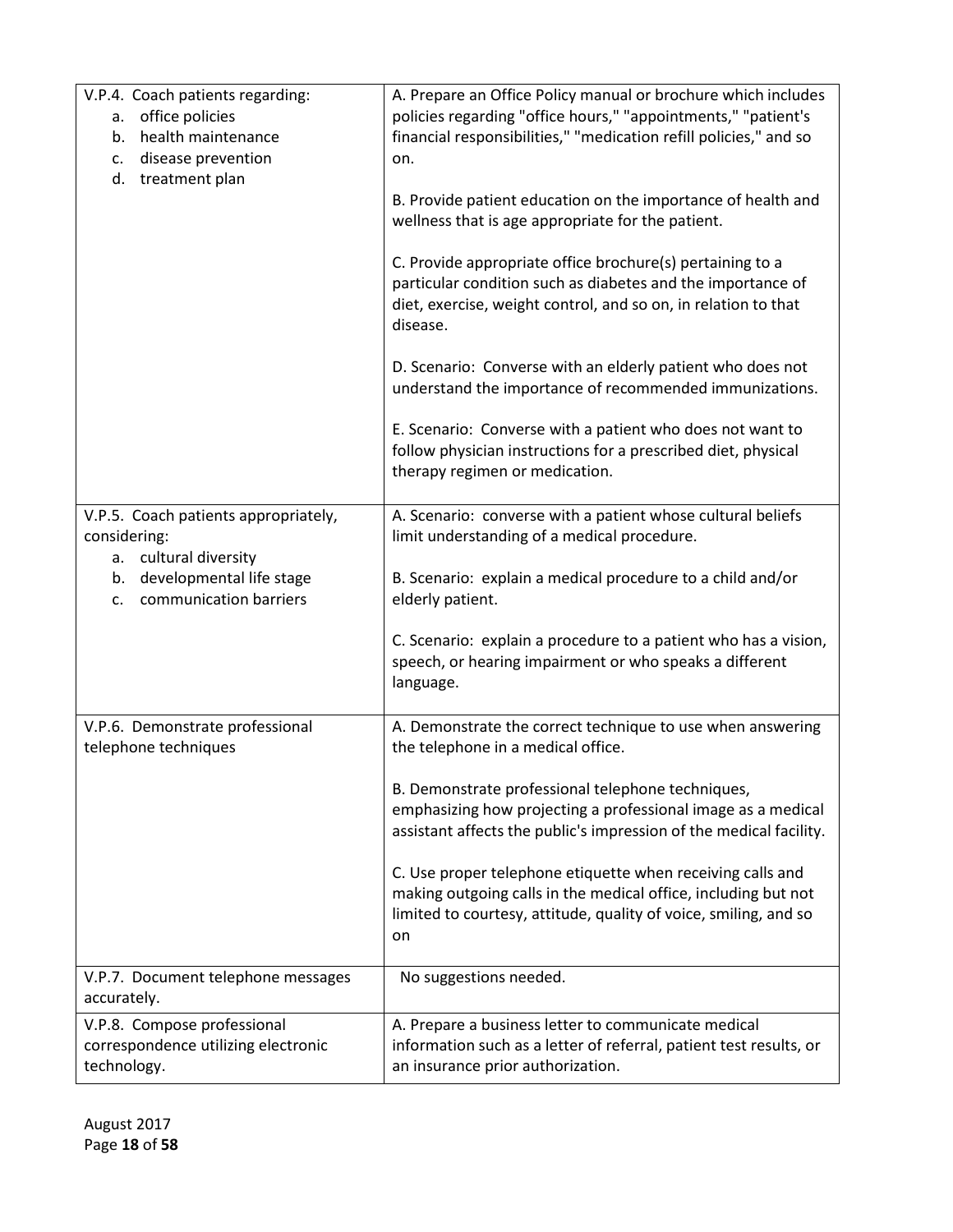<span id="page-18-2"></span><span id="page-18-1"></span><span id="page-18-0"></span>

| V.P.9. Develop a current list of<br>community resources related to patients'<br>healthcare needs. | No suggestions needed.                                                                                                                                                                                                              |
|---------------------------------------------------------------------------------------------------|-------------------------------------------------------------------------------------------------------------------------------------------------------------------------------------------------------------------------------------|
| V.P.10. Facilitate referrals to community<br>resources in the role of a patient<br>navigator.     | A. Generate a referral for a patient, utilizing a list of<br>community resources.                                                                                                                                                   |
|                                                                                                   | B. Scenario: Refer a patient who is unable to afford prescribed<br>medications to an appropriate community resource.                                                                                                                |
| V.P.11. Report relevant information<br>concisely and accurately.                                  | A. Scenario: Demonstrate how to inform the patient about<br>laboratory test results.                                                                                                                                                |
|                                                                                                   | B. Scenario: The patient reports inability to take the<br>prescribed medication. Obtain the reason for the patient being<br>unable to take the medication and a telephone message for<br>the physician documenting the information. |

<span id="page-18-6"></span><span id="page-18-5"></span><span id="page-18-4"></span><span id="page-18-3"></span>

| <b>Affective</b>                                                                                                                                                         |                                                                                                                                                                                                                                                                                                                                                                                                                                                                                  |
|--------------------------------------------------------------------------------------------------------------------------------------------------------------------------|----------------------------------------------------------------------------------------------------------------------------------------------------------------------------------------------------------------------------------------------------------------------------------------------------------------------------------------------------------------------------------------------------------------------------------------------------------------------------------|
| V.A.1. Demonstrate:<br>empathy<br>а.<br>active listening<br>а.<br>b. nonverbal communication                                                                             | A. Scenario: show empathy (facial expressions, verbal<br>utterances, gestures and body language) when interacting<br>with a patient who has just been diagnosed with a chronic<br>debilitating disease.<br>B. Scenario: Interview a patient and prepare a medical history<br>using active listening skills.<br>C. Scenario: use appropriate body language and other<br>nonverbal skills, when obtaining/updating a patient's medical<br>history or reason for the current visit. |
| V.A.2. Demonstrate the principles of self-<br>boundaries.                                                                                                                | A. Scenario: Respond to a patient's request when he/she<br>requests your personal number, in case of questions after<br>hours.<br>Prepare examples of appropriate and inappropriate personal<br>postings on social media, and demonstrate them to the class.                                                                                                                                                                                                                     |
| V.A.3. Demonstrate respect for<br>individual diversity including:<br>gender<br>a.<br>b. race<br>religion<br>c.<br>d.<br>age<br>economic status<br>e.<br>f.<br>appearance | A. Role-play scenarios in which each of these biases interfere<br>with patient care. Describe why it is important to the staff and<br>patient for these to be addressed prior to providing care, in<br>order to ensure quality care.                                                                                                                                                                                                                                             |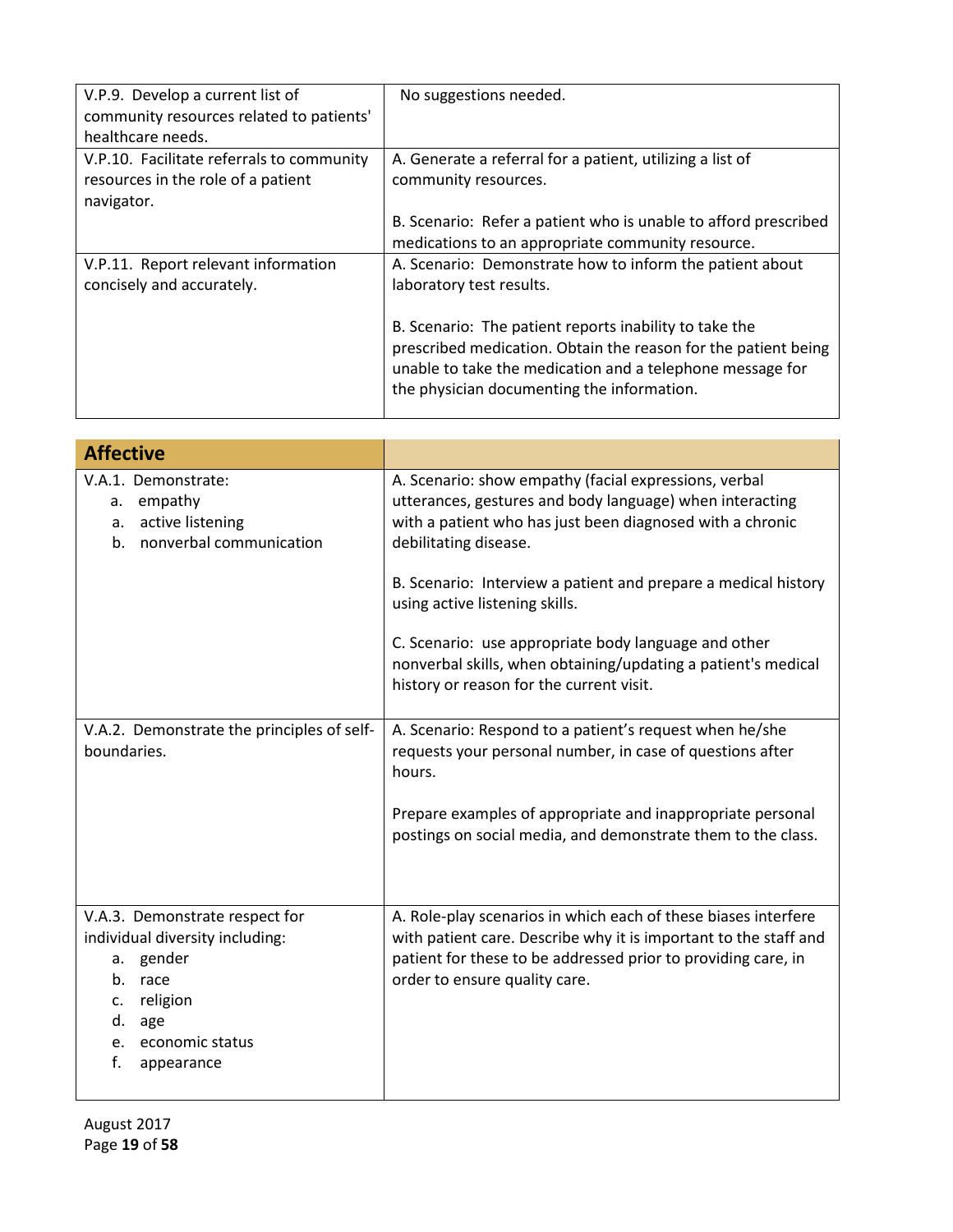<span id="page-19-0"></span>

| V.A.4. Explain to a patient the rationale<br>for performance of a procedure. | A. Role-play: Respond appropriately to a child who verbalizes<br>fear that a throat culture will be painful.               |  |
|------------------------------------------------------------------------------|----------------------------------------------------------------------------------------------------------------------------|--|
|                                                                              | B. Role-play: Respond appropriately to a patient who<br>questions why you are using PPE when changing a wound<br>dressing. |  |

## <span id="page-19-1"></span>**CONTENT AREA VI: Administrative Functions**

<span id="page-19-7"></span><span id="page-19-6"></span><span id="page-19-5"></span><span id="page-19-4"></span><span id="page-19-3"></span><span id="page-19-2"></span>

| Psychomotor                                                          |                                                                                                                                                            |
|----------------------------------------------------------------------|------------------------------------------------------------------------------------------------------------------------------------------------------------|
| VI.P.1. Manage appointment schedule,<br>using established priorities | A. Schedule patients' appointments using a manual or<br>electronic system while following established guidelines for<br>the following:                     |
|                                                                      | 1. New patient<br>2. Established patient                                                                                                                   |
|                                                                      | B. Adhering to the office appointment policy, perform and                                                                                                  |
|                                                                      | document appropriately the following scheduling processes:                                                                                                 |
|                                                                      | 1. A patient cancellation<br>2. A no-show appointment<br>3. A rescheduled appointment                                                                      |
| VI.P.2. Schedule a patient procedure                                 | A. Scenario: Schedule a patient for a diagnostic testing<br>procedure that requires patient preparation. (Colonoscopy,<br>radiology procedures, and so on) |
|                                                                      | B. Scenario: Schedule a simulated inpatient or outpatient<br>procedure (surgical procedure, medical admission).                                            |
| VI.P.3. Create a patient's medical record                            | A. Create a manual or electronic medical record according to<br>the needs and guidelines of the medical practice                                           |
| VI.P.4. Organize a patient's medical<br>record                       | A. Sort and place reports, forms or letters in a patient's<br>manual medical record                                                                        |
|                                                                      | B. Scan and place reports, forms or letters in a patient's<br>electronic medical record                                                                    |
| VI.P.5. File patient medical records                                 | A. Arrange a group of names in alphabetical order, applying<br>indexing rules                                                                              |
|                                                                      | B. Arrange a group of charts in alphabetical or numerical order                                                                                            |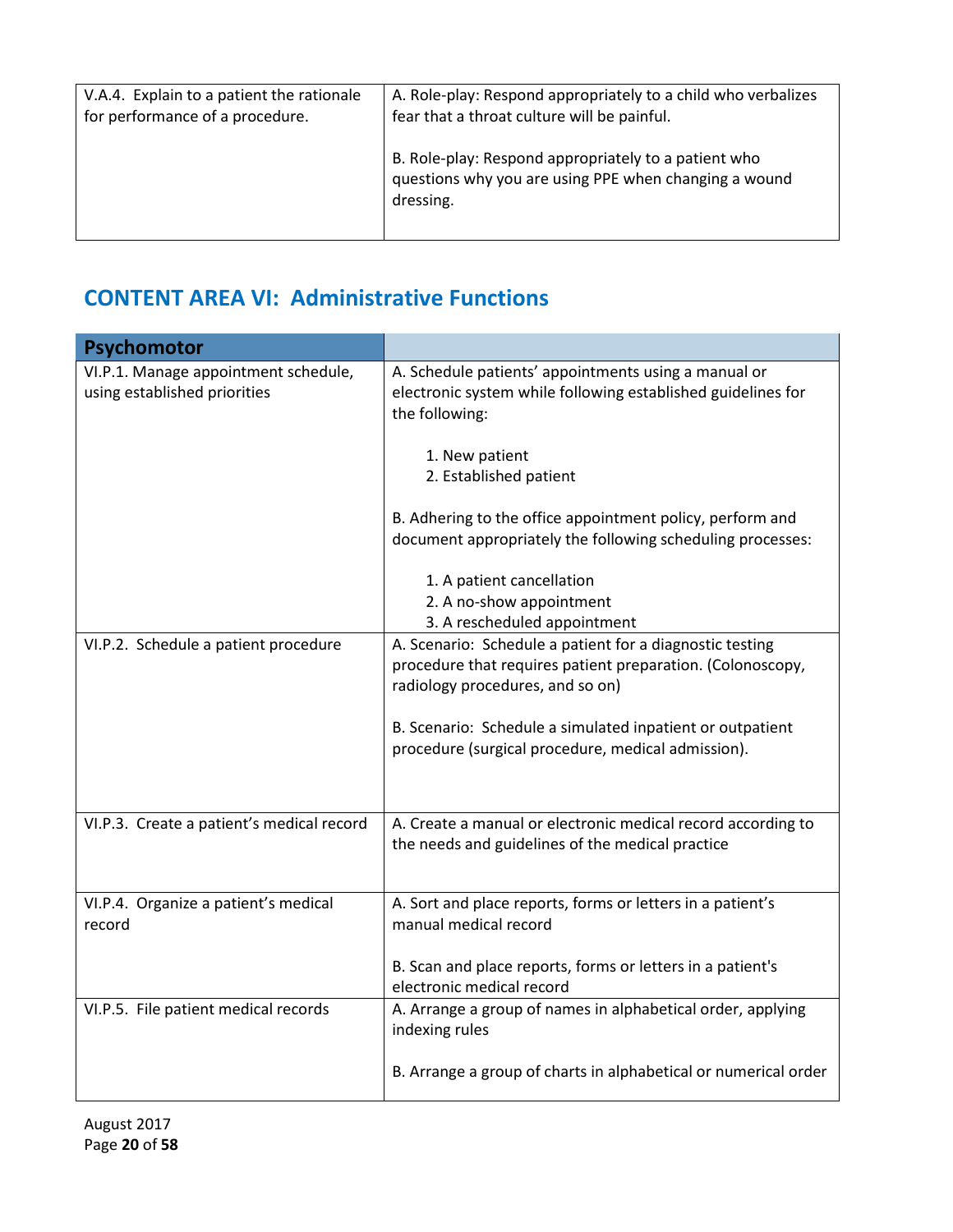<span id="page-20-2"></span><span id="page-20-1"></span><span id="page-20-0"></span>

| VI.P.6. Utilize an EMR                                                         | A. Using an EMR, do the following:                                                                                                                                                                 |
|--------------------------------------------------------------------------------|----------------------------------------------------------------------------------------------------------------------------------------------------------------------------------------------------|
|                                                                                | 1. Enter patient information, such as medical history,<br>social and family history, drug allergies, vital signs, and so<br>on.<br>2. Enter a physician-ordered diagnostic test or<br>prescription |
| VI.P.7. Input patient data utilizing a<br>practice management system           | A. Using a practice management system or an EMR, do the<br>following:                                                                                                                              |
|                                                                                | 1. Enter new patient demographic information<br>2. Update established patient demographic information                                                                                              |
| VI.P.8. Perform routine maintenance of<br>administrative or clinical equipment | A. Utilize a maintenance check list for administrative or clinical<br>equipment that includes the following:                                                                                       |
|                                                                                | 1. Date of inspection                                                                                                                                                                              |
|                                                                                | 2. Equipment inspected                                                                                                                                                                             |
|                                                                                | 3. Location of equipment                                                                                                                                                                           |
|                                                                                | 4. When next inspection is due (daily, weekly, monthly,<br>annually)                                                                                                                               |
|                                                                                | 5. Condition of equipment                                                                                                                                                                          |
|                                                                                | 6. Any repairs needed                                                                                                                                                                              |
|                                                                                | 7. Routine maintenance performed (such as changing<br>toner, changing microscope bulb, and so on)                                                                                                  |
| VI.P.9. Perform an inventory with                                              | A. Utilize an inventory check list of administrative and/or                                                                                                                                        |
| documentation                                                                  | clinical supplies or equipment that includes the following:                                                                                                                                        |
|                                                                                | 1. Date of inventory                                                                                                                                                                               |
|                                                                                | 2. Supplies or equipment inventoried                                                                                                                                                               |
|                                                                                | 3. Location of supplies or equipment                                                                                                                                                               |
|                                                                                | 4. Indicate if reorder is needed                                                                                                                                                                   |

<span id="page-20-5"></span><span id="page-20-4"></span><span id="page-20-3"></span>

| Scenario: Display sensitivity when making an appointment for<br>a patient with an abnormal mammogram. |
|-------------------------------------------------------------------------------------------------------|
|                                                                                                       |
|                                                                                                       |

## <span id="page-20-6"></span>**CONTENT AREA VII: Basic Practice Finances**

**Psychomotor ECMA**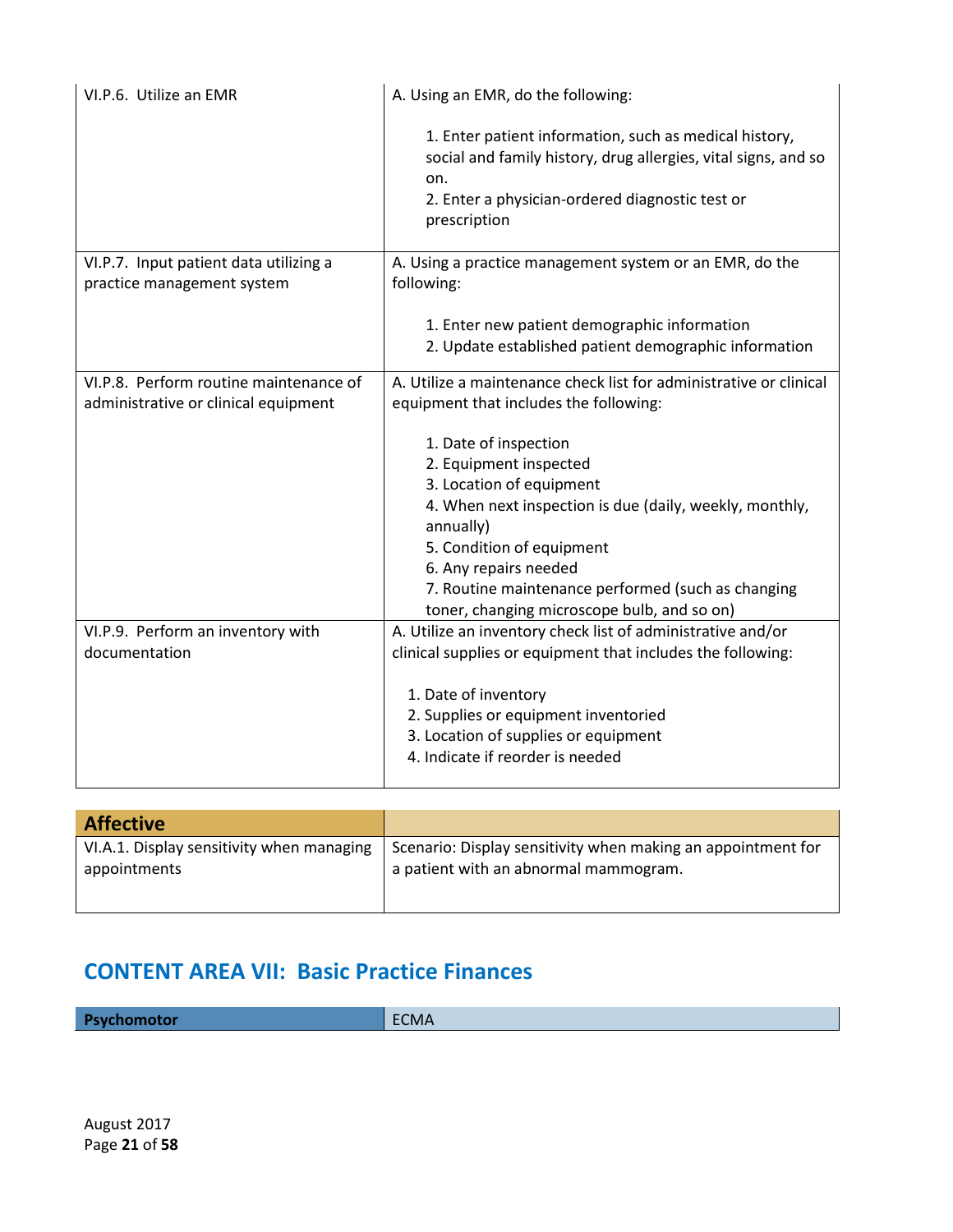<span id="page-21-2"></span><span id="page-21-1"></span><span id="page-21-0"></span>

| VII.P.1. Perform accounts receivable<br>procedures to patient accounts, including<br>posting:<br>charges<br>а.<br>b.<br>payments<br>adjustments<br>c. | Using simulated services (manual or computer), post the<br>following to a patient's account:<br>a. charges<br>b. payments (personal or third party)<br>c. adjustments (personal or third party)                                                                                                                     |
|-------------------------------------------------------------------------------------------------------------------------------------------------------|---------------------------------------------------------------------------------------------------------------------------------------------------------------------------------------------------------------------------------------------------------------------------------------------------------------------|
| VII.P.2. Prepare a bank deposit                                                                                                                       | No suggestions needed.                                                                                                                                                                                                                                                                                              |
| VII.P.3. Obtain accurate patient billing<br>information                                                                                               | Scenario: obtain accurate patient billing information (such as<br>a photo ID, insurance card, and so on)                                                                                                                                                                                                            |
| VII.P.4. Inform patients of their financial<br>obligations for services rendered                                                                      | A. Scenario: Using a practice's financial policies, determine the<br>amount owed by a patient for services rendered, and inform<br>the patient of the financial obligation.<br>Develop a patient brochure that details the patient's financial<br>obligations in accordance with the practice's financial policies. |

<span id="page-21-5"></span><span id="page-21-4"></span><span id="page-21-3"></span>

| <b>Affective</b>                                                                   |                                                                                                                                                                                                |
|------------------------------------------------------------------------------------|------------------------------------------------------------------------------------------------------------------------------------------------------------------------------------------------|
| VII.A.1. Demonstrate professionalism<br>when discussing a patient's billing record | Scenario: Demonstrate professionalism when requesting that<br>a patient pay the charges for services rendered, (such as<br>copayments, coinsurance amounts, deductibles or a past due<br>bill) |
| VII.A.2. Display sensitivity when<br>requesting payment for services<br>rendered   | Scenario: Demonstrate sensitivity in the following situations:<br>a. asking a patient for the copay due for a service<br>rendered<br>b. a patient indicates they have no available funds       |

# <span id="page-21-7"></span><span id="page-21-6"></span>**CONTENT AREA VIII: Third Party Reimbursement**

<span id="page-21-9"></span><span id="page-21-8"></span>

| <b>Psychomotor</b>                    |                                                          |
|---------------------------------------|----------------------------------------------------------|
| VIII.P.1. Interpret information on an | Scenario: Determine carrier policy requirements based on |
| insurance card                        | patient's insurance card.                                |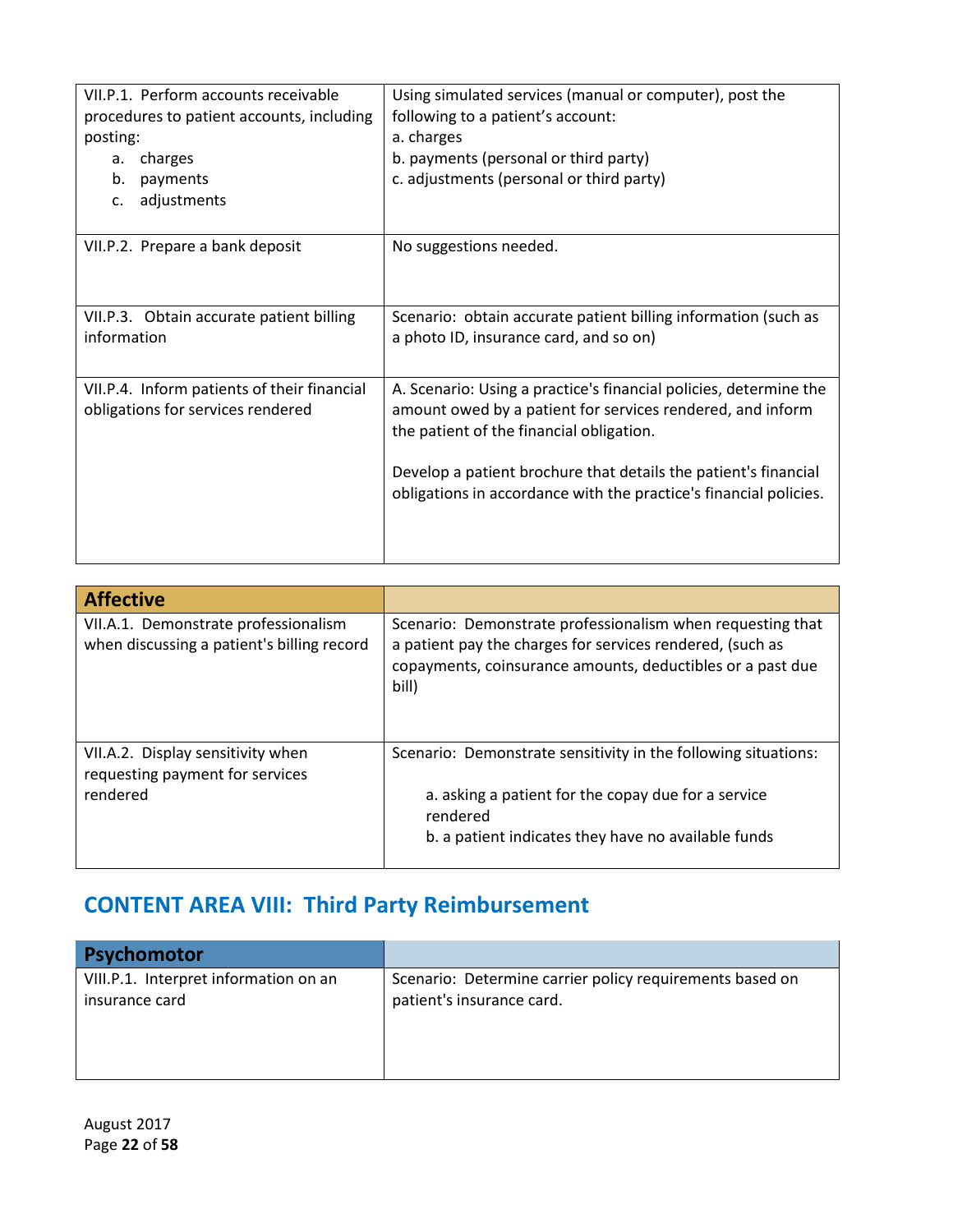<span id="page-22-6"></span><span id="page-22-5"></span><span id="page-22-4"></span><span id="page-22-3"></span><span id="page-22-2"></span><span id="page-22-1"></span><span id="page-22-0"></span>

| VIII.P.2. Verify eligibility for services<br>including documentation       | Scenario: Contact the insurance company and verify eligibility<br>for services                                                                                                                  |
|----------------------------------------------------------------------------|-------------------------------------------------------------------------------------------------------------------------------------------------------------------------------------------------|
| VIII.P.3. Obtain precertification or<br>preauthorization, including        | Scenario focused on the following:                                                                                                                                                              |
| documentation                                                              | 1. determine need for precertification or preauthorization<br>2. identify information needed to obtain precertification<br>or preauthorization<br>3. simulate obtaining the required permission |
|                                                                            | 4. document appropriately in the patient's chart.                                                                                                                                               |
| VIII.P.4. Complete an insurance claim<br>form                              | No suggestions needed.                                                                                                                                                                          |
|                                                                            |                                                                                                                                                                                                 |
| <b>Affective</b>                                                           |                                                                                                                                                                                                 |
| VIII.A.1. Interact professionally with third                               | Scenario: Demonstrate assertive but professional,                                                                                                                                               |
| party representatives                                                      | communication with third-party representatives                                                                                                                                                  |
| VIII.A.2. Display tactful behavior when                                    | Scenario: Communicate tactfully with medical providers                                                                                                                                          |
| communicating with medical providers<br>regarding third-party requirements | regarding third-party requirements:                                                                                                                                                             |
|                                                                            | 1. additional documentation needed to support medical<br>necessity                                                                                                                              |
|                                                                            | 2. preauthorization for prescribed medications                                                                                                                                                  |
|                                                                            | 3. second opinion before elective surgery                                                                                                                                                       |
| VIII.A.3. Show sensitivity when<br>communicating with patients regarding   | Scenario: Show sensitivity when explaining to the patient (in<br>terms that they can understand) regarding third-party                                                                          |
| third-party requirements                                                   | requirements:                                                                                                                                                                                   |
|                                                                            | 1. preauthorization or precertification requirements                                                                                                                                            |
|                                                                            | 2. copayments, coinsurance, deductibles                                                                                                                                                         |
|                                                                            | 3. second surgical opinions                                                                                                                                                                     |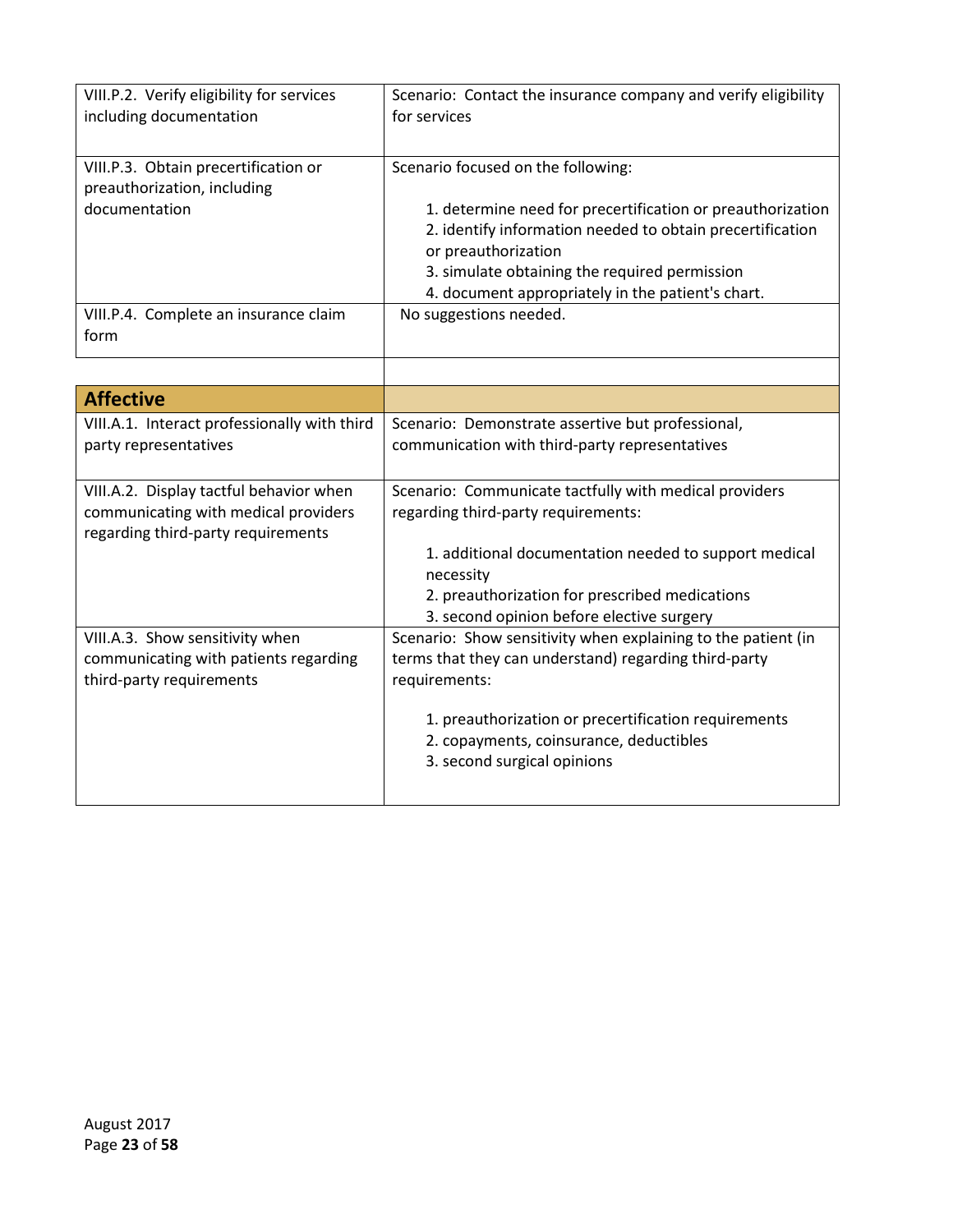# <span id="page-23-0"></span>**CONTENT AREA IX: Procedure & Diagnostic Coding**

<span id="page-23-3"></span><span id="page-23-2"></span><span id="page-23-1"></span>

| <b>Psychomotor</b>                           |                                                                                                                                                                         |
|----------------------------------------------|-------------------------------------------------------------------------------------------------------------------------------------------------------------------------|
| IX.P.1. Perform procedural coding            | A. Locate and document codes from the current CPT<br>manual.                                                                                                            |
|                                              | B. Analyze a simulated patient chart and code the<br>procedures from the current CPT manual.                                                                            |
| IX.P.2. Perform diagnostic coding            | A. Locate and document codes from the most<br>current diagnostic coding system.                                                                                         |
|                                              | B. Extract diagnoses from sample medical records<br>and code to the highest level of specificity.                                                                       |
| IX.P.3. Utilize medical necessity guidelines | A. Using medical necessity guidelines (national or<br>local), review a case study to determine if the<br>documentation supports a physician ordered<br>diagnostic test. |
|                                              | B. Scenario: Link diagnostic codes to the proper<br>procedure codes based on medical necessity<br>guidelines                                                            |

<span id="page-23-6"></span><span id="page-23-5"></span><span id="page-23-4"></span>

| <b>Affective</b>                                  |                                                     |
|---------------------------------------------------|-----------------------------------------------------|
| IX.A.1. Utilize tactful communication skills with | Simulate a meeting in which a medical assistant     |
| medical providers to ensure accurate code         | discusses with a medical provider the importance of |
| selection                                         | and the methods needed to achieve correct coding    |
|                                                   | for reimbursement.                                  |
|                                                   |                                                     |

# <span id="page-23-7"></span>**CONTENT AREA X: Legal Implications**

<span id="page-23-10"></span><span id="page-23-9"></span><span id="page-23-8"></span>

| <b>Psychomotor</b>                                                                      |                                                                                                                                                                                                                        |
|-----------------------------------------------------------------------------------------|------------------------------------------------------------------------------------------------------------------------------------------------------------------------------------------------------------------------|
| X.P.1. Locate a state's legal scope of practice for<br>medical assistants.              | Have students research the scope of practice for<br>medical assistants in the state in which they reside<br>and submit a summary of the scope of practice and<br>where it is located.                                  |
| X.P.2. Apply HIPAA rules in regard to:<br>privacy<br>a.<br>release of information<br>b. | A. Scenario: A family member of a patient calls and<br>requests information regarding the patient.<br>Demonstrate how this situation should be handled.<br>B. Complete an authorization to release medical<br>records. |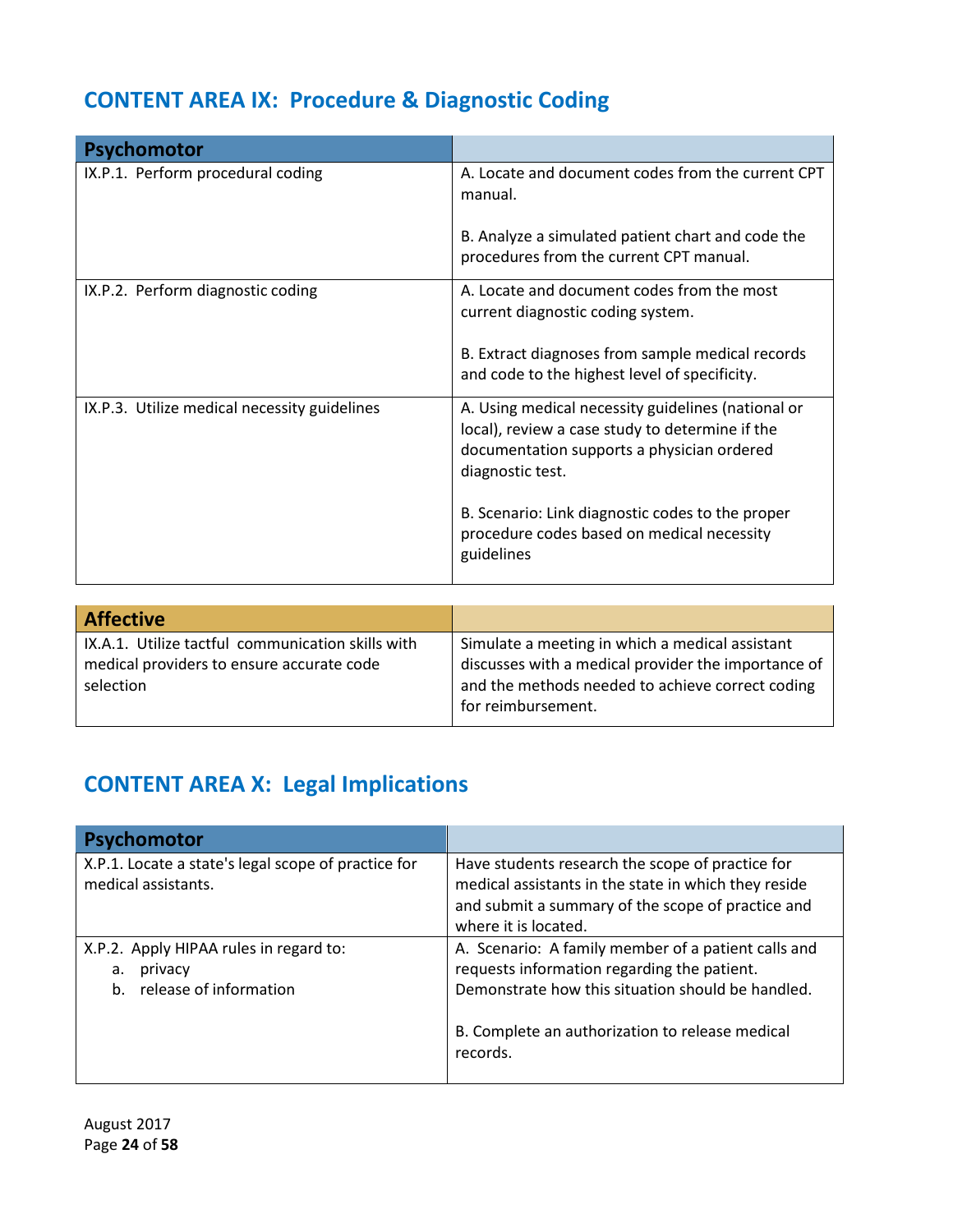<span id="page-24-3"></span><span id="page-24-2"></span><span id="page-24-1"></span><span id="page-24-0"></span>

| X.P.3. Document patient care accurately in the<br>medical record.                                                          | A. Record/document vital signs and chief complaint on<br>paper or electronic progress notes.                                                                                               |
|----------------------------------------------------------------------------------------------------------------------------|--------------------------------------------------------------------------------------------------------------------------------------------------------------------------------------------|
|                                                                                                                            | B. Scenario: Document in a patient's medical record,<br>the removal of sutures, including the number of<br>sutures removed.                                                                |
|                                                                                                                            | C. Document the preparation of a patient for a<br>surgical procedure, x-ray or other treatment in an<br>outpatient facility.                                                               |
|                                                                                                                            | D. Scenario: Document the results of laboratory tests<br>and treatments using correct medical terminology.                                                                                 |
| X.P.4. Apply the Patient's Bill of Rights as it relates<br>to:<br>choice of treatment<br>а.<br>consent for treatment<br>b. | A. Scenario: Respond to a patient who is presented<br>with two choices for treatment and chooses the one<br>not recommended by the provider.                                               |
| refusal of treatment<br>c.                                                                                                 | B. Scenario: Respond to a patient who is refusing to<br>consent to receive medical care due to a cultural<br>belief.                                                                       |
|                                                                                                                            | C. Scenario: Communicate with a parent of a minor<br>who does not want the minor immunized.                                                                                                |
| X.P.5. Perform compliance reporting based on<br>public health statutes.                                                    | Scenario: Follow proper procedure when a reportable<br>disease is confirmed in a patient by identifying and<br>notifying the proper agency.                                                |
| X.P.6. Report an illegal activity in the healthcare<br>setting following proper protocol.                                  | A. Scenario: Follow proper reporting protocol when<br>an OSHA violation has occurred.                                                                                                      |
|                                                                                                                            | B. Scenario: You have witnessed a co-worker<br>removing drug samples from the storage cabinet for<br>personal use. Role-play the steps and chain of<br>command for reporting the incident. |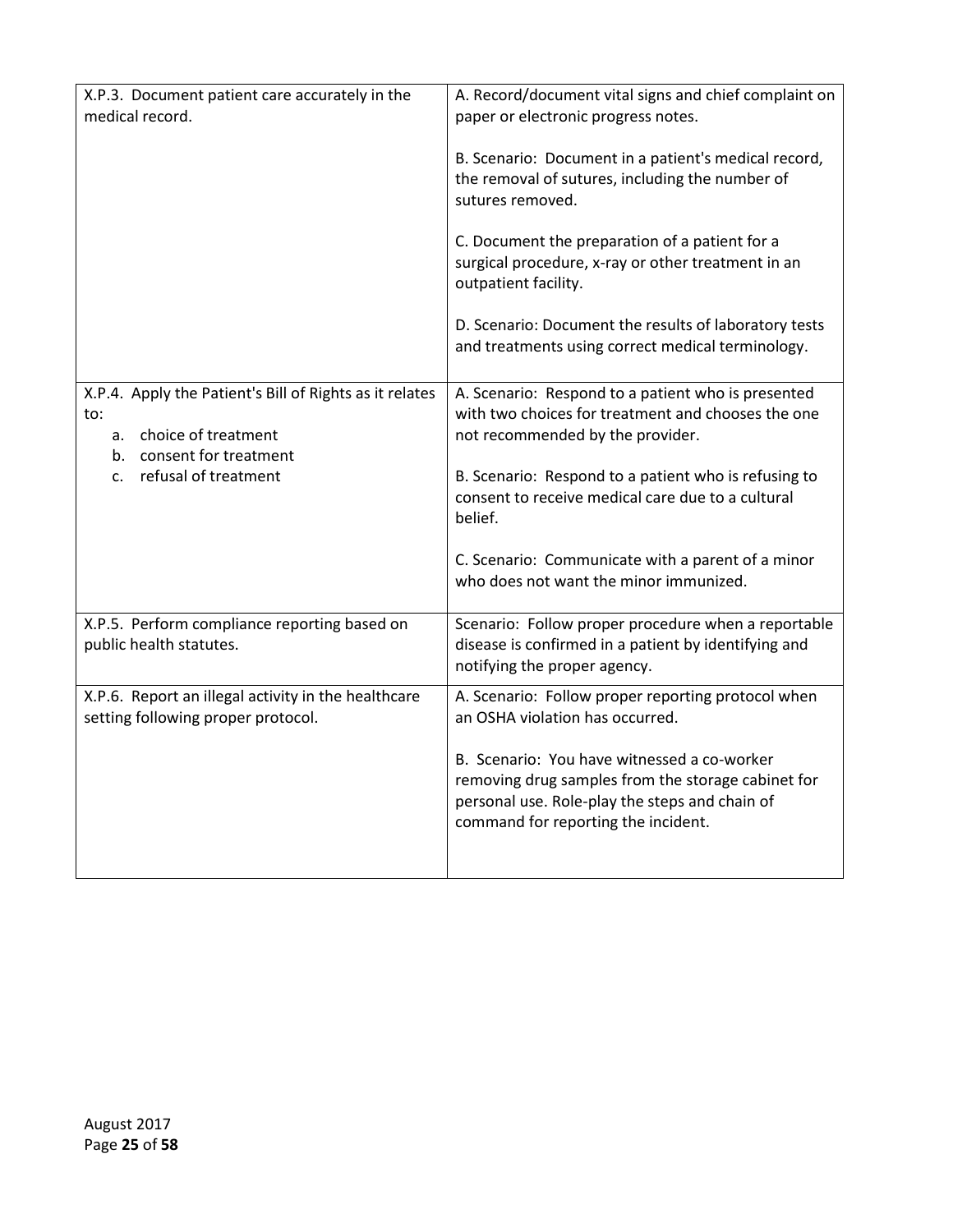<span id="page-25-0"></span>

| X.P.7. Complete an incident report related to an<br>error in patient care. | No suggestions needed. |
|----------------------------------------------------------------------------|------------------------|
|                                                                            |                        |

<span id="page-25-3"></span><span id="page-25-2"></span><span id="page-25-1"></span>

| <b>Affective</b>                                    |                                                                                                                                                                                                                                                                                                                                                            |
|-----------------------------------------------------|------------------------------------------------------------------------------------------------------------------------------------------------------------------------------------------------------------------------------------------------------------------------------------------------------------------------------------------------------------|
| X.A.1. Demonstrate sensitivity to patient rights.   | Using the Patient's Bill of Rights, describe how a<br>medical assistant should inform the provider<br>regarding a patient's refusal of treatment.                                                                                                                                                                                                          |
| X.A.2. Protect the integrity of the medical record. | Scenario: Explain tactfully to a co-worker how to<br>maintain confidentiality of the medical record.<br>1. Patient chart is left in an exam room.<br>2. Computer monitor privacy screen has been<br>removed and identifiable patient information is<br>visible.<br>3. The co-worker has shared his/her electronic<br>record password with another employee |

# <span id="page-25-4"></span>**CONTENT AREA XI: Ethical Consideration**

<span id="page-25-6"></span><span id="page-25-5"></span>

| <b>Psychomotor</b>                                                            |                                                                                                                                                                                                                                                                                                                                                                                                                                                                                                                                                          |
|-------------------------------------------------------------------------------|----------------------------------------------------------------------------------------------------------------------------------------------------------------------------------------------------------------------------------------------------------------------------------------------------------------------------------------------------------------------------------------------------------------------------------------------------------------------------------------------------------------------------------------------------------|
| XI.P.1. Develop a plan for separation of personal<br>and professional ethics. | A. Scenario: A medical assistant who is ethically<br>opposed to abortion is asked to refer a patient to a<br>clinic that performs elective abortions. Develop a plan<br>detailing how the medical assistant would fulfill<br>professional duties without allowing personal ethics<br>to influence the care of the patient.<br>B. Describe an incident in which the medical assistant<br>would set aside personal beliefs in order to provide<br>compassionate and professional care to a patient who<br>practices a different religion than his/her own. |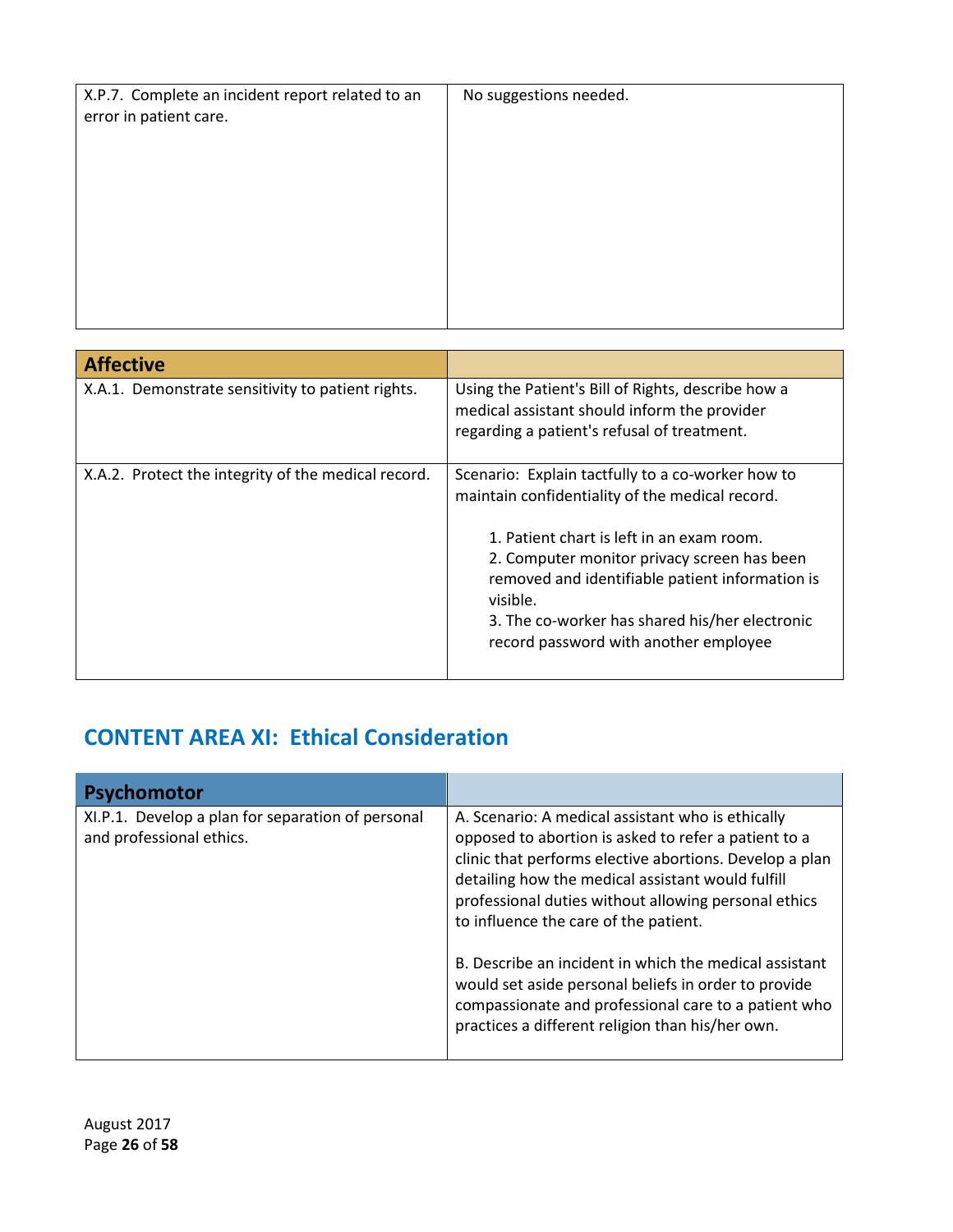<span id="page-26-2"></span><span id="page-26-1"></span><span id="page-26-0"></span>

| XI.P.2. Demonstrate appropriate response(s) to<br>ethical issues.                              | A. Scenario: A patient pays his bill in cash. At the end<br>of the day, the medical assistant discovers that he/she<br>failed to give the correct change to that patient,<br>resulting in a significant cash overage. Identify the<br>ethical issue and demonstrate the appropriate<br>response.                                                                                                                                                                                                                             |
|------------------------------------------------------------------------------------------------|------------------------------------------------------------------------------------------------------------------------------------------------------------------------------------------------------------------------------------------------------------------------------------------------------------------------------------------------------------------------------------------------------------------------------------------------------------------------------------------------------------------------------|
|                                                                                                | B. Scenario: During a particularly busy day while<br>setting up a sterile field, the medical assistant<br>inadvertently contaminates the field, but continues<br>setting up for the procedure and does not inform the<br>provider of the breach. Identify the ethical issue and<br>demonstrate the appropriate response.<br>C. Scenario: A patient offers a gratuity to the medical<br>assistant who helped him/her obtain samples of<br>medication. Identify the ethical issue and<br>demonstrate the appropriate response. |
| <b>Affective</b>                                                                               |                                                                                                                                                                                                                                                                                                                                                                                                                                                                                                                              |
| XI.A.1. Recognize the impact personal ethics and<br>morals have on the delivery of healthcare. | A. Scenario: Due to an error, a deficient dose of<br>antibiotic was administered to a patient. Discuss<br>potential implications to the patient's health for not<br>reporting this error.<br>B. Scenario: Describe a situation in which personal                                                                                                                                                                                                                                                                             |
|                                                                                                | morals might interfere with the ability to perform<br>duties as a medical assistant. Respond to this dilemma<br>in a professional manner without compromising<br>patient care or personal integrity.                                                                                                                                                                                                                                                                                                                         |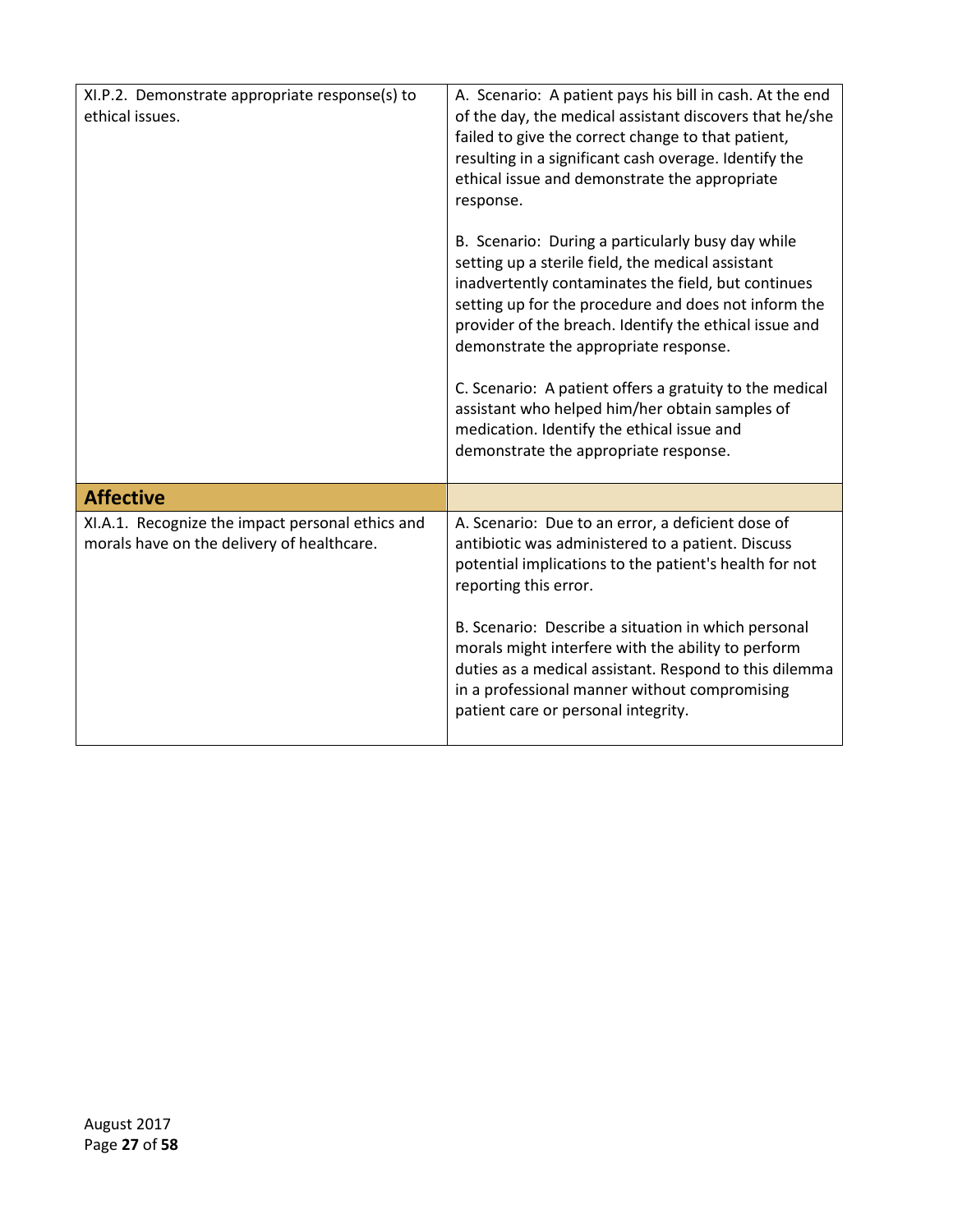# <span id="page-27-0"></span>**CONTENT AREA XII: Protective Practices**

<span id="page-27-2"></span><span id="page-27-1"></span>

| Psychomotor                                                                                                              |                                                                                                                                                                                                                                                                                                                                                                                                                                                                                                                                                                                                                                                                                                          |
|--------------------------------------------------------------------------------------------------------------------------|----------------------------------------------------------------------------------------------------------------------------------------------------------------------------------------------------------------------------------------------------------------------------------------------------------------------------------------------------------------------------------------------------------------------------------------------------------------------------------------------------------------------------------------------------------------------------------------------------------------------------------------------------------------------------------------------------------|
| XII.P.1. Comply with:<br>a. Safety signs<br>b. Symbols<br>labels<br>c.                                                   | A. Properly store and dispose of supplies and<br>specimens according to Standard Precautions and<br>OSHA guidelines.<br>B. Perform a review of the facility to ensure that the                                                                                                                                                                                                                                                                                                                                                                                                                                                                                                                           |
|                                                                                                                          | following have the appropriate labels and correct as<br>necessary:                                                                                                                                                                                                                                                                                                                                                                                                                                                                                                                                                                                                                                       |
|                                                                                                                          | 1. Refrigerator used to store reagents, test kits, or<br>biological specimens are labeled with a biohazard<br>symbol and bear the legend "not for storage of<br>food or medications."<br>2. Biohazard waste receptacles bear the<br>biohazard symbol and are lined with red plastic<br>bags. Biohazard waste is not disposed of in<br>inappropriate receptacles<br>3. Chemicals and reagents are evaluated for<br>hazard category classification and labeled with<br>the National Fire Association's color and number<br>coding.<br>4. Signs are clearly posted in appropriate places<br>for prohibiting smoking, eating, drinking, or<br>application of cosmetics or contact lenses in the<br>facility. |
| XII.P.2. Demonstrate proper use of:<br>a. Eyewash equipment<br>b. fire extinguishers<br>sharps disposal containers<br>c. | A. Demonstrate use of the eyewash station and<br>explain how the nature of the contaminant influences<br>the length of time for flushing the eyes after exposure.                                                                                                                                                                                                                                                                                                                                                                                                                                                                                                                                        |
|                                                                                                                          | B. Evaluate the fire extinguisher's rating and<br>demonstrate the proper method of use according to<br>the manufacturer's instructions.                                                                                                                                                                                                                                                                                                                                                                                                                                                                                                                                                                  |
|                                                                                                                          | C. Demonstrate the proper use of sharps disposal<br>containers and describe the fill height and proper<br>disposal of the containers.                                                                                                                                                                                                                                                                                                                                                                                                                                                                                                                                                                    |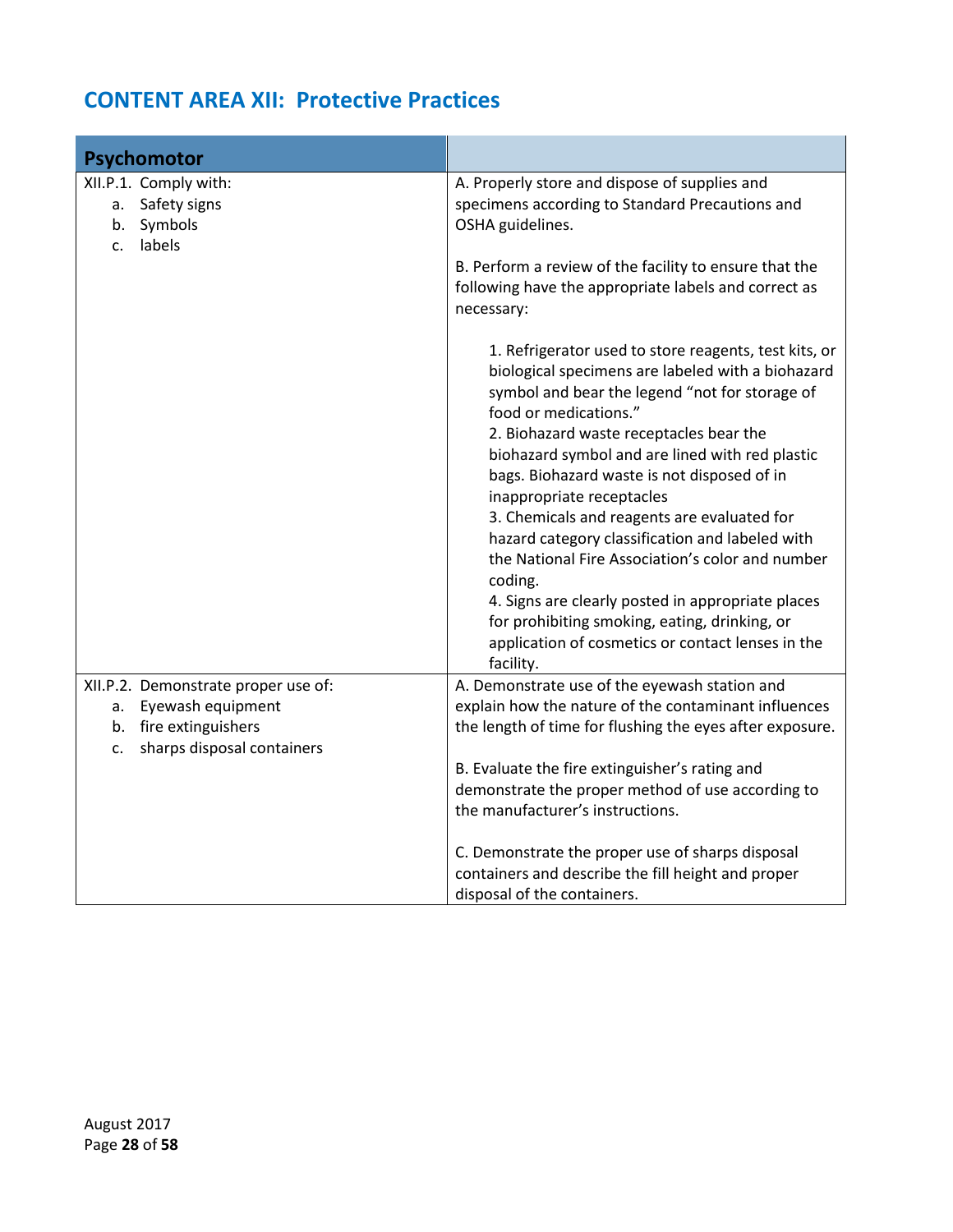<span id="page-28-1"></span><span id="page-28-0"></span>

| XII.P.3. Use proper body mechanics.                                                 | A. Demonstrate correct body mechanics to safely<br>assist the physician and the patient during an<br>examination.                                                              |  |  |
|-------------------------------------------------------------------------------------|--------------------------------------------------------------------------------------------------------------------------------------------------------------------------------|--|--|
|                                                                                     | B. Demonstrate correct body mechanics while<br>assisting the patient on and off a scale.                                                                                       |  |  |
|                                                                                     | C. Demonstrate correct body mechanics while<br>assisting a patient during wheelchair transfer.                                                                                 |  |  |
|                                                                                     | D. Demonstrate correct body mechanics while lifting<br>or moving a heavy box.                                                                                                  |  |  |
| XII.P.4. Participate in a mock exposure event with<br>documentation of steps taken. | A. Use a scenario to identify exposure control<br>mechanisms in a simulated exposure event and<br>document the steps taken to handle the exposure<br>event.                    |  |  |
|                                                                                     | B. Plan and participate in a mock environmental<br>exposure event in the home. Prepare the family<br>members in the necessary steps needed for personal<br>and family safety.  |  |  |
|                                                                                     | C. Plan and participate in a mock environmental<br>exposure event in the medical office. Prepare the staff<br>in the necessary steps needed for personal and patient<br>safety |  |  |
| XII.P.5. Evaluate the work environment to identify<br>unsafe working conditions.    | A. Utilizing a checklist, perform a safety inspection of<br>your facility at intervals according to institution policy<br>and report to your instructor.                       |  |  |
|                                                                                     | B. Using scenarios, perform safety inspections of a<br>facility at intervals according to institutional policy and<br>report findings to the instructor.                       |  |  |
|                                                                                     | C. Verify that needle stick prevention devices (safety<br>needles) are used and proper disposal is performed.                                                                  |  |  |
|                                                                                     |                                                                                                                                                                                |  |  |

<span id="page-28-4"></span><span id="page-28-3"></span><span id="page-28-2"></span>

| <b>Affective</b>                              |                                                         |
|-----------------------------------------------|---------------------------------------------------------|
| XII.A.1. Recognize the physical and emotional | Scenario: Identify the manifestations of stress such as |
| effects on persons involved in an emergency   | sleep deprivation, decreased social skills, change in   |
| situation.                                    | appetite and a feeling of powerlessness and relate the  |
|                                               | manifestation to the stress event.                      |
|                                               |                                                         |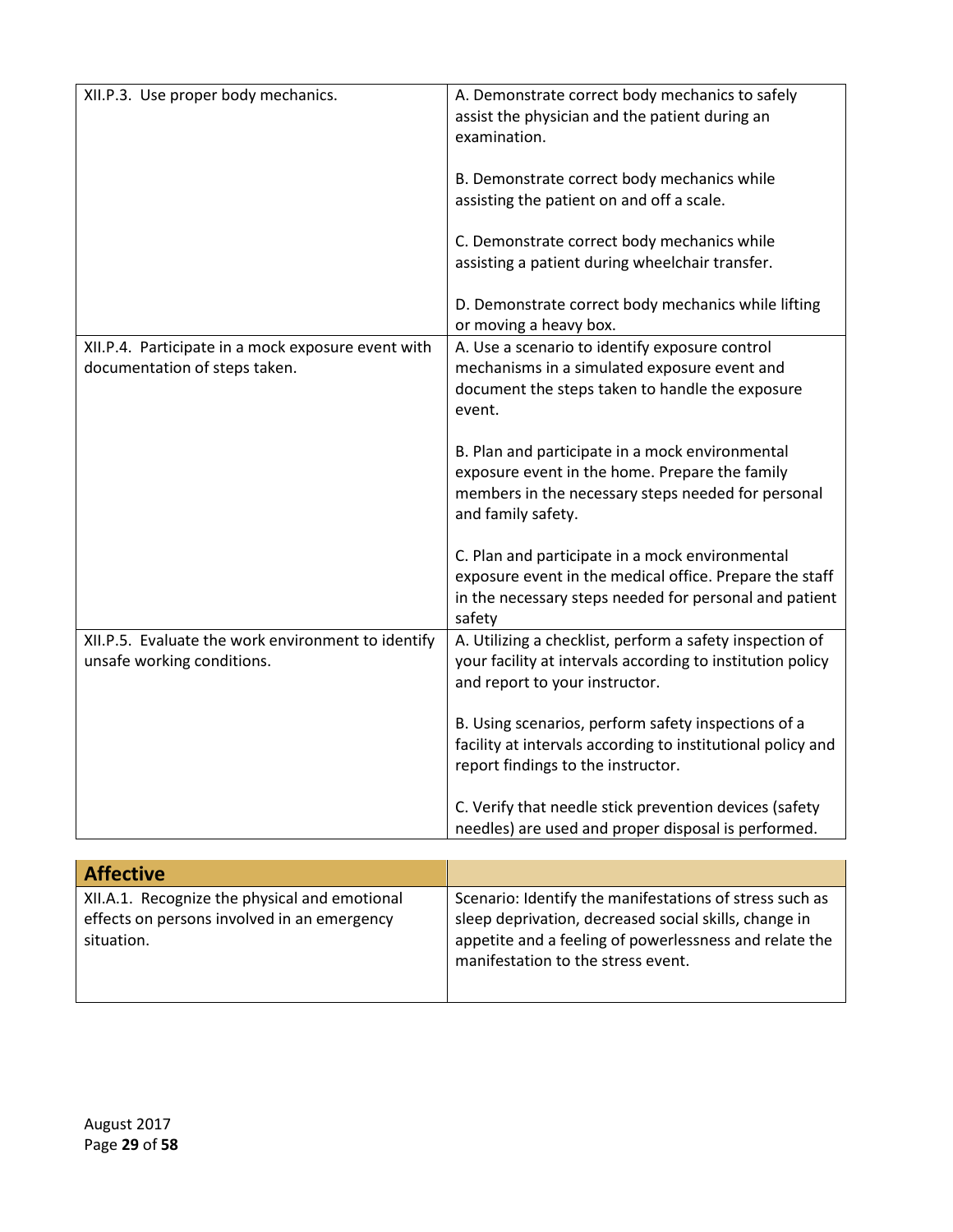<span id="page-29-0"></span>

| XII.A.2. Demonstrate self-awareness in | A. Perform a self-evaluation of your knowledge and                   |
|----------------------------------------|----------------------------------------------------------------------|
| responding to an emergency situation.  | skills required in an emergency situation.                           |
|                                        | B. Create scenarios of how you would handle<br>emergency situations. |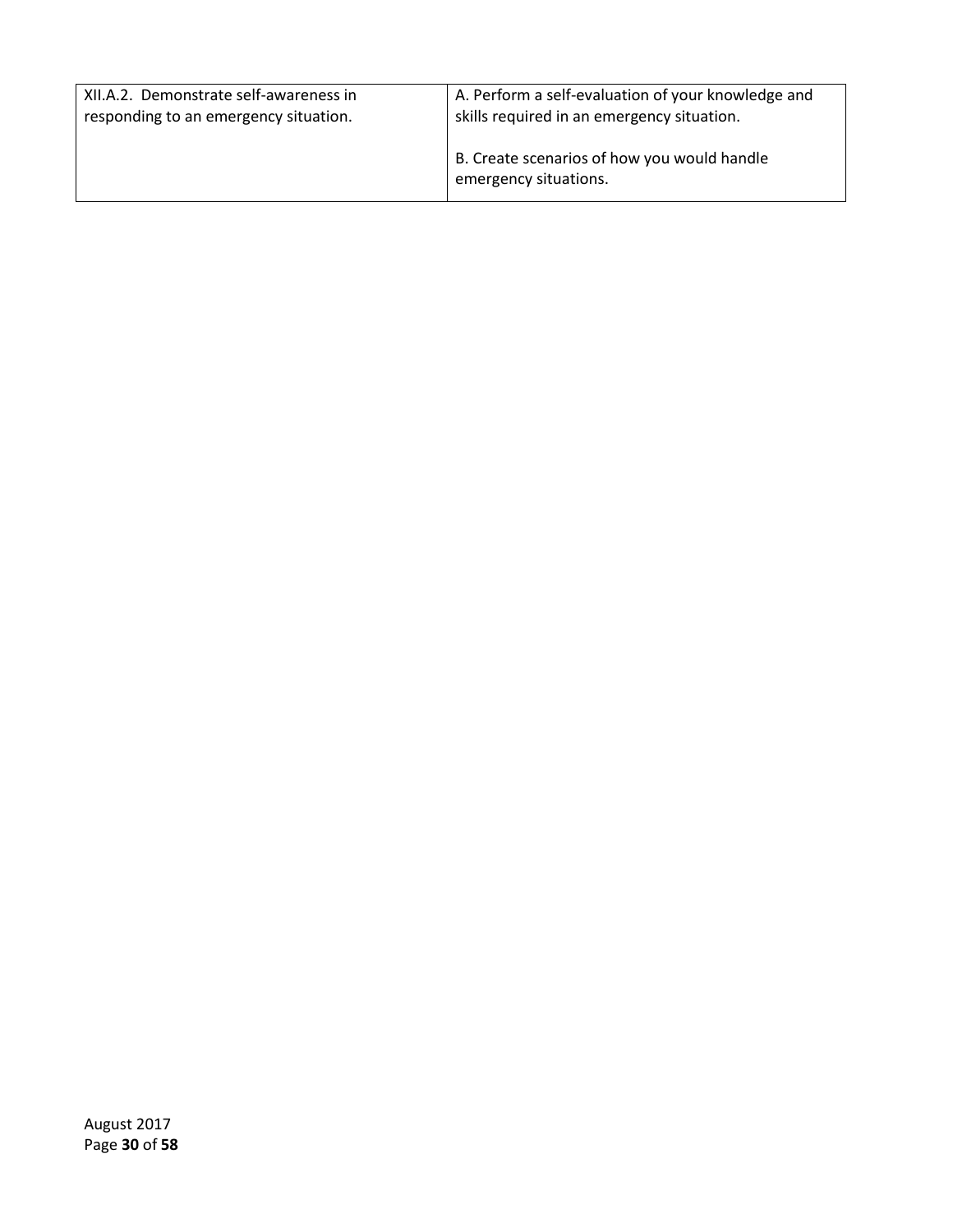## **SAMPLE AFFECTIVE RUBRICS**

#### **Introduction**

The MAERB has received several comments from CAAHEP-accredited Program Directors that the affective competencies are very difficult to measure and to evaluate. In response to those comments, the MAERB has put together these materials to help CAAHEP-accredited Program Directors with developing affective rubrics. It is important to note that these materials are not definitive. These rubrics can work in conjunction with the sample assignments in the *Educational Competencies for Medical Assistants (ECMA)*, even though they will certainly need to be adapted and refined according to the individual needs of the programs. In fact, these sample rubrics are designed to help Program Directors generate their own ideas about designing rubrics for individual assignments. Just as with the ECMA, these rubrics are optional for Program Directors to use, and they are not formally part of the MAERB Core Curriculum.

#### **Overview—Rubric for Affective Behaviors**

<span id="page-30-0"></span>The following rubric contains a full range of different behavior attributes, and sections of it can be used effectively in different assignments. It is a rubric that is designed for Program Directors to cut and paste for specific competencies. In addition, there is a variety of additions that could be made depending upon the task.

<span id="page-30-1"></span>Rubric: Affective Behaviors

<span id="page-30-3"></span><span id="page-30-2"></span>

|           | Does not meet<br>expectations                                                                                    | <b>Needs Improvement</b>                                                                                                                                                                   | <b>Meets Expectations</b>                                                                                                                                                                     | <b>Sometimes exceeds</b><br>expectations                                                                                                          | <b>Consistently exceeds</b><br>expectations                                                                                                                          |
|-----------|------------------------------------------------------------------------------------------------------------------|--------------------------------------------------------------------------------------------------------------------------------------------------------------------------------------------|-----------------------------------------------------------------------------------------------------------------------------------------------------------------------------------------------|---------------------------------------------------------------------------------------------------------------------------------------------------|----------------------------------------------------------------------------------------------------------------------------------------------------------------------|
| Integrity | Does not always<br>demonstrate honesty<br>and trustworthiness<br>and/or provides<br>incomplete<br>documentation. | Honest and<br>trustworthy with<br>property and<br>confidential<br>information, but does<br>not always<br>completely and<br>accurately document<br>patient care and<br>learning activities. | Consistent honesty,<br>being able to be trusted<br>with property and<br>confidential<br>information, complete<br>and accurate<br>documentation of<br>patient care and<br>learning activities. | Consistent honesty,<br>assists other<br>classmates in<br>understanding<br>confidential issues and<br>in developing their<br>documentation skills. | Always honest, leads by<br>example and models<br>exemplary behaviors<br>regarding integrity.<br>Consistently turns in<br>paperwork that is<br>complete and accurate. |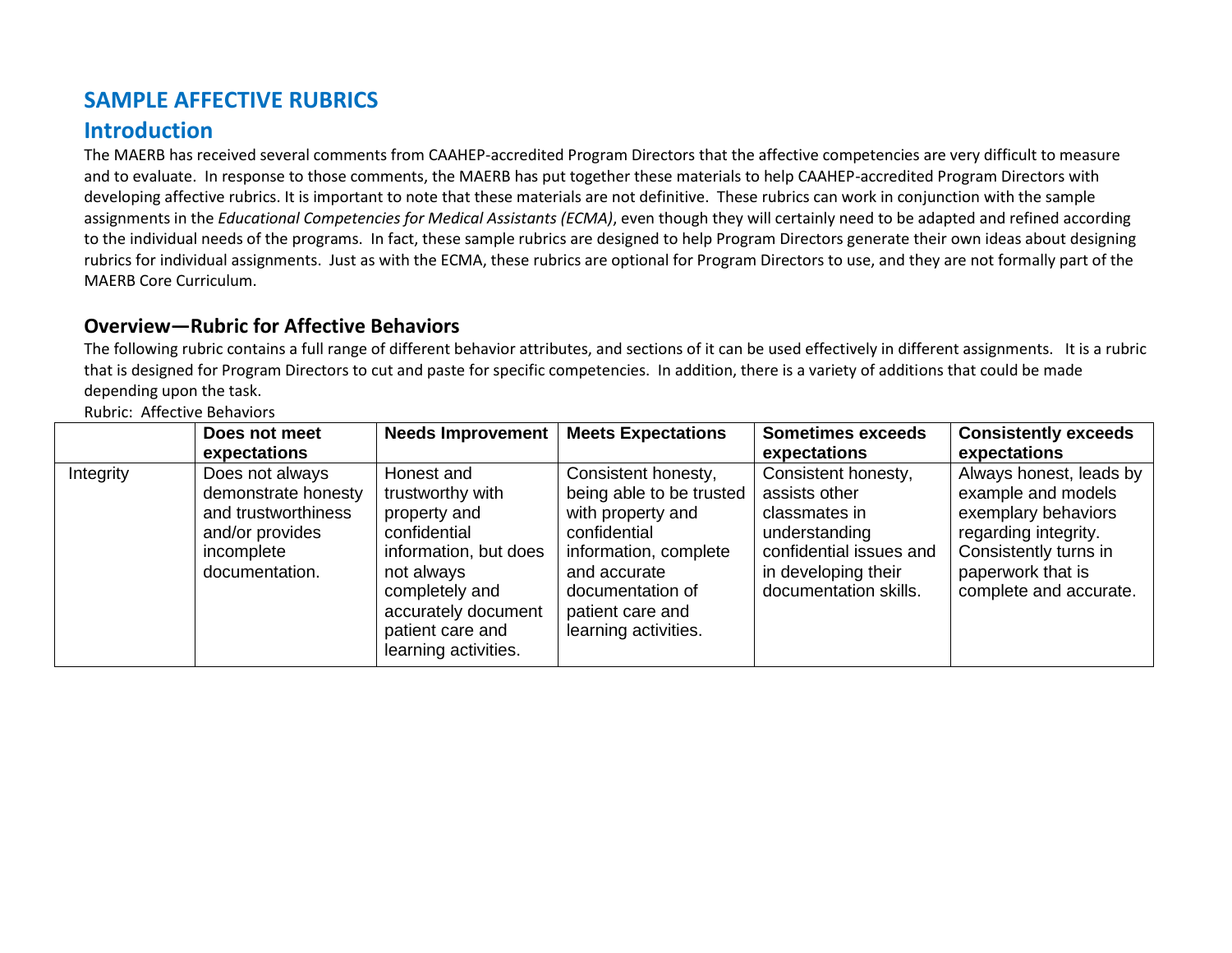| Empathy         | Being deliberately<br>disrespectful of<br>others, making fun of<br>others, being<br>condescending or<br>sarcastic to others,<br>clearly uncomfortable<br>dealing with emotions<br>of patients.                                                                                                                                                                                                                      | <b>Being</b><br>uncompassionate to<br>others or responding<br>inappropriately to<br>emotional responses<br>because you are<br>uncomfortable with<br>their emotional<br>displays. Acting<br>coolly towards<br>patients in distress<br>and not acting as a<br>patient advocate | Showing compassion<br>to others, responding<br>appropriately to<br>emotional responses<br>by others,<br>demonstrating respect<br>to others, being<br>supportive and<br>reassuring.                                                                                                                                                                                                                                                                                              | Able to show<br>compassion and<br>respond appropriately<br>while maintaining<br>professional demeanor,<br>demonstrating a strong<br>desire to advocate for<br>the patient, can direct<br>patients and their<br>families to available<br>community resources.                                                                                                                               | Seeks out opportunities<br>to serve in the<br>community, when the<br>situation<br>arises can provide<br>contact information on<br>assistance agencies,<br>has the ability to set<br>troubled patients at<br>ease and actively listens<br>to their<br>problems and concerns.                                                                                                                                                 |
|-----------------|---------------------------------------------------------------------------------------------------------------------------------------------------------------------------------------------------------------------------------------------------------------------------------------------------------------------------------------------------------------------------------------------------------------------|------------------------------------------------------------------------------------------------------------------------------------------------------------------------------------------------------------------------------------------------------------------------------|---------------------------------------------------------------------------------------------------------------------------------------------------------------------------------------------------------------------------------------------------------------------------------------------------------------------------------------------------------------------------------------------------------------------------------------------------------------------------------|--------------------------------------------------------------------------------------------------------------------------------------------------------------------------------------------------------------------------------------------------------------------------------------------------------------------------------------------------------------------------------------------|-----------------------------------------------------------------------------------------------------------------------------------------------------------------------------------------------------------------------------------------------------------------------------------------------------------------------------------------------------------------------------------------------------------------------------|
| Self-motivation | Consistently failing to<br>meet established<br>deadlines, unable to<br>demonstrate intrinsic<br>motivating factors<br>requiring extra<br>extrinsic<br>motivation from<br>instructors, failing to<br>improve even after<br>corrective feedback<br>has been provided by<br>faculty, requiring<br>constant supervision<br>to complete tasks or<br>being asked to repeat<br>a task that is<br>incorrectly<br>performed. | Not actively taking<br>the initiative to<br>improve behavior, or<br>follow through on<br>tasks, or seeking<br>improvement but<br>obviously making<br>attempts to attain<br>acceptable<br>standards.                                                                          | Taking initiative to<br>complete assignments,<br>taking initiative to<br>improve or correct<br>behavior, taking on and<br>following through on<br>tasks without constant<br>supervision, showing<br>enthusiasm for learning<br>and improvement,<br>consistently striving for<br>improvement in all<br>aspects of patient care<br>and professional<br>activities, accepting<br>constructive criticism in<br>a positive manner,<br>taking advantage of<br>learning opportunities. | Occasionally<br>completing and turning<br>in assignments before<br>the scheduled<br>deadline, volunteering<br>for additional duties,<br>consistently striving for<br>excellence in all<br>aspects of patient care<br>and professional<br>activities, seeking out a<br>mentor or faculty<br>member to provide<br>constructive criticism,<br>informing faculty of<br>learning opportunities. | Never missing a<br>deadline and often<br>completing assignments<br>well ahead of deadlines,<br>reminding other<br>students of deadlines,<br>supporting faculty<br>in upholding the rules<br>and regulations of the<br>program, taking<br>seriously<br>opportunities to provide<br>feedback to fellow<br>students, seeking<br>opportunities to obtain<br>feedback, assisting in<br>arranging and<br>coordinating activities. |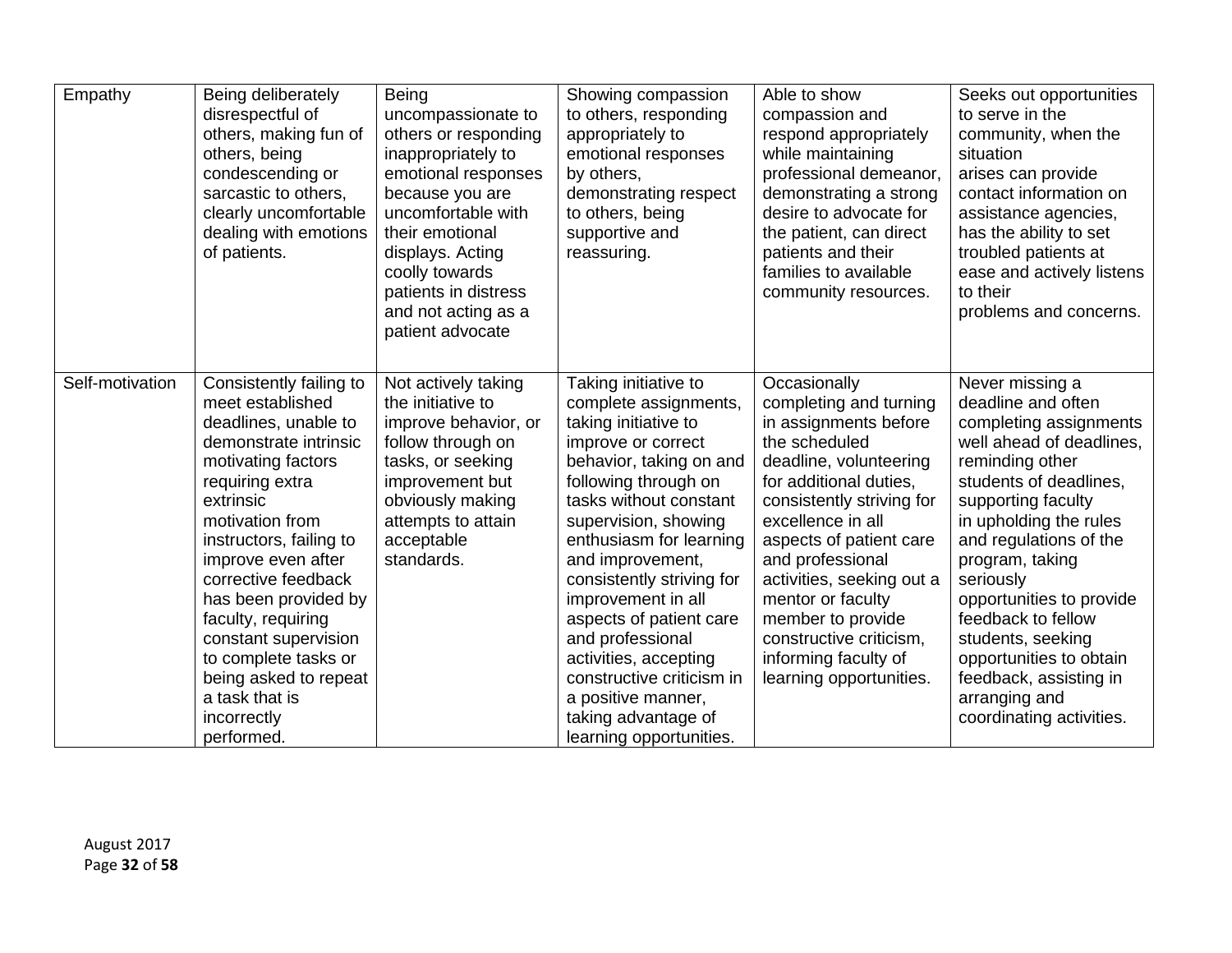| Appearance<br>and Personal<br>Hygiene | Inappropriate uniform<br>or clothing worn to<br>class or clinical<br>settings.<br>Poor hygiene or<br>grooming.                               | Appropriate clothing<br>or uniform is selected<br>generally, but the<br>uniform may be<br>unkempt (wrinkled),<br>mildly soiled, or in<br>need<br>of minor repairs,<br>appropriate personal<br>hygiene is common,<br>but occasionally the<br>individual is unkempt<br>or disheveled. | Clothing and uniform is<br>appropriate, neat,<br>clean and well-<br>maintained,<br>good personal hygiene<br>and grooming.                                              | Clothing and uniform<br>are above average.<br>Uniform is pressed and<br>business casual is<br>chosen when uniform<br>is not worn. Grooming<br>and hygiene is good or<br>above average.                                                 | Uniform is always above<br>average. Non-uniform<br>clothing is businesslike.<br>Grooming and hygiene<br>is impeccable. Hair is<br>worn in an appropriate<br>manner for the<br>environment and<br>student is free of<br>excessive jewelry.<br>Make-up and perfume<br>or cologne usage is<br>discreet<br>and tasteful. |
|---------------------------------------|----------------------------------------------------------------------------------------------------------------------------------------------|-------------------------------------------------------------------------------------------------------------------------------------------------------------------------------------------------------------------------------------------------------------------------------------|------------------------------------------------------------------------------------------------------------------------------------------------------------------------|----------------------------------------------------------------------------------------------------------------------------------------------------------------------------------------------------------------------------------------|----------------------------------------------------------------------------------------------------------------------------------------------------------------------------------------------------------------------------------------------------------------------------------------------------------------------|
| Self-confidence                       | Does not trust<br>personal judgment, is<br>unaware of strengths<br>or weaknesses, and<br>frequently exercises<br>poor personal<br>judgement. | <b>Needs</b><br>encouragement<br>before trusting<br>personal judgment, is<br>aware of strengths<br>but does not readily<br>recognize<br>weaknesses,<br>sometimes makes<br>poor personal<br>choices.                                                                                 | Demonstrating the<br>ability to trust personal<br>judgment,<br>demonstrating an<br>awareness of strengths<br>and limitations,<br>exercises good<br>personal judgement. | Stands by his/her<br>choices when<br>challenged by an<br>authority figure,<br>aware of strengths and<br>weaknesses and seeks<br>to improve, exercises<br>good personal<br>judgement and often<br>serves as a mentor for<br>classmates. | Stands by and can<br>defend personal choices<br>when challenged by an<br>authority figure, actively<br>seeks to improve on<br>weaknesses, seeks out<br>opportunities to assist<br>other classmates in<br>developing their self-<br>confidence.                                                                       |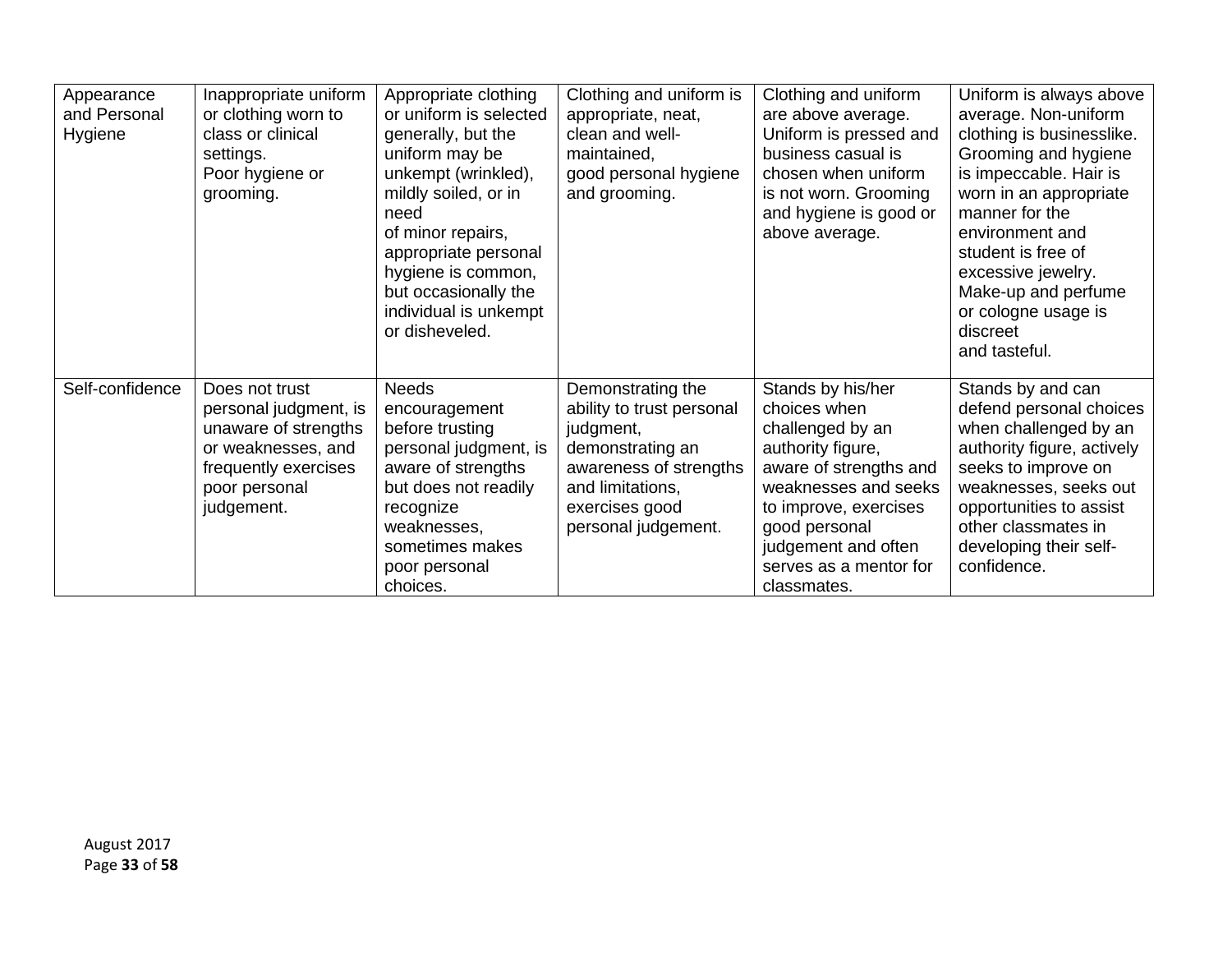| Communication<br>S      | Unable to speak or<br>write clearly and is<br>unable to correct<br>their behavior despite<br>intervention by<br>instructors, does not<br>actively listen<br>(requires<br>instructions to be<br>repeated or appears<br>unable to follow<br>directions), resistant<br>to learning new<br>communications<br>strategies.                          | Needs work to speak<br>or write clearly,<br>knows how to<br>actively listen<br>although sometimes<br>is unable to model<br>good listening skills,<br>able to<br>identify alternative<br>communication<br>strategies needed in<br>various situations but<br>is still developing the<br>skill to perform<br>alternative strategies.                                                                                                | Speaking clearly with<br>good pace and volume,<br>writing legibly, listening<br>actively, adjusting<br>communications<br>strategies to various<br>situations, uses<br>appropriate vocabulary,<br>complete sentences,<br>and correct grammar,<br>defines specialized<br>terms for complete<br>comprehension.                                                                                                                                                          | Working on improving<br>speaking and writing<br>abilities, models active<br>listening skills, able to<br>modify communication<br>strategies easily in<br>various situations and<br>able to effectively<br>communicate a<br>message in these<br>various settings.                                                                                                                                                                                                             | Demonstrates<br>exemplary<br>communication skills by<br>adapting the pace and<br>volume to the recipient's<br>needs, writing clearly<br>and coherently,<br>patterning strong active<br>listening skills, and is<br>comfortable utilizing a<br>variety of<br>communication styles,<br>may have proficiency in<br>another language,<br>including sign language.                                                                                                                                        |
|-------------------------|-----------------------------------------------------------------------------------------------------------------------------------------------------------------------------------------------------------------------------------------------------------------------------------------------------------------------------------------------|----------------------------------------------------------------------------------------------------------------------------------------------------------------------------------------------------------------------------------------------------------------------------------------------------------------------------------------------------------------------------------------------------------------------------------|----------------------------------------------------------------------------------------------------------------------------------------------------------------------------------------------------------------------------------------------------------------------------------------------------------------------------------------------------------------------------------------------------------------------------------------------------------------------|------------------------------------------------------------------------------------------------------------------------------------------------------------------------------------------------------------------------------------------------------------------------------------------------------------------------------------------------------------------------------------------------------------------------------------------------------------------------------|------------------------------------------------------------------------------------------------------------------------------------------------------------------------------------------------------------------------------------------------------------------------------------------------------------------------------------------------------------------------------------------------------------------------------------------------------------------------------------------------------|
| <b>Active Listening</b> | Does not<br>demonstrate active<br>listing skills either<br>verbally or non-<br>verbally by trying to<br>'mind read" without<br>listening, rehearsing<br>what is to be said<br>rather than listening,<br>judging, and<br>lecturing.<br>Nonverbally, there is<br>a defensiveness and<br>guardedness in body<br>movement and facial<br>gestures. | Generally<br>demonstrates active<br>listening skills both<br>verbally and non-<br>verbally by mastering<br>at least half of the<br>characteristics listed<br>below. Verbally by<br>asking appropriate<br>open-ended<br>questions, repeating<br>back/paraphrasing<br>statements for<br>clarification of facts<br>and feelings,<br>recognizing when to<br>provide positive<br>reinforcement, and<br>responding to<br>questions and | Demonstrates active<br>listening skills both<br>verbally and non-verbally<br>by mastering most of the<br>characteristics listed<br>below. Verbally by<br>asking appropriate open-<br>ended questions,<br>repeating<br>back/paraphrasing<br>statements for<br>clarification of facts and<br>feelings, recognizing<br>when to provide positive<br>reinforcement, and<br>responding to questions<br>and statements without<br>judgment, bias, or<br>condescension. Non- | Demonstrates strong<br>active listening skills both<br>verbally and non-verbally<br>but the characteristics<br>are not completely<br>natural yet. Verbally by<br>asking appropriate open-<br>ended questions,<br>repeating<br>back/paraphrasing<br>statements for<br>clarification of facts and<br>feelings, recognizing<br>when to provide positive<br>reinforcement, and<br>responding to questions<br>and statements without<br>judgment, bias, or<br>condescension. Non- | Demonstrates exemplary<br>active listening skills both<br>verbally and non-verbal.<br>Verbally by asking<br>appropriate open-ended<br>questions, repeating<br>back/paraphrasing<br>statements for<br>clarification of facts and<br>feelings, recognizing when<br>to provide positive<br>reinforcement, and<br>responding to questions<br>and statements without<br>judgment, bias, or<br>condescension. Non-<br>verbally by developing and<br>maintaining eye contact,<br>physically "leaning in" or |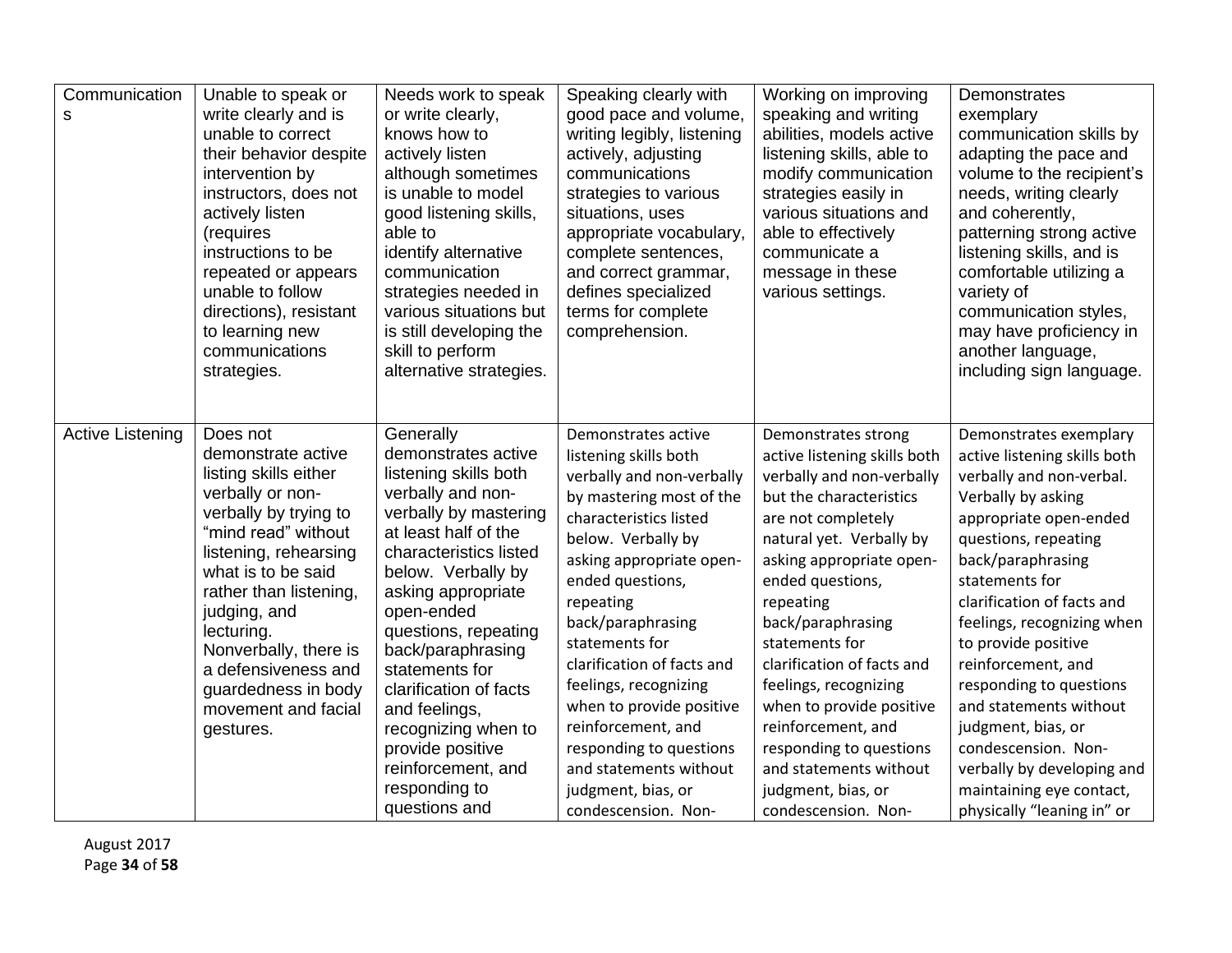|                            |                                                                                                                                                                                                                    | statements without<br>judgment, bias, or<br>condescension.<br>Non-verbally by<br>developing and<br>maintaining eye<br>contact, physically<br>"leaning in" or<br>"opening up," and<br>effectively mirroring<br>or reflecting facial<br>expression.                                                                                                                                                                                               | verbally by developing<br>and maintaining eye<br>contact, physically<br>"leaning in" or "opening<br>up," and effectively<br>mirroring or reflecting<br>facial expression.                                                                                                                                                                                                                                               | verbally by developing<br>and maintaining eye<br>contact, physically<br>"leaning in" or "opening<br>up," and effectively<br>mirroring or reflecting<br>facial expression.                                                                                                                                                                                                                                    | "opening up," and<br>effectively mirroring or<br>reflecting facial<br>expression.                                                                                                                                                                                                                                                                                               |
|----------------------------|--------------------------------------------------------------------------------------------------------------------------------------------------------------------------------------------------------------------|-------------------------------------------------------------------------------------------------------------------------------------------------------------------------------------------------------------------------------------------------------------------------------------------------------------------------------------------------------------------------------------------------------------------------------------------------|-------------------------------------------------------------------------------------------------------------------------------------------------------------------------------------------------------------------------------------------------------------------------------------------------------------------------------------------------------------------------------------------------------------------------|--------------------------------------------------------------------------------------------------------------------------------------------------------------------------------------------------------------------------------------------------------------------------------------------------------------------------------------------------------------------------------------------------------------|---------------------------------------------------------------------------------------------------------------------------------------------------------------------------------------------------------------------------------------------------------------------------------------------------------------------------------------------------------------------------------|
| Nonverbal<br>Communication | Does not maintain<br>eye contact and use<br>appropriate gestures<br>and facial<br>expressions that<br>match the verbal<br>statements, speaks<br>artificially, and does<br>not respond to non-<br>verbal behaviors. | Generally<br>demonstrates strong<br>nonverbal<br>communication skills<br>by mastering at least<br>half of the following:<br>maintaining eye<br>contact to establish<br>rapport, using gestures,<br>facial expressions, and<br>posture to reinforce<br>the verbal message,<br>using an authentic tone<br>and a natural pitch and<br>volume, and<br>recognizing and<br>responding to the non-<br>verbal behaviors within<br>a specific situation. | Demonstrates strong<br>nonverbal<br>communication skills and<br>has mastered most of the<br>following: maintaining<br>eye contact to establish<br>rapport, using gestures,<br>facial expressions, and<br>posture to reinforce the<br>verbal message, using an<br>authentic tone and a<br>natural pitch and volume,<br>and recognizing and<br>responding to the non-<br>verbal behaviors within a<br>specific situation. | Demonstrates strong<br>nonverbal<br>communication skills, but<br>needs more practice, by<br>maintaining eye contact<br>to establish rapport,<br>using gestures, facial<br>expressions, and posture<br>to reinforce the verbal<br>message, using an<br>authentic tone and a<br>natural pitch and volume,<br>and recognizing and<br>responding to the non-<br>verbal behaviors within a<br>specific situation. | Demonstrates exemplary<br>nonverbal communication<br>skills by maintaining eye<br>contact to establish<br>rapport, using gestures,<br>facial expressions, and<br>posture to reinforce the<br>verbal message, using an<br>authentic tone and a<br>natural pitch and volume,<br>and recognizing and<br>responding to the non-<br>verbal behaviors within a<br>specific situation. |
| Time<br>management         | Often late to class or<br>clinical sites, upon<br>arrival needs<br>additional time to be<br>ready to begin                                                                                                         | Occasionally late in<br>arriving to class or<br>clinical sites,<br>occasionally late<br>in turning in                                                                                                                                                                                                                                                                                                                                           | Consistent punctuality,<br>completing tasks and<br>assignments on time.                                                                                                                                                                                                                                                                                                                                                 | Seldom late to class or<br>clinical, generally ready<br>to begin class or<br>clinical prior to the<br>actual start time,                                                                                                                                                                                                                                                                                     | Punctual (or early)<br>nearly 100% of the time,<br>completes tasks and<br>assignments prior to the<br>due date, seldom                                                                                                                                                                                                                                                          |

August 2017 Page **35** of **58**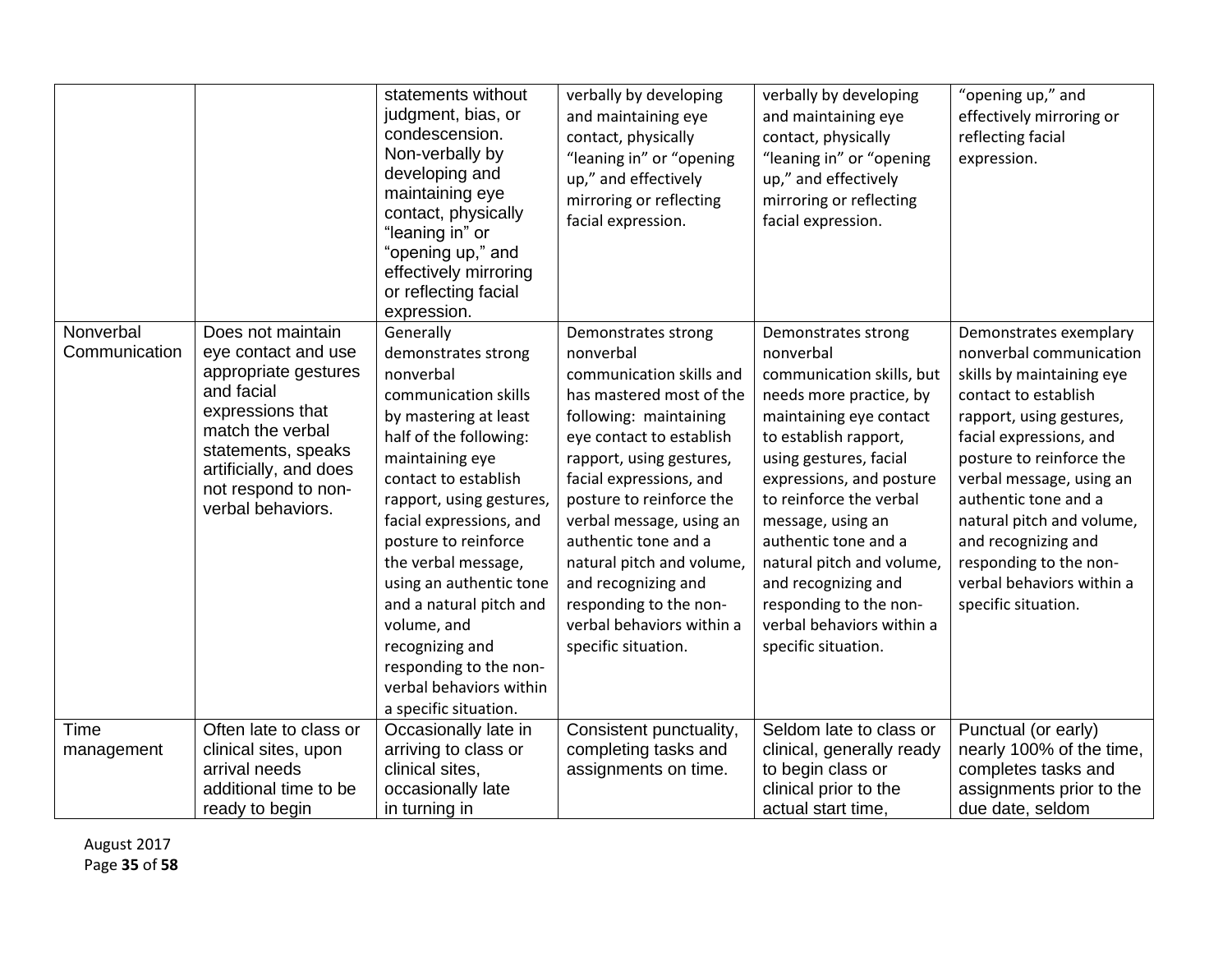|                           | (changing into<br>uniform, gathering<br>supplies, etc.),<br>frequently late in<br>turning in<br>assignments,<br>requires constant<br>reminders about due<br>dates and will blame<br>others if a due date is<br>missed. | assignments or<br>requires reminding<br>about deadlines.                                                                                                                                                                                             |                                                                                                                                                                                                                                                                                            | completes tasks and<br>assignments by due<br>date (and occasionally<br>in advance of due date)<br>with minimal need for<br>reminders of due<br>dates.                                                                                                                                                                                                                 | requires reminding<br>about deadlines or due<br>dates, may assist<br>instructor in reminding<br>classmates<br>about due dates.                                                                                                                                                                                                                                                                                    |
|---------------------------|------------------------------------------------------------------------------------------------------------------------------------------------------------------------------------------------------------------------|------------------------------------------------------------------------------------------------------------------------------------------------------------------------------------------------------------------------------------------------------|--------------------------------------------------------------------------------------------------------------------------------------------------------------------------------------------------------------------------------------------------------------------------------------------|-----------------------------------------------------------------------------------------------------------------------------------------------------------------------------------------------------------------------------------------------------------------------------------------------------------------------------------------------------------------------|-------------------------------------------------------------------------------------------------------------------------------------------------------------------------------------------------------------------------------------------------------------------------------------------------------------------------------------------------------------------------------------------------------------------|
| Teamwork and<br>Diplomacy | Manipulating the<br>team or acting with<br>disregard to the<br>team, being<br>disrespectful of team<br>members, being<br>resistant to change or<br>refusing to cooperate<br>in attempts to work<br>out solutions.      | Sometimes acting for<br>personal interest at<br>the expense of the<br>team, acting<br>independent of the<br>team or appearing<br>non-supportive, being<br>somewhat resistant<br>to change or<br>occasionally unwilling<br>to work out a<br>solution. | Placing the success of<br>the team above self-<br>interest, not<br>undermining the team,<br>helping and supporting<br>other team members,<br>showing respect for all<br>team members,<br>remaining flexible and<br>open to change,<br>communicating with<br>others to resolve<br>problems. | Placing success of the<br>team above self-<br>interest, supporting and<br>holding<br>up the team by<br>shouldering additional<br>responsibilities, actively<br>seeking to include all<br>members of the team<br>in decision making<br>processes were<br>appropriate, welcoming<br>change and remaining<br>flexible, helping to<br>open the lines of<br>communication. | Placing success of the<br>team above self-interest<br>(even if that means a<br>negative outcome to<br>self), taking a leadership<br>role and using good<br>management skills while<br>leading, involving all<br>appropriate team<br>members in the decision<br>making process,<br>suggesting and<br>implementing<br>changes to benefit the<br>team, seeking ways to<br>keep communications<br>and dialogue going. |
| Respect                   | Disrespectful of<br>authority, being                                                                                                                                                                                   | Being polite when<br>required,                                                                                                                                                                                                                       | Being polite to others,<br>not using derogatory or                                                                                                                                                                                                                                         | Being polite even when<br>a situation is not going                                                                                                                                                                                                                                                                                                                    | Serving as a<br>"peacemaker" in volatile                                                                                                                                                                                                                                                                                                                                                                          |
|                           | argumentative, using<br>inappropriate                                                                                                                                                                                  | occasionally<br>overheard using                                                                                                                                                                                                                      | demeaning terms,<br>behaving in a manner                                                                                                                                                                                                                                                   | in his/her favor, always<br>using respectful                                                                                                                                                                                                                                                                                                                          | situations, able to take<br>abusive                                                                                                                                                                                                                                                                                                                                                                               |
|                           | words or outbursts of                                                                                                                                                                                                  | demeaning or                                                                                                                                                                                                                                         | that brings credit to the                                                                                                                                                                                                                                                                  | language when                                                                                                                                                                                                                                                                                                                                                         | language or disrespect                                                                                                                                                                                                                                                                                                                                                                                            |
|                           | anger, deliberately                                                                                                                                                                                                    | derogatory language                                                                                                                                                                                                                                  | profession.                                                                                                                                                                                                                                                                                | describing situations                                                                                                                                                                                                                                                                                                                                                 | from patients without                                                                                                                                                                                                                                                                                                                                                                                             |

August 2017 Page **36** of **58**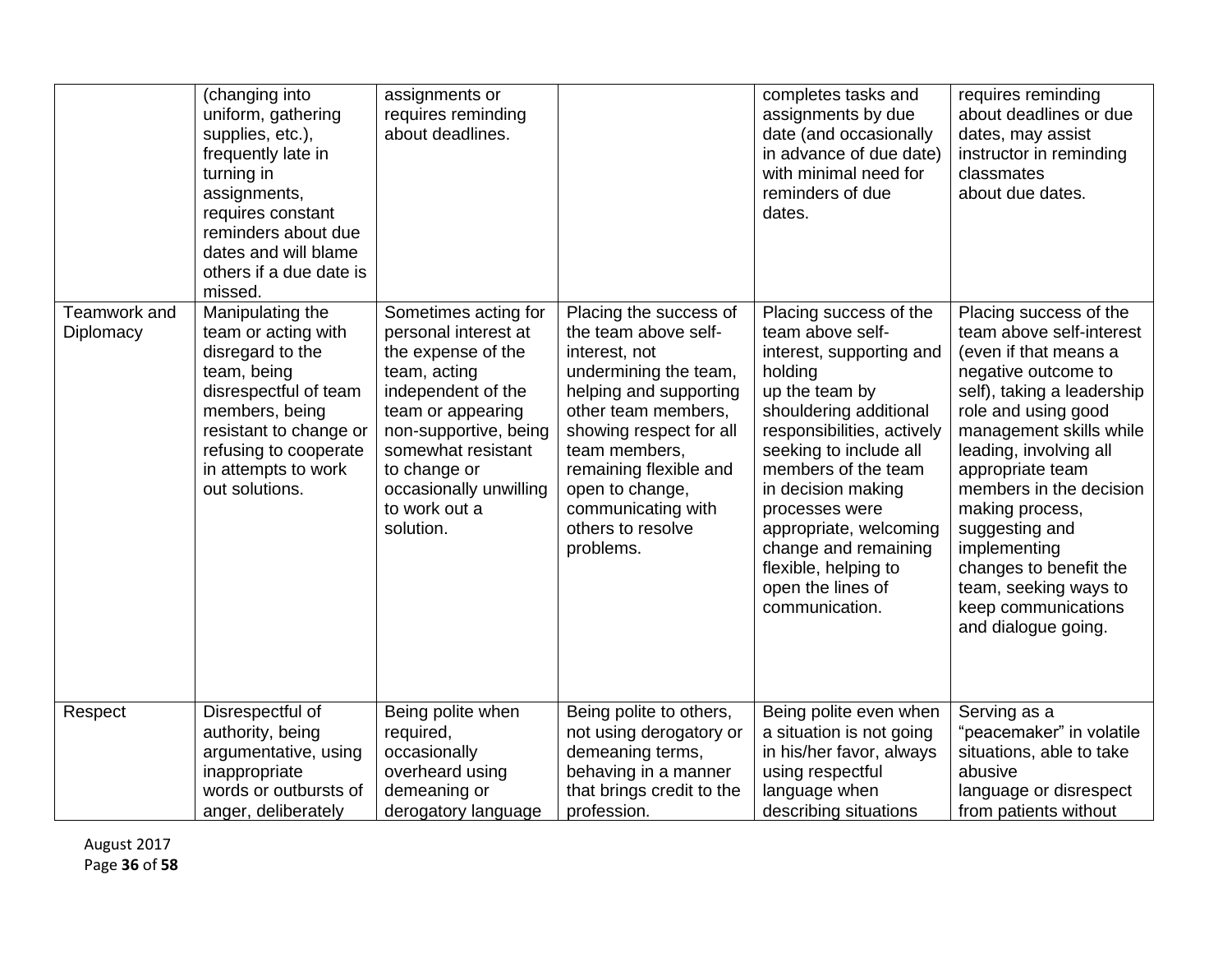|                                 | undermining authority<br>in words or actions or<br>trying to provoke<br>others, frequently<br>unable to act in a<br>professional manner.                                                                                                                                                                          | but confining it to<br>situations other than<br>in patient care<br>settings, occasionally<br>acting unprofessional<br>on the job.                                                                                                                                         |                                                                                                                                                                                                                   | even when not in public<br>areas, modeling good<br>professional behaviors.                                                                                                                                                                         | reacting negatively<br>towards the individual,<br>modeling good<br>professional behaviors<br>even when outside of<br>the classroom or off of<br>the job.                                                                                                                                                                                                        |
|---------------------------------|-------------------------------------------------------------------------------------------------------------------------------------------------------------------------------------------------------------------------------------------------------------------------------------------------------------------|---------------------------------------------------------------------------------------------------------------------------------------------------------------------------------------------------------------------------------------------------------------------------|-------------------------------------------------------------------------------------------------------------------------------------------------------------------------------------------------------------------|----------------------------------------------------------------------------------------------------------------------------------------------------------------------------------------------------------------------------------------------------|-----------------------------------------------------------------------------------------------------------------------------------------------------------------------------------------------------------------------------------------------------------------------------------------------------------------------------------------------------------------|
| Patient<br>Advocacy             | Unable to deal with<br>patients because of<br>personal biases,<br>actively demeaning<br>or degrading patients<br>with words or deeds,<br>unconcerned<br>about patient rights,<br>feelings or<br>considerations,<br>frequently takes<br>shortcuts during care<br>of patients because it<br>is "easier" or faster." | Occasionally has<br>difficulty dealing with<br>patients because of<br>personal bias or<br>feelings, not always<br>able to place the<br>needs of the patient<br>first.                                                                                                     | Not allowing personal<br>bias or feelings to<br>interfere with patient<br>care, placing the needs<br>of patients above self-<br>interest, protecting and<br>respecting patient<br>confidentiality and<br>dignity. | Not allowing personal<br>bias or feelings to<br>interfere with patient<br>care despite strong<br>negative feelings or<br>biases towards a<br>patient or situation,<br>actively advocating for<br>patient rights,<br>protecting<br>confidentiality. | Models patient<br>advocacy and able to<br>defend the need to<br>advocate for<br>patient rights, seeks out<br>opportunities to help<br>fellow classmates learn<br>the principles of patient<br>advocacy, when the<br>opportunity presents<br>itself can be called upon<br>to follow through on an<br>advocacy issue even if it<br>means it on their off<br>time. |
| Careful delivery<br>of services | Unable to perform<br>skills at entry level or<br>requiring constant<br>monitoring or<br>reinforcement to<br>perform skills,<br>required to recheck<br>tasks because of<br>omissions or<br>inaccuracies in<br>performance or<br>documentation,<br>unwilling to learn                                               | Occasionally<br>performing skills<br>below the entry-level,<br>requiring<br>monitoring to ensure<br>completeness and<br>accuracy in<br>completing tasks,<br>occasional minor<br>breeches in policies,<br>procedures or<br>protocols attributed to<br>lack of knowledge of | Performing skills at an<br>entry-level capacity a<br>majority of the time,<br>following policies and<br>procedures and<br>protocols, following<br>orders.                                                         | Can be trusted to<br>function independent of<br>all rules, regulations,<br>policies and<br>procedures.                                                                                                                                             | Functions independently<br>and able to correct<br>mistakes by self-<br>reflection, able to assist<br>in the development of<br>rules, regulations,<br>policies and procedures,<br>will assist in monitoring<br>fellow students in the<br>completion of tasks and<br>may be able to assist<br>fellow students identify<br>weaknesses and                          |

August 2017 Page **37** of **58**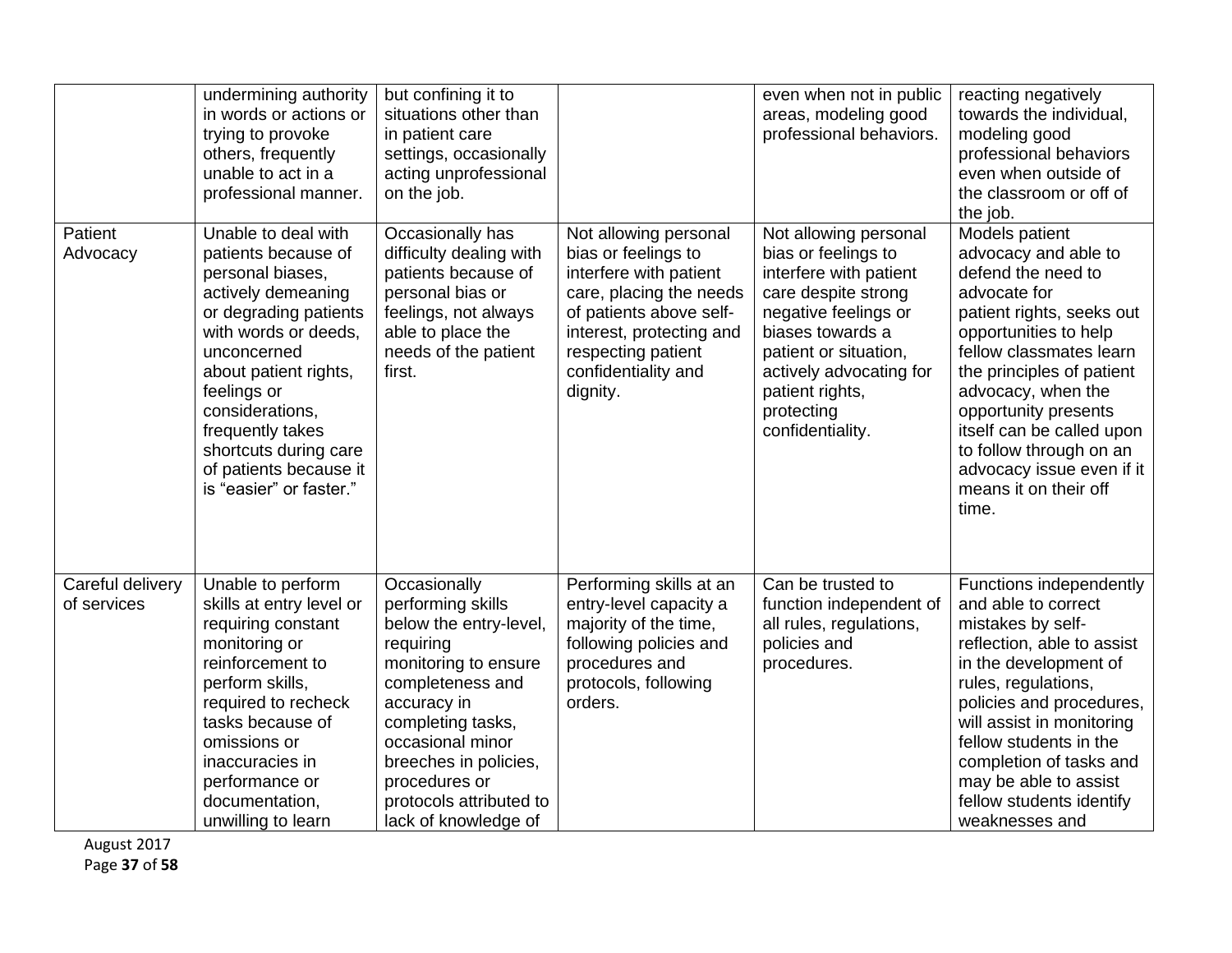| policies, procedures<br>or protocols,<br>deliberate<br>unwillingness to<br>follow the letter or<br>spirit of rules or | it but willing to learn,<br>may follow the letter<br>of, but not always the<br>spirit, of rules and<br>regulations. |  | strengths. |
|-----------------------------------------------------------------------------------------------------------------------|---------------------------------------------------------------------------------------------------------------------|--|------------|
| regulations.                                                                                                          |                                                                                                                     |  |            |

#### **Overview—Samples of Affective Competencies**

The following examples of affective competencies include specific criteria used to evaluate the student performing the competency. These are just examples of selected affective competencies, but they contain several interesting variations and the criteria can be adapted for other affective competences.

<span id="page-37-0"></span>

| <b>COMPETENCY:</b>   | <b>I.A.3.</b> Show awareness of a patient's concerns related to the      |
|----------------------|--------------------------------------------------------------------------|
|                      | procedure being performed                                                |
| <b>OBJECTIVE(s):</b> | Given the conditions, and provided the necessary supplies, the           |
|                      | students will demonstrate awareness of patient concerns as they          |
|                      | provide patient care in a role-play scenario for a student-partner.      |
| <b>SUPPLIES:</b>     | Predetermined case study or patient scenario (patient presents to office |
|                      | for visit and voices concerns over planned procedure) provided by        |
|                      | instructor, simulated patient chart (electronic or paper)                |
| <b>TIMEFRAME:</b>    | 15 minutes                                                               |
| <b>GRADING:</b>      | $PASS = 100\%$ accuracy; All steps must be completed as written for      |
|                      | "PASS." Students are permitted two (2) graded attempts.                  |
|                      | Grading Instructions: When step is performed as written, record a        |
|                      | "' or "PASS.". When step is omitted and/or there is an error in          |
|                      | written procedure, record instructor initials for "FAIL," procedure      |
|                      | must be repeated.                                                        |
| <b>WORK</b>          | None                                                                     |
| <b>PRODUCT:</b>      |                                                                          |
| <b>PRECAUTIONS:</b>  | To act in accordance with OSHA regulations appropriate Standard          |
|                      | Precautions must be observed when there is the possibility of contact    |
|                      | with blood or bodily fluids.                                             |

I.A.3. Show awareness of a patient's concerns related to the procedure being performed

<span id="page-37-1"></span>August 2017 Page **38** of **58**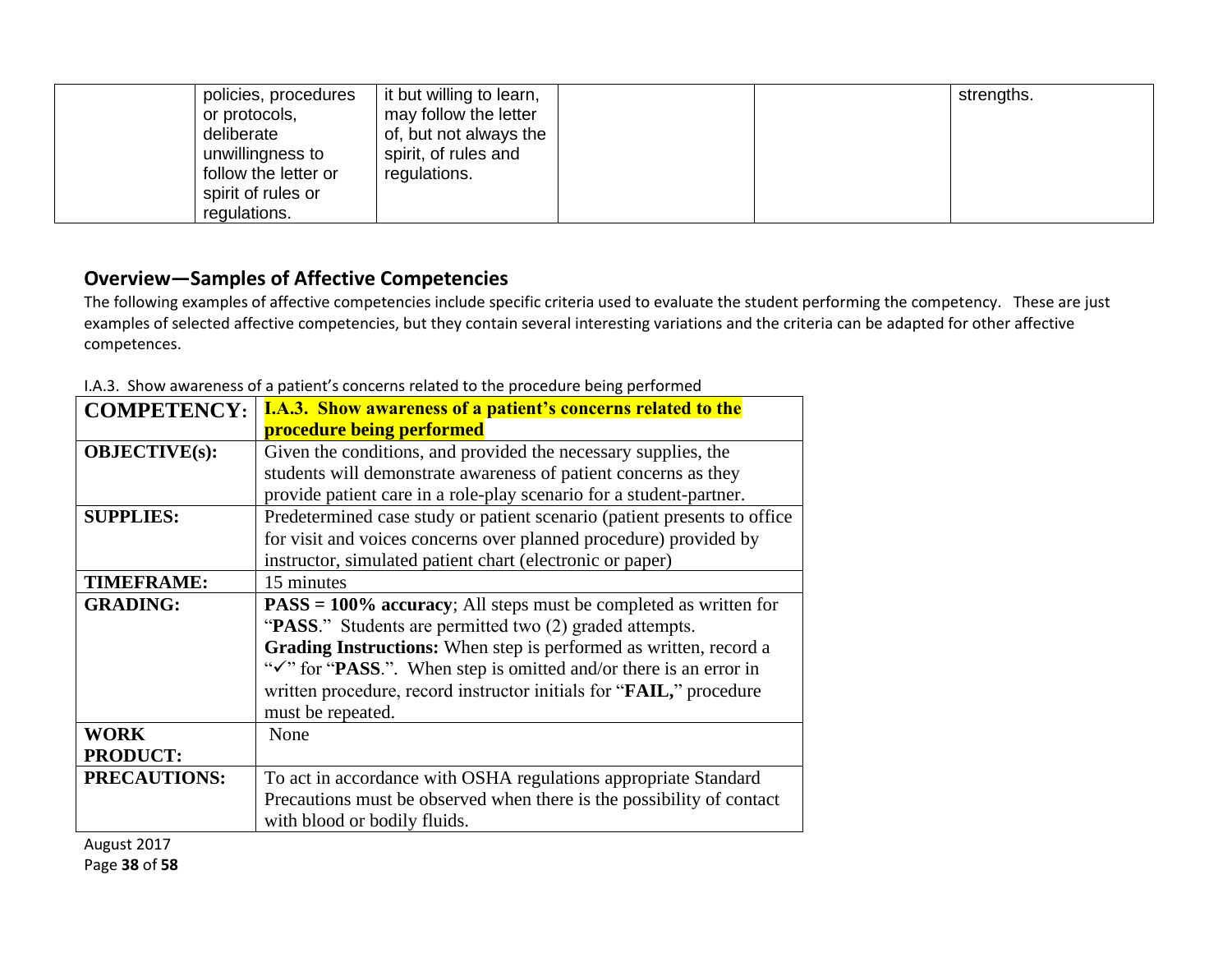|                  |                                                                    |                 | <b>GRADED</b> |                  | <b>GRADED</b> |
|------------------|--------------------------------------------------------------------|-----------------|---------------|------------------|---------------|
|                  |                                                                    | <b>ATTEMPT1</b> |               | <b>ATTEMPT 2</b> |               |
| STEP#            | <b>PROCEDURE</b>                                                   | <b>PASS</b>     | <b>FAIL</b>   | <b>PASS</b>      | <b>FAIL</b>   |
|                  | Student completes step as written, record "V"S                     | $\checkmark$    |               |                  |               |
| Ex.              | Student omits step or performs it in error, record initials        |                 | ZH            |                  |               |
| 1.               | Gathered supplies and reviewed the new or established patient's    |                 |               |                  |               |
|                  | medical history form.                                              |                 |               |                  |               |
| 2.               | Correctly prepared the patient:                                    |                 |               |                  |               |
|                  | $\Box$ Greeted the patient, introduced self, escorted him/her to   |                 |               |                  |               |
|                  | exam room, and verified name.                                      |                 |               |                  |               |
|                  | $\Box$ Made appropriate eye contact with the patient               |                 |               |                  |               |
|                  | Established a professional and empathetic atmosphere               |                 |               |                  |               |
|                  | Explained procedure to patient                                     |                 |               |                  |               |
| 3.               | Responds to patient concerns:                                      |                 |               |                  |               |
|                  | $\Box$ Shows empathy towards patient                               |                 |               |                  |               |
|                  | Assures they understand concerns by repeating them                 |                 |               |                  |               |
|                  | and verifying them with patient                                    |                 |               |                  |               |
|                  | Explain procedure again to assure patient                          |                 |               |                  |               |
|                  | understanding                                                      |                 |               |                  |               |
|                  | $\Box$ Answered any questions from patient                         |                 |               |                  |               |
|                  | Assure patient that procedure is necessary                         |                 |               |                  |               |
|                  | Provide necessary follow up contact information                    |                 |               |                  |               |
| $\overline{4}$ . | Demonstrated professional behavior and exhibited appropriate       |                 |               |                  |               |
|                  | conduct:                                                           |                 |               |                  |               |
|                  | $\Box$ Prioritized tasks; remained organized throughout task       |                 |               |                  |               |
|                  | Communicated with patient appropriately and with ease              |                 |               |                  |               |
|                  | throughout task                                                    |                 |               |                  |               |
|                  | Properly disposed of medical waste according to OSHA<br>guidelines |                 |               |                  |               |
|                  | Groomed appearance and appropriate attire                          |                 |               |                  |               |

August 2017 Page **39** of **58**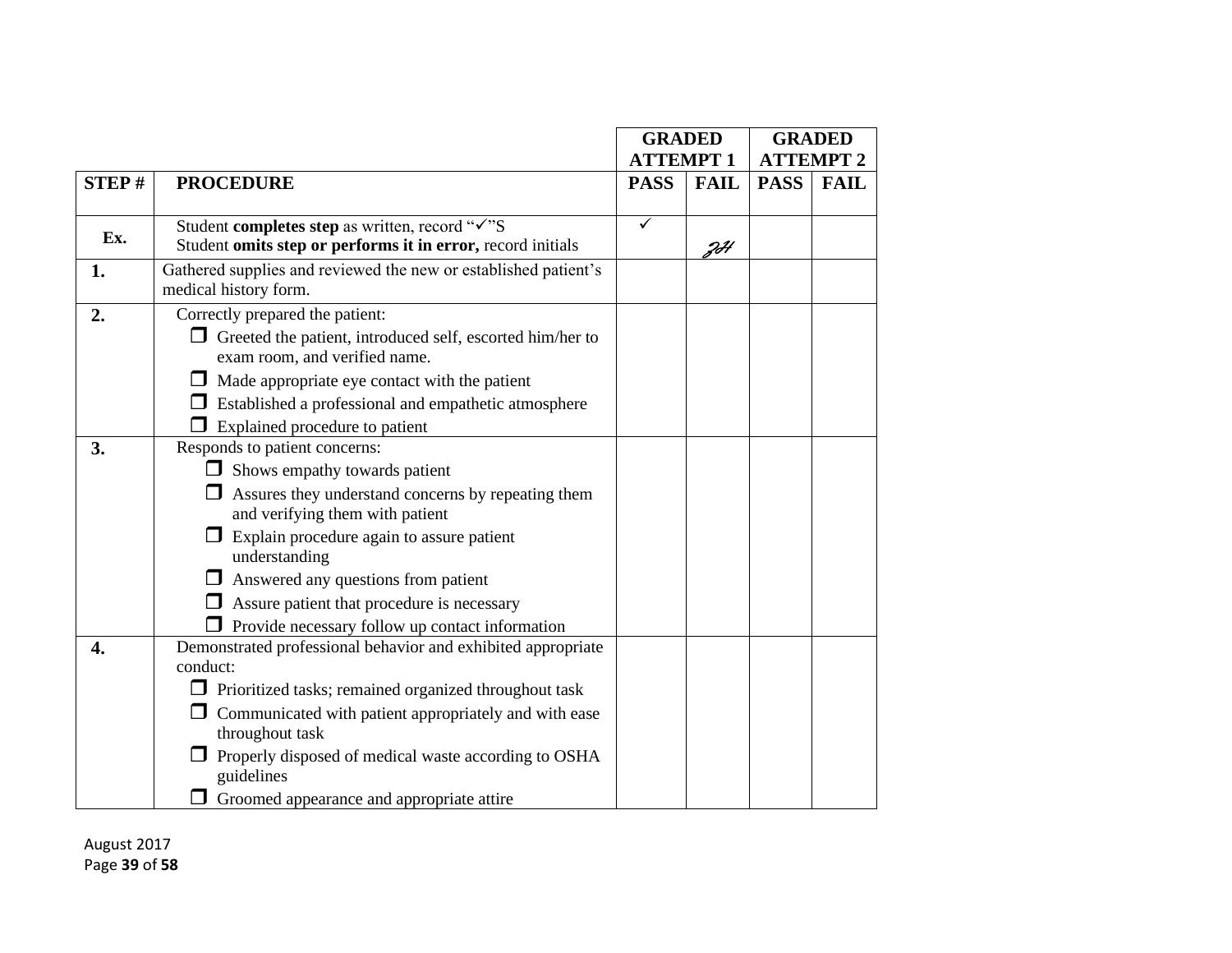II.A.1 Reassure a patient of the accuracy of the test results

| <b>COMPETENCY:</b>   | <b>II.A.1 Reassure a patient of the accuracy of the test results</b>                         |  |  |  |  |
|----------------------|----------------------------------------------------------------------------------------------|--|--|--|--|
| <b>OBJECTIVE(s):</b> | Given the conditions, and provided the necessary supplies, the student will                  |  |  |  |  |
|                      | reassure a patient regarding the accuracy of test results.                                   |  |  |  |  |
| <b>SUPPLIES:</b>     | Scenario provided by instructor. For example: HbA1c test results $= 8.2\%$ and MD            |  |  |  |  |
|                      | diagnoses patient with type II diabetes. Patient does not believe these results are          |  |  |  |  |
|                      | accurate because he "feels fine."                                                            |  |  |  |  |
|                      |                                                                                              |  |  |  |  |
| <b>TIMEFRAME:</b>    | 5 minutes                                                                                    |  |  |  |  |
| <b>GRADING:</b>      | PASS = 100% accuracy; All steps must be completed as written for "PASS."                     |  |  |  |  |
|                      | Students are permitted two (2) graded attempts.                                              |  |  |  |  |
|                      | <b>Grading Instructions:</b> When step is performed as written record a " $\checkmark$ " for |  |  |  |  |
|                      | "PASS." When step is omitted and/or there is an error in written procedure,                  |  |  |  |  |
|                      | record instructor initials for "FAIL," procedure must be repeated.                           |  |  |  |  |
| <b>WORK</b>          | Documentation in patient chart                                                               |  |  |  |  |
| <b>PRODUCT:</b>      |                                                                                              |  |  |  |  |
| <b>PRECAUTIONS:</b>  | To act in accordance with OSHA regulations appropriate Standard Precautions                  |  |  |  |  |
|                      | must be observed when there is the possibility of contact with blood or bodily               |  |  |  |  |
|                      | fluids. Gloves and goggles are required for this procedure                                   |  |  |  |  |

<span id="page-39-0"></span>

|              |                                                                                                                                | <b>GRADED</b><br><b>ATTEMPT1</b> |               |             | <b>GRADED</b><br><b>ATTEMPT 2</b> |
|--------------|--------------------------------------------------------------------------------------------------------------------------------|----------------------------------|---------------|-------------|-----------------------------------|
| <b>STEP#</b> | <b>PROCEDURE</b>                                                                                                               | <b>PASS</b>                      | <b>FAIL</b>   | <b>PASS</b> | <b>FAIL</b>                       |
| Ex.          | Student completes step as written, record "√"<br>Student omits step or performs it in error, record initials                   |                                  | $\mathcal{H}$ |             |                                   |
| 5.           | Review test results with patient<br>Explain to patient how this test works including<br>considerations regarding test validity |                                  |               |             |                                   |
|              | Answers patient questions as appropriate and<br>refers questions out of their scope to MD                                      |                                  |               |             |                                   |

August 2017 Page **40** of **58**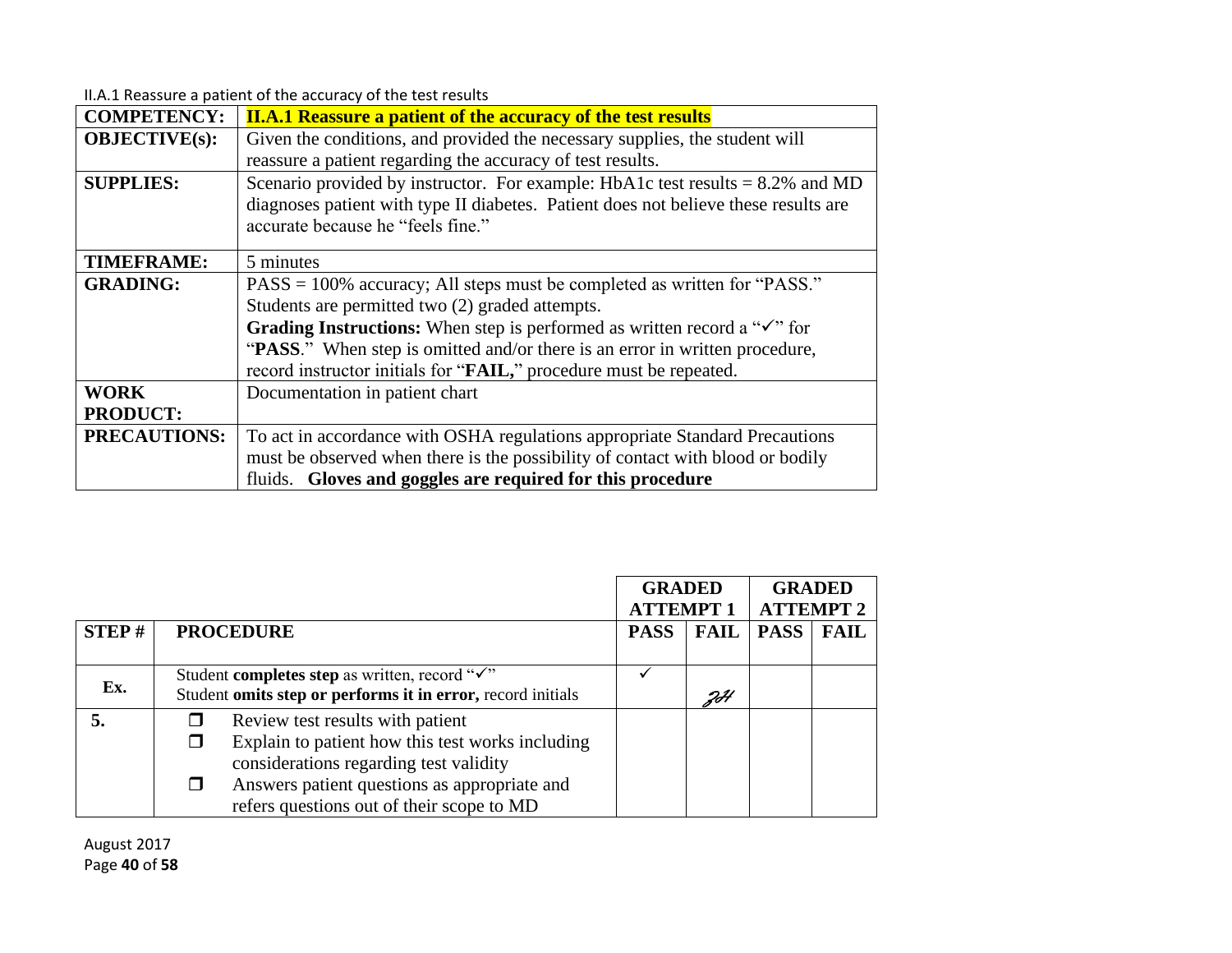|    | Reassures patient that now diagnosis is made, this<br>П      |
|----|--------------------------------------------------------------|
|    | condition can be properly treated                            |
|    | Shows empathy towards patient                                |
| 6. | Demonstrated professional behavior and exhibited appropriate |
|    | conduct:                                                     |
|    | $\Box$ Prioritized tasks; remained organized throughout task |
|    | $\Box$ Communicated with patient appropriately and with ease |
|    | throughout task                                              |
|    | $\Box$ Documented right away, correctly, and completely on   |
|    | (Instructor's Note: attach documentation)                    |
|    | Groomed appearance and appropriate attire                    |

#### IV.A.1. Show awareness of patient's concerns regarding a dietary change

<span id="page-40-0"></span>

| <b>COMPETENCY:</b>   | <b>IV.A.1.</b> Show awareness of patient's concerns regarding a dietary change                |
|----------------------|-----------------------------------------------------------------------------------------------|
| <b>OBJECTIVE(s):</b> | Given the conditions, and provided the necessary supplies, the student will                   |
|                      | demonstrate awareness of patient concerns regarding a dietary change as they                  |
|                      | provide patient education in a role-play scenario for a student-partner.                      |
| <b>SUPPLIES:</b>     | Predetermined case study or patient scenario provided by instructor (for                      |
|                      | example: patient has just been diagnosed with Pre-diabetes and is told that he                |
|                      | must limit his carbohydrate intake – patient voices concern over this as bread                |
|                      | and pasta are two of his favorite foods), simulated patient chart (electronic or              |
|                      | paper)                                                                                        |
| <b>TIMEFRAME:</b>    | 10 minutes                                                                                    |
| <b>GRADING:</b>      | PASS = 100% accuracy; All steps must be completed as written for "PASS."                      |
|                      | Students are permitted two (2) graded attempts.                                               |
|                      | <b>Grading Instructions:</b> When step is performed as written, record a " $\checkmark$ " for |
|                      | "PASS.". When step is omitted and/or there is an error in written procedure,                  |
|                      | record instructor initials for "FAIL," procedure must be repeated.                            |
| <b>WORK</b>          | Documentation in chart                                                                        |
| <b>PRODUCT:</b>      |                                                                                               |
| <b>PRECAUTIONS:</b>  | To act in accordance with OSHA regulations appropriate Standard Precautions                   |
|                      | must be observed when there is the possibility of contact with blood or bodily                |
|                      | fluids.                                                                                       |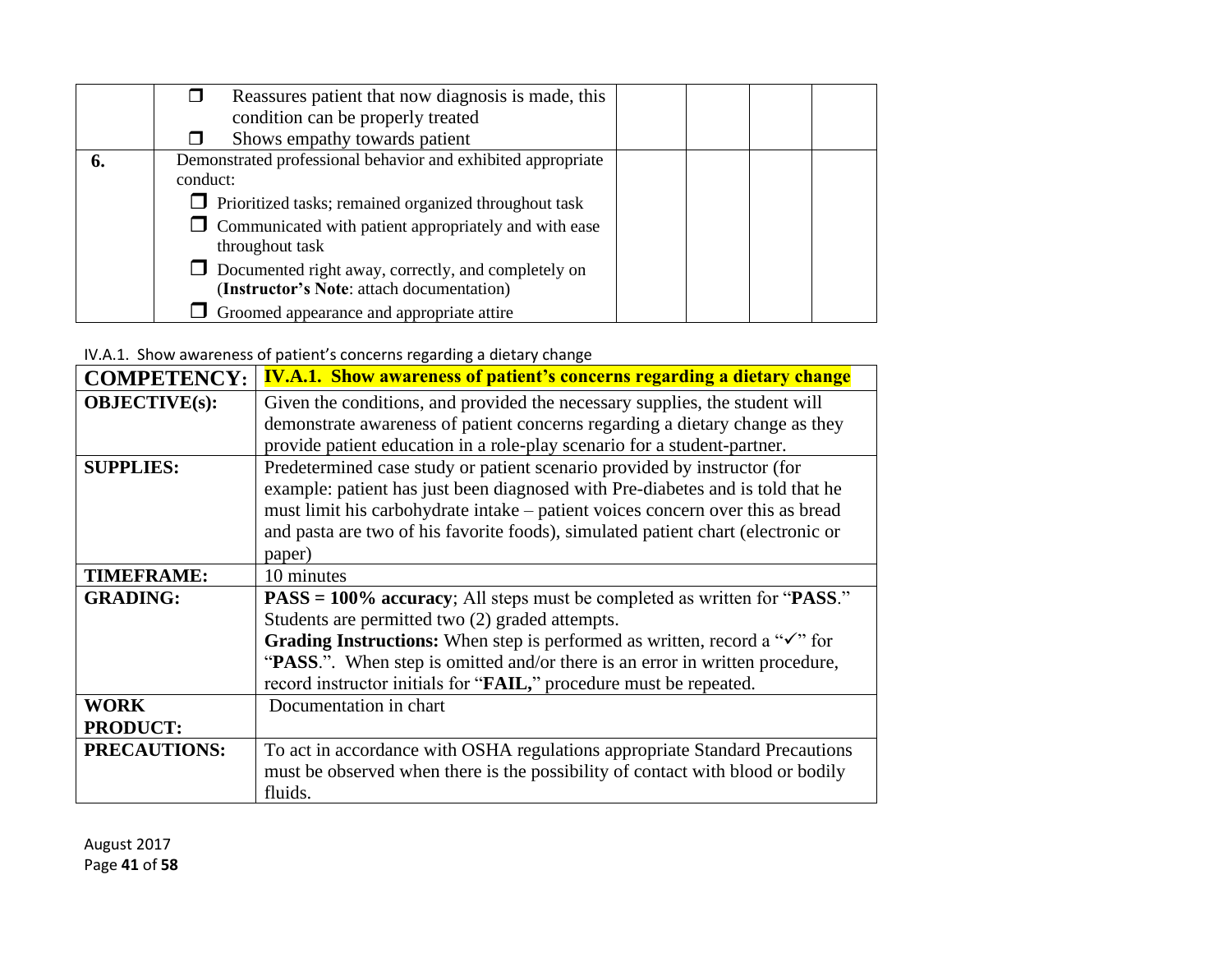|       |                                                                                                       |                 | <b>GRADED</b> |                  | <b>GRADED</b> |
|-------|-------------------------------------------------------------------------------------------------------|-----------------|---------------|------------------|---------------|
|       |                                                                                                       | <b>ATTEMPT1</b> |               | <b>ATTEMPT 2</b> |               |
| STEP# | <b>PROCEDURE</b>                                                                                      | <b>PASS</b>     | <b>FAIL</b>   | <b>PASS</b>      | <b>FAIL</b>   |
|       |                                                                                                       |                 |               |                  |               |
| Ex.   | Student completes step as written, record "V"S                                                        | ✓               |               |                  |               |
|       | Student omits step or performs it in error, record initials                                           |                 | ZH            |                  |               |
| 7.    | Reviewed patient's chart to identify orders for dietary change                                        |                 |               |                  |               |
| 8.    | Correctly prepared the patient:                                                                       |                 |               |                  |               |
|       | $\Box$ Greeted the patient, verified name, introduced self, and                                       |                 |               |                  |               |
|       | escorted him/her to private consultation room.                                                        |                 |               |                  |               |
|       | $\Box$ Made appropriate eye contact with the patient                                                  |                 |               |                  |               |
|       | $\Box$ Established a professional and empathetic atmosphere                                           |                 |               |                  |               |
|       |                                                                                                       |                 |               |                  |               |
| 9.    | Responds to patient concerns:                                                                         |                 |               |                  |               |
|       | Asks patient to state his / her concerns regarding<br>$\mathsf{L}$                                    |                 |               |                  |               |
|       | dietary change                                                                                        |                 |               |                  |               |
|       | Assures understanding of concerns by repeating them                                                   |                 |               |                  |               |
|       | and verifying them with patient                                                                       |                 |               |                  |               |
|       | $\Box$ Explains the rationale for the dietary change and how<br>this will affect their overall health |                 |               |                  |               |
|       | Answered any questions from patient                                                                   |                 |               |                  |               |
|       | Refers questions out of the scope of a medical                                                        |                 |               |                  |               |
|       | assistant to MD                                                                                       |                 |               |                  |               |
|       | $\Box$ Provide resources and educational materials to help                                            |                 |               |                  |               |
|       | patient better understand the reasons for the dietary                                                 |                 |               |                  |               |
|       | change                                                                                                |                 |               |                  |               |
|       | Suggest to MD consideration of a referral to registered                                               |                 |               |                  |               |
|       | dietician if patient's concerns persist                                                               |                 |               |                  |               |
| 10.   | Demonstrated professional behavior and exhibited appropriate                                          |                 |               |                  |               |
|       | conduct:                                                                                              |                 |               |                  |               |
|       | $\Box$ Prioritized tasks; remained organized throughout task                                          |                 |               |                  |               |
|       | Communicated with patient appropriately and with ease                                                 |                 |               |                  |               |

August 2017 Page **42** of **58**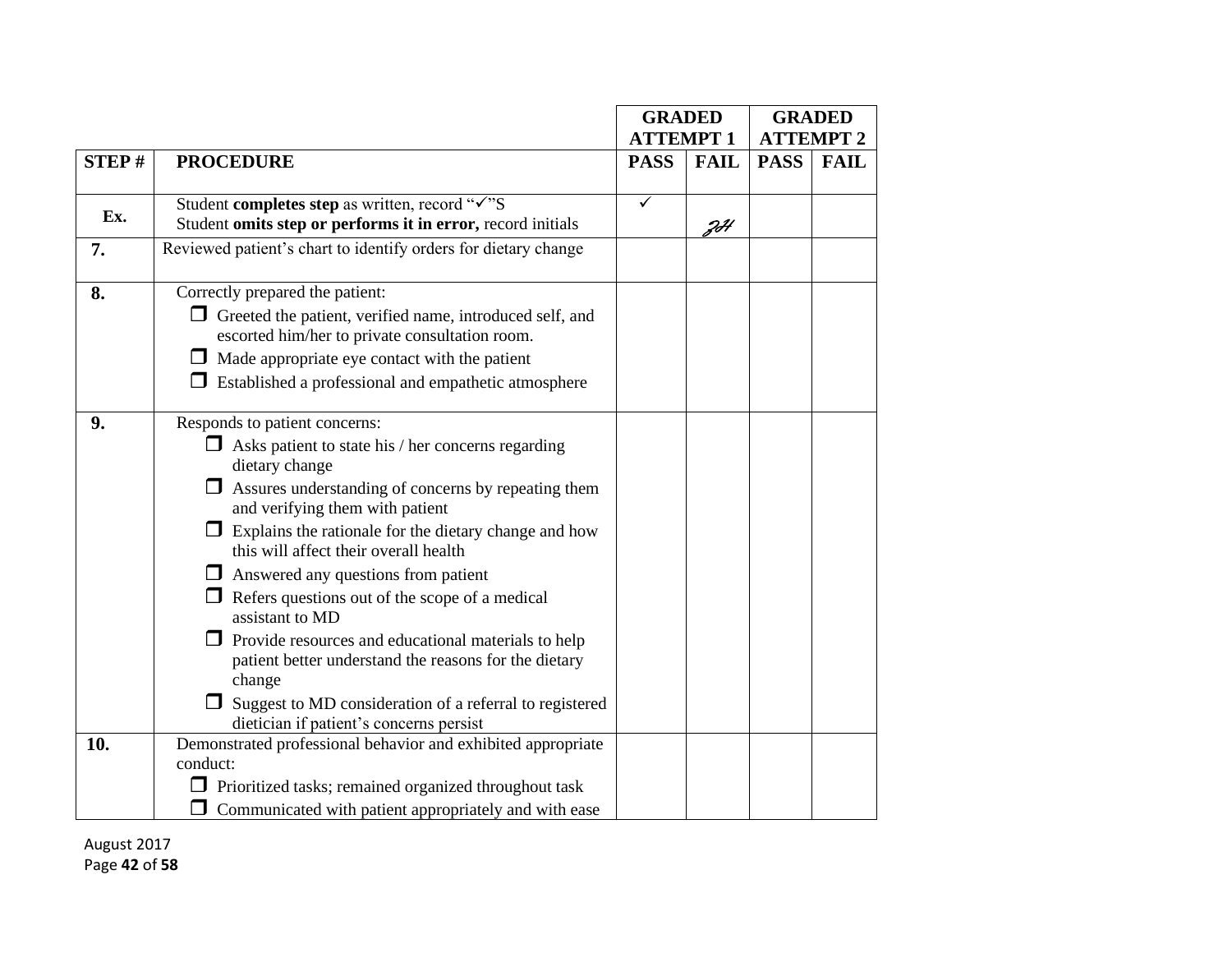| * task<br>∩lit      |  |  |
|---------------------|--|--|
| attıre<br>nce.<br>ື |  |  |

#### V.A.1.c. Demonstrate nonverbal communication

| <b>COMPETENCY:</b>   | <b>V.A.1.c. Demonstrate nonverbal communication</b>                                                                                                                                                                                                                                                                                                                                                                                                                                                                                                                                                                                                                                                                                                            |
|----------------------|----------------------------------------------------------------------------------------------------------------------------------------------------------------------------------------------------------------------------------------------------------------------------------------------------------------------------------------------------------------------------------------------------------------------------------------------------------------------------------------------------------------------------------------------------------------------------------------------------------------------------------------------------------------------------------------------------------------------------------------------------------------|
| <b>OBJECTIVE(s):</b> | With the instructor observing directly, given the conditions, and provided the<br>necessary supplies, the student will demonstrate nonverbal communication when<br>interacting with patients, family, and staff while accurately role-playing with a<br>student partner<br>Scenario: A patient recently diagnosed with lupus, a chronic debilitating disease,<br>comes to the office with a family member (husband, wife, mother, or father) for a<br>follow-up visit. As the medical assistant prepares the patient and verifies the<br>patient's name and identification. The patient begins to cry, wrings their hands,<br>and makes the following statements: "my father died of this disease," "my life has<br>changed," "my husband/wife is very upset." |
| <b>SUPPLIES:</b>     | Pen                                                                                                                                                                                                                                                                                                                                                                                                                                                                                                                                                                                                                                                                                                                                                            |
| <b>GRADING:</b>      | PASS = 100% accuracy; All steps must be completed as written for "PASS."<br>Students are permitted two (2) graded attempts.<br><b>Grading Instructions:</b> When step is performed as written record a " $\checkmark$ " for<br>"PASS." When step is omitted and/or there is an error in written procedure,<br>record instructor initials for "FAIL," procedure must be repeated.                                                                                                                                                                                                                                                                                                                                                                               |
| <b>TIMEFRAME:</b>    | 5 minutes                                                                                                                                                                                                                                                                                                                                                                                                                                                                                                                                                                                                                                                                                                                                                      |
| <b>PRECAUTIONS:</b>  | To act in accordance with OSHA regulations appropriate Standard Precautions<br>must be observed when there is the possibility of contact with blood or bodily<br>fluids.                                                                                                                                                                                                                                                                                                                                                                                                                                                                                                                                                                                       |

<span id="page-42-0"></span>

|       |                                                                                                                            | <b>GRADED</b>                    |    | <b>ATTEMPT 1   ATTEMPT 2</b> | <b>GRADED</b> |
|-------|----------------------------------------------------------------------------------------------------------------------------|----------------------------------|----|------------------------------|---------------|
| STEP# | <b>PROCEDURE</b>                                                                                                           | <b>PASS   FAIL   PASS   FAIL</b> |    |                              |               |
| Ex.   | Student completes step as written, record " $\checkmark$ "S<br>Student omits step or performs it in error, record initials |                                  | ZH |                              |               |

August 2017 Page **43** of **58**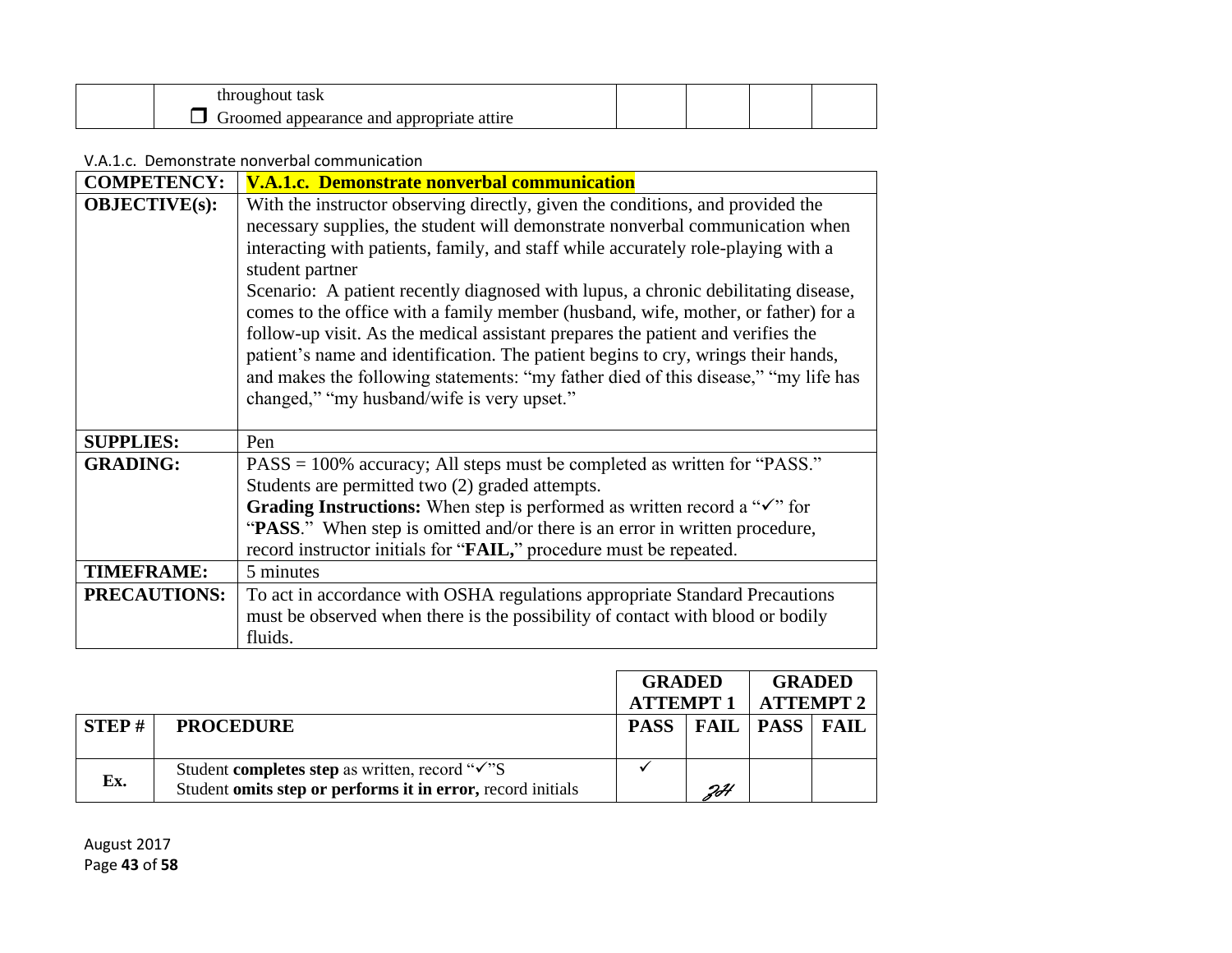| 11. | Prepared work area:                                                |  |  |
|-----|--------------------------------------------------------------------|--|--|
|     | *For purposes of this competency, it is presumed that all          |  |  |
|     | necessary equipment and supplies are obtained/organized, pre-      |  |  |
|     | test requirements are verified, the patient is properly identified |  |  |
|     | and hands are washed as appropriate.                               |  |  |
|     | $\Box$ Greeted the patient, introduced self, and reviewed the      |  |  |
|     | laboratory request form                                            |  |  |
|     | $\Box$ Acknowledged family member appropriately when               |  |  |
|     | asked by obviously distressed patient if the family                |  |  |
|     | member would be allowed to be present, gave                        |  |  |
|     | empathetic and appropriate response                                |  |  |
|     | $\Box$ Explained to patient and family member that office          |  |  |
|     | policy required family to remain in waiting room.                  |  |  |
| 12. | Demonstrated appropriate nonverbal communication skills            |  |  |
|     | when interacting with patient and family member:                   |  |  |
|     | $\Box$ When asked by the patient, "what caused my disease,"        |  |  |
|     | made appropriate eye contact, used appropriate facial              |  |  |
|     | expressions and touched patient appropriately while                |  |  |
|     | answering empathetically                                           |  |  |
|     | When patient made random distressed statements,                    |  |  |
|     | again made appropriate eye contact and used                        |  |  |
|     | appropriate facial expressions while answering                     |  |  |
|     | appropriately without giving medical advice, false                 |  |  |
|     | reassurance, and references about self.                            |  |  |
|     | Directed patient back to provider for clarification of             |  |  |
|     | diagnosis and disease process, prognosis, and support              |  |  |
| 13. | Demonstrated professional behavior and exhibited appropriate       |  |  |
|     | conduct:                                                           |  |  |
|     | $\Box$ Prioritized tasks; remained organized throughout task       |  |  |
|     | $\Box$ Communicated with patient appropriately and with ease       |  |  |
|     | throughout task                                                    |  |  |
|     | $\Box$ Groomed appearance and appropriate attire                   |  |  |

VI.A.1. Display sensitivity when managing appointments

**COMPETENCY:** | **VI.A.1. Display sensitivity when managing appointments** 

<span id="page-43-0"></span>August 2017 Page **44** of **58**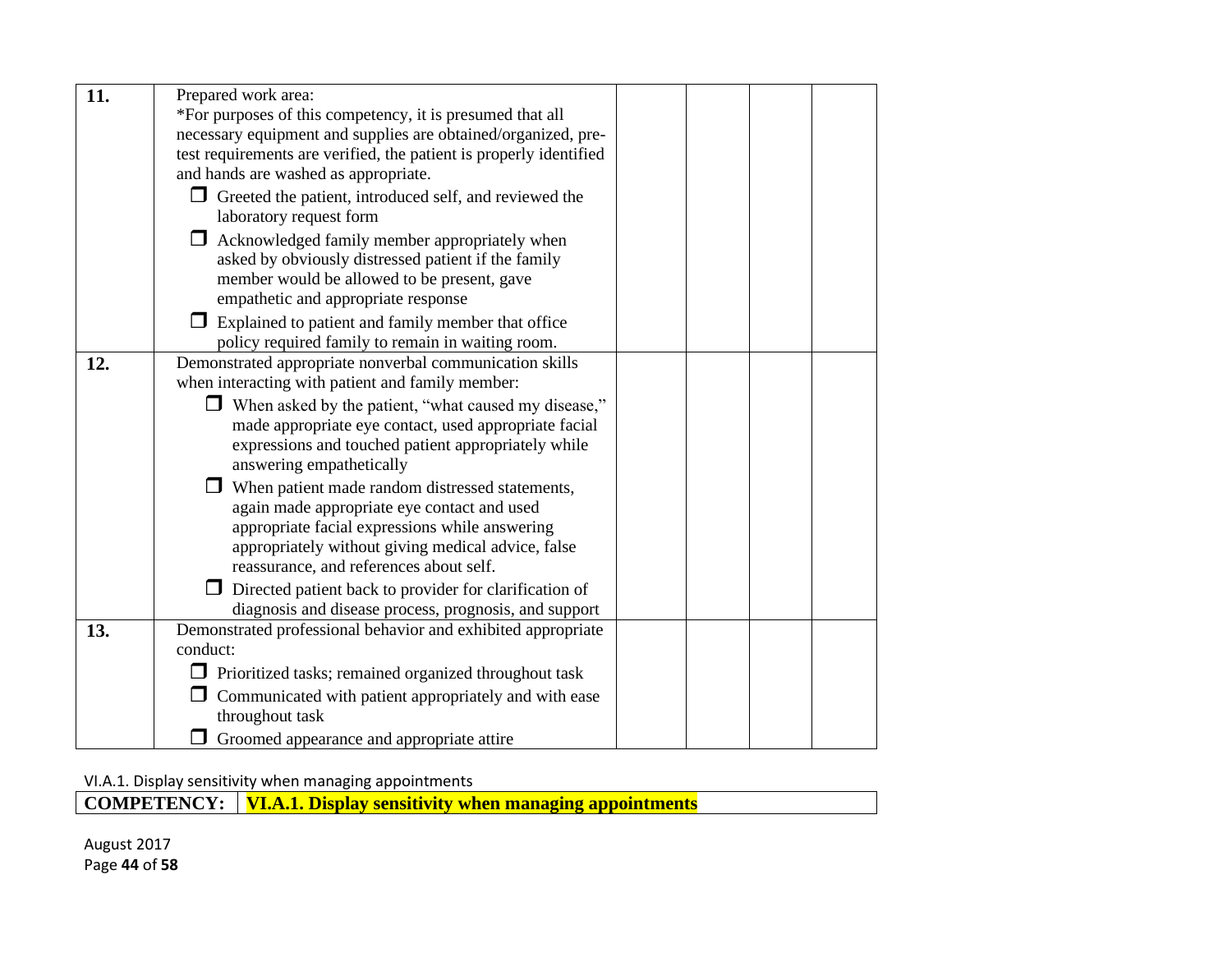| <b>OBJECTIVE(s):</b> | With the instructor observing directly, and in a role-play scenario with a student<br>and/or instructor partner, the student will display sensitivity when managing<br>appointments.                                                                                                                                                                                                                                                                                                                                                                                                                                                                                          |
|----------------------|-------------------------------------------------------------------------------------------------------------------------------------------------------------------------------------------------------------------------------------------------------------------------------------------------------------------------------------------------------------------------------------------------------------------------------------------------------------------------------------------------------------------------------------------------------------------------------------------------------------------------------------------------------------------------------|
|                      | Patient Scenario: A 72 year old female patient has just been seen by the MD for a<br>serious infection of her right leg. The doctor wants to see her in 2 days to make<br>sure she is starting to respond to the prescribed antibiotics. Her daughter takes her<br>to all appointments and she is trying to schedule the appointment. The MD has a<br>3:00 opening but the daughter says she has to pick up her son from school at that<br>time. He is a special-needs child and his mom always picks him up. Also, she has<br>to take her father-in-law to the dentist that same day and her husband is out of<br>town this week. The daughter appears somewhat overwhelmed. |
| <b>SUPPLIES:</b>     | Simulated appointment book                                                                                                                                                                                                                                                                                                                                                                                                                                                                                                                                                                                                                                                    |
| <b>GRADING:</b>      | PASS = 100% accuracy; All steps must be completed as written for "PASS."                                                                                                                                                                                                                                                                                                                                                                                                                                                                                                                                                                                                      |
|                      | Students are permitted two (2) graded attempts.                                                                                                                                                                                                                                                                                                                                                                                                                                                                                                                                                                                                                               |
|                      | Grading Instructions: When step is performed as written record a " $\checkmark$ " for                                                                                                                                                                                                                                                                                                                                                                                                                                                                                                                                                                                         |
|                      | "PASS." When step is omitted and/or there is an error in written procedure,                                                                                                                                                                                                                                                                                                                                                                                                                                                                                                                                                                                                   |
|                      | record instructor initials for " <b>FAIL</b> ," procedure must be repeated.                                                                                                                                                                                                                                                                                                                                                                                                                                                                                                                                                                                                   |
| <b>TIMEFRAME:</b>    | 10 minutes                                                                                                                                                                                                                                                                                                                                                                                                                                                                                                                                                                                                                                                                    |
| <b>WORK</b>          | None                                                                                                                                                                                                                                                                                                                                                                                                                                                                                                                                                                                                                                                                          |
| <b>PRODUCT:</b>      |                                                                                                                                                                                                                                                                                                                                                                                                                                                                                                                                                                                                                                                                               |
| <b>PRECAUTIONS</b>   | To act in accordance with OSHA regulations appropriate Standard Precautions<br>must be observed when there is the possibility of contact with blood or bodily<br>fluids.                                                                                                                                                                                                                                                                                                                                                                                                                                                                                                      |

|       |                                                                                                                           | <b>GRADED</b><br><b>ATTEMPT1</b> |             |             | <b>GRADED</b><br><b>ATTEMPT 2</b> |
|-------|---------------------------------------------------------------------------------------------------------------------------|----------------------------------|-------------|-------------|-----------------------------------|
| STEP# | <b>PROCEDURE</b>                                                                                                          | <b>PASS</b>                      | <b>FAIL</b> | <b>PASS</b> | <b>FAIL</b>                       |
| Ex.   | Student completes step as written, record " $\checkmark$ "<br>Student omits step or performs it in error, record initials |                                  | ZH          |             |                                   |
| 14.   | Greeted patient/family member professionally:<br>$\Box$ Identified self and confirmed with patient/family                 |                                  |             |             |                                   |
|       | member that appointment is needed in two days                                                                             |                                  |             |             |                                   |

August 2017 Page **45** of **58**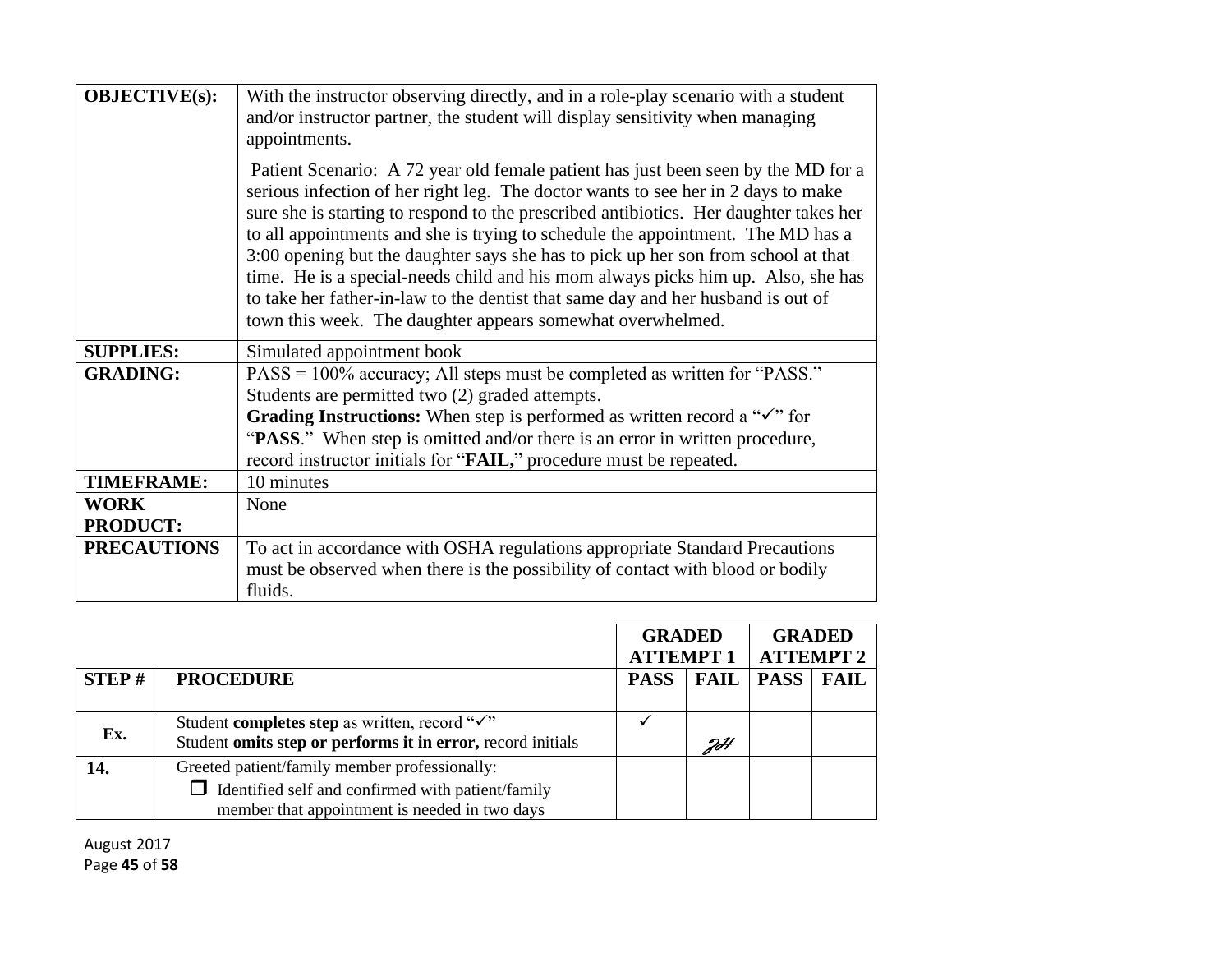| 15. | Allowed patient/family member opportunity to express<br>concerns regarding a conflict in scheduling<br>Established a professional and empathetic atmosphere<br>Display sensitivity while managing appointment:<br>Considering the above circumstances, identify at least 3<br>different ways to proceed as you do your best to be sensitive<br>to this overwhelmed family member: |  |  |
|-----|-----------------------------------------------------------------------------------------------------------------------------------------------------------------------------------------------------------------------------------------------------------------------------------------------------------------------------------------------------------------------------------|--|--|
|     | Choose one of the above options and consider the following:<br>Used appropriate nonverbal communication skills<br>Used appropriate verbal communication skills<br>Maintained sensitivity towards patient and family<br>member throughout task                                                                                                                                     |  |  |
|     | Asked for permission from provider for any deviation<br>from MD's original order<br>Was able to achieve reasonable resolution considering<br>the circumstances.                                                                                                                                                                                                                   |  |  |
| 16. | Demonstrated professional behavior and exhibited appropriate<br>conduct.                                                                                                                                                                                                                                                                                                          |  |  |

#### VII.A.2. Display sensitivity when requesting payment for services rendered

<span id="page-45-0"></span>

| COMPETENCY:          | VII.A.2. Display sensitivity when requesting payment for services rendered                                               |
|----------------------|--------------------------------------------------------------------------------------------------------------------------|
| <b>OBJECTIVE(s):</b> | With the instructor observing directly and provided the necessary supplies, the student will demonstrate professionalism |
|                      | when discussing patient's billing record through role-play with a student-partner using an instructor provided scenario  |
|                      | Patient scenario: James Smith, a 27 year old patient has just been seen for a sore throat. When you ask for the \$20 co- |
|                      | pay, he asks if he could send a check in the mail tomorrow. When you check his billing record, you notice that he owes   |
|                      | co-pays from 2 other visits. You bring this to your supervisor's attention and she asks you to have a discussion with    |
|                      | this patient. Office policy is that co-pay is expected at the time of visit.                                             |
| <b>SUPPLIES:</b>     | Simulated office scenario, encounter form, patient account information reflecting past due balance                       |
| <b>TIMEFRAME:</b>    | 10 minutes                                                                                                               |
| <b>GRADING:</b>      | $PASS = 100\%$ accuracy; All steps must be completed as written for "PASS." Students are permitted two (2) graded        |
|                      | attempts.                                                                                                                |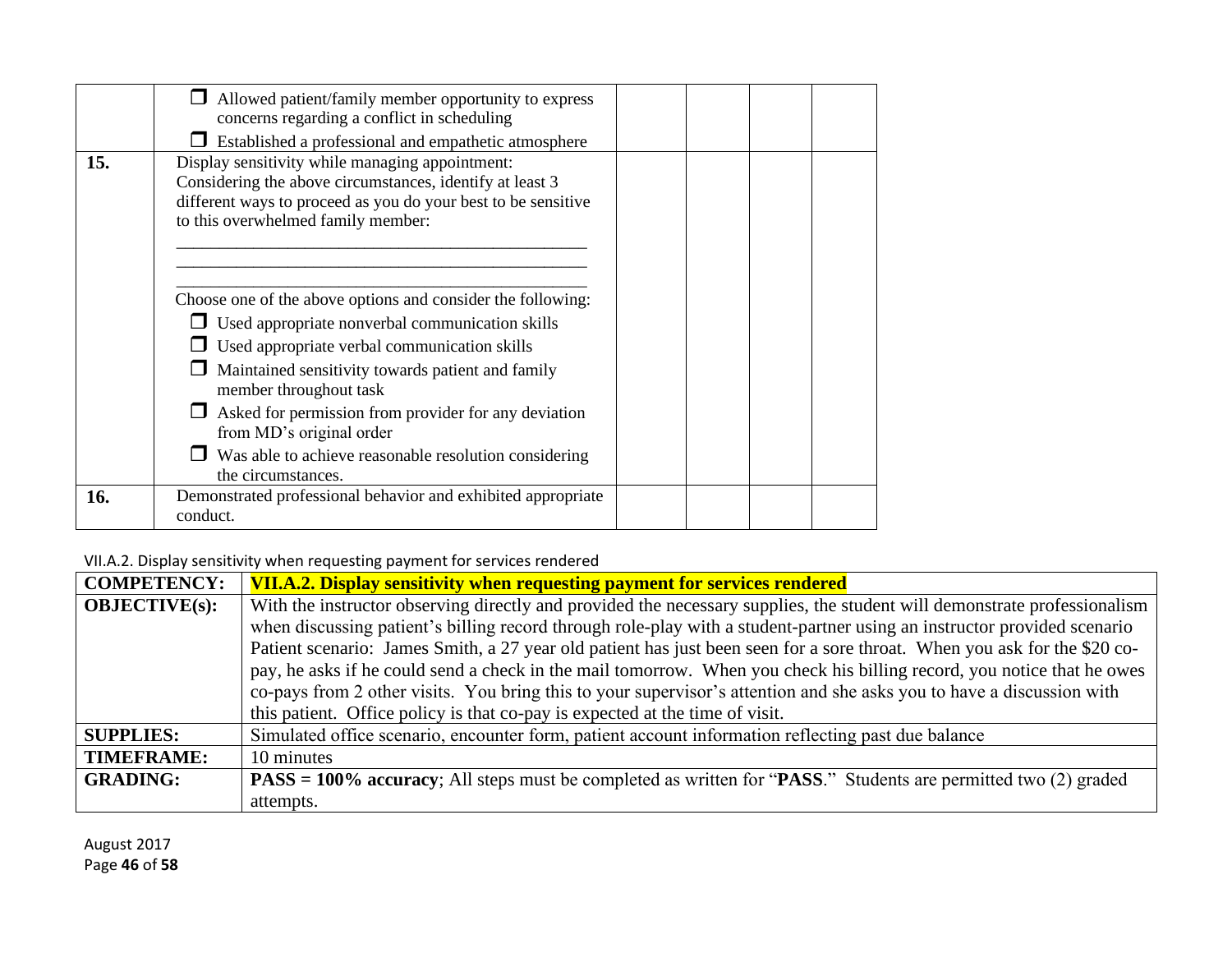|                     | <b>Grading Instructions:</b> When step is performed as written, record a " $\checkmark$ " for " <b>PASS</b> .". When step is omitted and/or |
|---------------------|---------------------------------------------------------------------------------------------------------------------------------------------|
|                     | there is an error in written procedure, record instructor initials for " <b>FAIL</b> ," procedure must be repeated.                         |
| <b>WORK</b>         | None                                                                                                                                        |
| <b>PRODUCT:</b>     |                                                                                                                                             |
| <b>PRECAUTIONS:</b> | To act in accordance with OSHA regulations appropriate Standard Precautions must be observed when there is the                              |
|                     | possibility of contact with blood or bodily fluids.                                                                                         |

|              |                                                             | <b>GRADED</b>   |               |             | <b>GRADED</b>    |
|--------------|-------------------------------------------------------------|-----------------|---------------|-------------|------------------|
|              |                                                             | <b>ATTEMPT1</b> |               |             | <b>ATTEMPT 2</b> |
| <b>STEP#</b> | <b>PROCEDURE</b>                                            | <b>PASS</b>     | <b>FAIL</b>   | <b>PASS</b> | <b>FAIL</b>      |
|              |                                                             |                 |               |             |                  |
| Ex.          | Student completes step as written, record " $\checkmark$ "  |                 |               |             |                  |
|              | Student omits step or performs it in error, record initials |                 | $\mathcal{H}$ |             |                  |
| 17.          | In role-play scenario with student partner performed task   |                 |               |             |                  |
|              | accurately, demonstrating sensitivity and professionalism   |                 |               |             |                  |
|              | in handling accounts receivable activities with patient:    |                 |               |             |                  |
|              | Made appropriate eye contact with the patient               |                 |               |             |                  |
|              | Established a professional and empathetic atmosphere        |                 |               |             |                  |
|              | Professionally and respectfully reminded patient of         |                 |               |             |                  |
|              | office policy that co-pay is due at time of visit           |                 |               |             |                  |
|              | Professionally and respectfully identified to patient       |                 |               |             |                  |
|              | that he owes for 2 previous co-pays                         |                 |               |             |                  |
|              | $\Box$ Offers suggestions for different payment options     |                 |               |             |                  |
|              | (credit card, cash, check)                                  |                 |               |             |                  |
|              | $\Box$ Allows patient opportunity to voice any unusual      |                 |               |             |                  |
|              | circumstances that would limit his ability to pay           |                 |               |             |                  |
|              | and he indicates that he lost his job 2 months ago          |                 |               |             |                  |
|              | $\Box$ Displays sensitivity to this patient's circumstances |                 |               |             |                  |
|              | while attempting to negotiate a reasonable                  |                 |               |             |                  |
|              | resolution to this problem                                  |                 |               |             |                  |
|              | Achieves reasonable resolution to problem                   |                 |               |             |                  |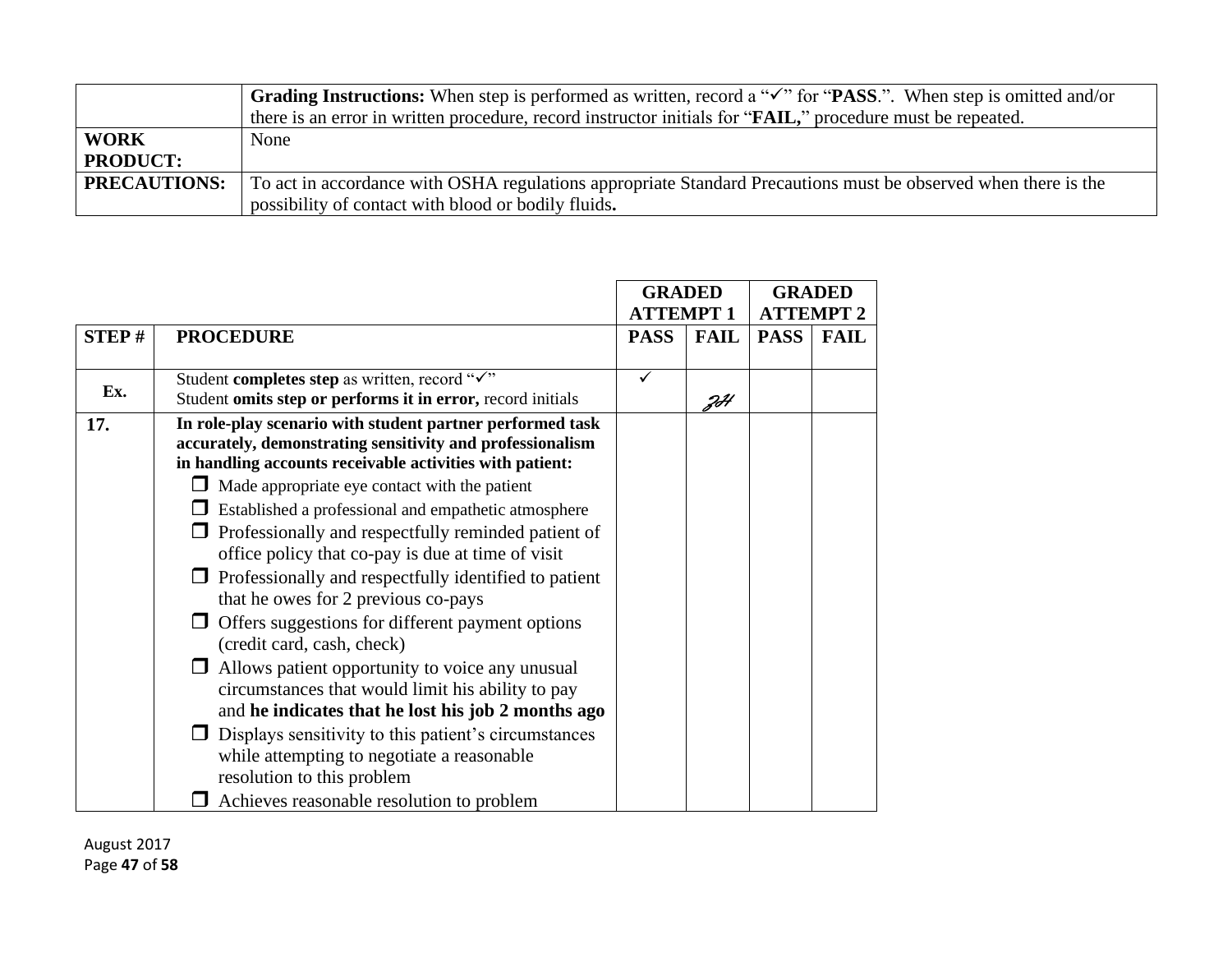| 18. | Demonstrated professional behavior and exhibited appropriate                  |  |  |
|-----|-------------------------------------------------------------------------------|--|--|
|     | conduct:                                                                      |  |  |
|     | $\Box$ Prioritized tasks; remained organized throughout task                  |  |  |
|     | $\Box$ Communicated with staff appropriately and with ease<br>throughout task |  |  |
|     | $\Box$ Documented right away, correctly, and completely                       |  |  |
|     | $\Box$ Groomed appearance and appropriate attire                              |  |  |
|     |                                                                               |  |  |
|     |                                                                               |  |  |

VIII.A.1. Interact professionally with third party representatives

<span id="page-47-0"></span>

| <b>COMPETENCY:</b>   | <b>VIII.A.1. Interact professionally with third party representatives</b>                                                   |  |  |
|----------------------|-----------------------------------------------------------------------------------------------------------------------------|--|--|
| <b>OBJECTIVE(s):</b> | With the instructor observing directly, given the conditions, and provided the necessary supplies, the student will         |  |  |
|                      | demonstrate professional interaction with third party representative in a role-play scenario with a student partner.        |  |  |
|                      | Patient scenario: A 45 year old female patient is seen in your office for the first time. She forgot her insurance card but |  |  |
|                      | tells you that she is covered by Blue Cross & Blue Shield and asks if you could verify her insurance with the carrier.      |  |  |
|                      | Your internet connection is down and you must call the insurance company and speak to a third party representative          |  |  |
|                      | (played by the student-partner).                                                                                            |  |  |
| <b>SUPPLIES:</b>     | Simulated telephone, patient information.                                                                                   |  |  |
| <b>TIMEFRAME:</b>    | 10 minutes                                                                                                                  |  |  |
| <b>GRADING:</b>      | $PASS = 100\%$ accuracy; All steps must be completed as written for "PASS." Students are permitted two (2) graded           |  |  |
|                      | attempts.                                                                                                                   |  |  |
|                      | Grading Instructions: When step is performed as written, record a " $\checkmark$ " for "PASS.". When step is omitted and/or |  |  |
|                      | there is an error in written procedure, record instructor initials for "FAIL," procedure must be repeated.                  |  |  |
| <b>WORK</b>          | Entry in patient's medical record                                                                                           |  |  |
| <b>PRODUCT:</b>      |                                                                                                                             |  |  |
| PRECAUTIONS:         | To act in accordance with OSHA regulations appropriate Standard Precautions must be observed when there is the              |  |  |
|                      | possibility of contact with blood or bodily fluids.                                                                         |  |  |

| <b>GRADED</b> | <b>GRADED</b>    |
|---------------|------------------|
| ATTEMPT 1     | <b>ATTEMPT 2</b> |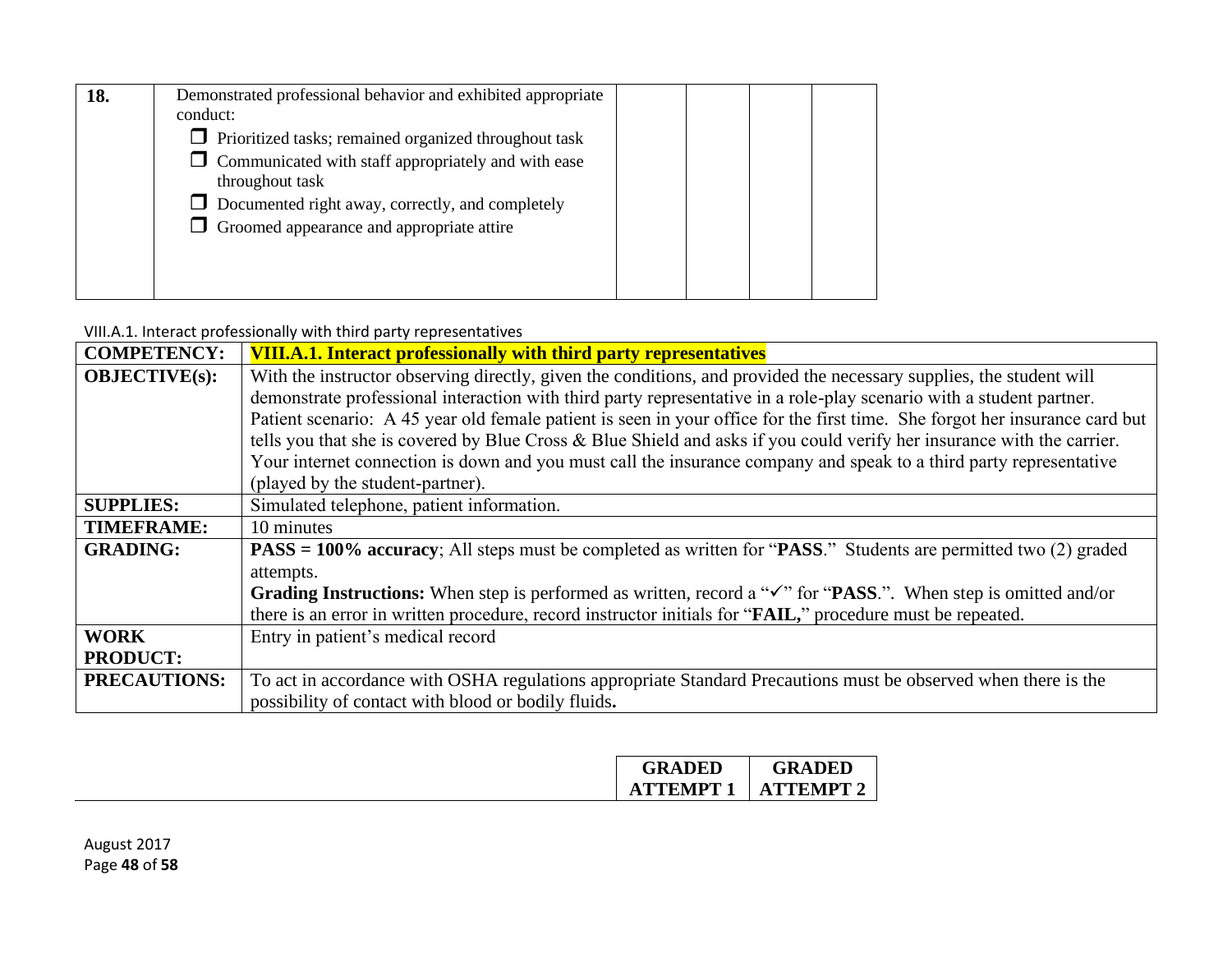| STEP# | <b>PROCEDURE</b>                                                                                                               | <b>PASS</b>  | <b>FAIL</b> | <b>PASS</b> | <b>FAIL</b> |
|-------|--------------------------------------------------------------------------------------------------------------------------------|--------------|-------------|-------------|-------------|
|       |                                                                                                                                | $\checkmark$ |             |             |             |
| Ex.   | Student completes step as written, record "√"<br>Student omits step or performs it in error, record initials                   |              |             |             |             |
|       |                                                                                                                                |              | JH          |             |             |
| 19.   | In role-play scenario with student partner playing the role<br>of a 3 <sup>rd</sup> party representative, student demonstrates |              |             |             |             |
|       | professional interaction.                                                                                                      |              |             |             |             |
|       | $\Box$ Determined patient's managed care organization                                                                          |              |             |             |             |
|       | and ensured provider was a "participating" provider                                                                            |              |             |             |             |
|       | Called insurance company and in a professional                                                                                 |              |             |             |             |
|       | manner, obtained correct information including:                                                                                |              |             |             |             |
|       | Identified self & doctor's office and reason for call<br>П                                                                     |              |             |             |             |
|       | Verified patient has insurance in effect and was<br>$\Box$                                                                     |              |             |             |             |
|       | eligible for benefits                                                                                                          |              |             |             |             |
|       | Confirmed exclusions and non-covered services                                                                                  |              |             |             |             |
|       | $\Box$<br>Determined deductibles, copayments or other                                                                          |              |             |             |             |
|       | payments the patient is responsible for                                                                                        |              |             |             |             |
|       | Determined policy for referrals to specialists<br>$\Box$                                                                       |              |             |             |             |
|       | Used professional communication techniques with<br>$\Box$                                                                      |              |             |             |             |
|       | third party representative to inquire about coverage                                                                           |              |             |             |             |
|       | Documented the name, title, and extension of the<br>$\Box$                                                                     |              |             |             |             |
|       | person contacted                                                                                                               |              |             |             |             |
|       | Ended the call politely and professionally<br>$\Box$                                                                           |              |             |             |             |
|       | $\Box$<br>Documented information collected in patient's                                                                        |              |             |             |             |
|       | medical record or on the appropriate insurance                                                                                 |              |             |             |             |
|       | form                                                                                                                           |              |             |             |             |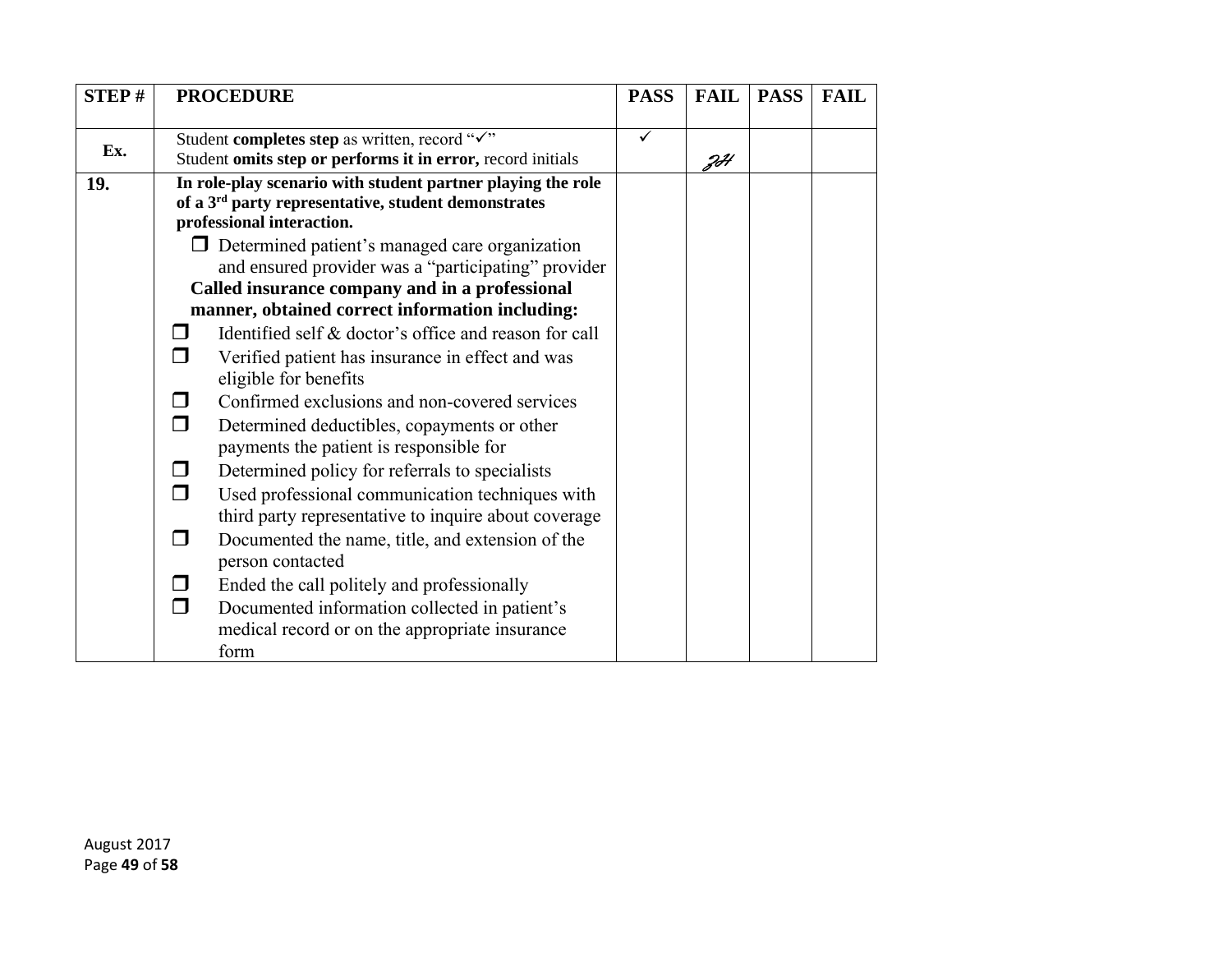| 20. | Demonstrated professional behavior and exhibited appropriate                                                 |  |  |
|-----|--------------------------------------------------------------------------------------------------------------|--|--|
|     | conduct:                                                                                                     |  |  |
|     | $\Box$ Displayed professionalism and used appropriate                                                        |  |  |
|     | telephone techniques during call                                                                             |  |  |
|     | $\Box$ Prioritized tasks; remained organized throughout task                                                 |  |  |
|     | $\Box$ Documented right away, correctly, and completely<br>(Instructor's Note: attach patient's chart entry) |  |  |
|     | $\Box$ Groomed appearance and appropriate attire                                                             |  |  |
|     |                                                                                                              |  |  |
|     |                                                                                                              |  |  |

VIII.A.2. Display tactful behavior when communicating with medical providers regarding third party requirements

<span id="page-49-0"></span>

| <b>COMPETENCY:</b>   | VIII.A.2. Display tactful behavior when communicating with medical providers regarding third party                                                                                                                                                                                                                                                                                                                                                                                                                                                                                                                                            |
|----------------------|-----------------------------------------------------------------------------------------------------------------------------------------------------------------------------------------------------------------------------------------------------------------------------------------------------------------------------------------------------------------------------------------------------------------------------------------------------------------------------------------------------------------------------------------------------------------------------------------------------------------------------------------------|
|                      | requirements                                                                                                                                                                                                                                                                                                                                                                                                                                                                                                                                                                                                                                  |
| <b>OBJECTIVE(s):</b> | With the instructor observing directly, using a role-play scenario with a student-partner, the student will demonstrate<br>tactful behavior when communicating with medical providers regarding third party requirements.<br>Scenario: A 65 year old male patient has been coming to your office for wound care for several weeks. You have<br>received several claim rejections from this patient's insurance company because after reviewing the doctor's notes, they<br>state that in order for claims for wound care to be reimbursed, the MD must document the size and depth of each<br>wound. This was not done in the medical record. |
| <b>SUPPLIES:</b>     | None                                                                                                                                                                                                                                                                                                                                                                                                                                                                                                                                                                                                                                          |
| <b>TIMEFRAME:</b>    | 5 minutes                                                                                                                                                                                                                                                                                                                                                                                                                                                                                                                                                                                                                                     |
| <b>GRADING:</b>      | $PASS = 100\%$ accuracy; All steps must be completed as written for "PASS." Students are permitted two (2) graded<br>attempts.                                                                                                                                                                                                                                                                                                                                                                                                                                                                                                                |
|                      | Grading Instructions: When step is performed as written, record a " $\checkmark$ " for "PASS.". When step is omitted and/or<br>there is an error in written procedure, record instructor initials for "FAIL," procedure must be repeated.                                                                                                                                                                                                                                                                                                                                                                                                     |
| <b>WORK</b>          | Entry in patient's medical record                                                                                                                                                                                                                                                                                                                                                                                                                                                                                                                                                                                                             |
| <b>PRODUCT:</b>      |                                                                                                                                                                                                                                                                                                                                                                                                                                                                                                                                                                                                                                               |
| <b>PRECAUTIONS:</b>  | To act in accordance with OSHA regulations appropriate Standard Precautions must be observed when there is the<br>possibility of contact with blood or bodily fluids.                                                                                                                                                                                                                                                                                                                                                                                                                                                                         |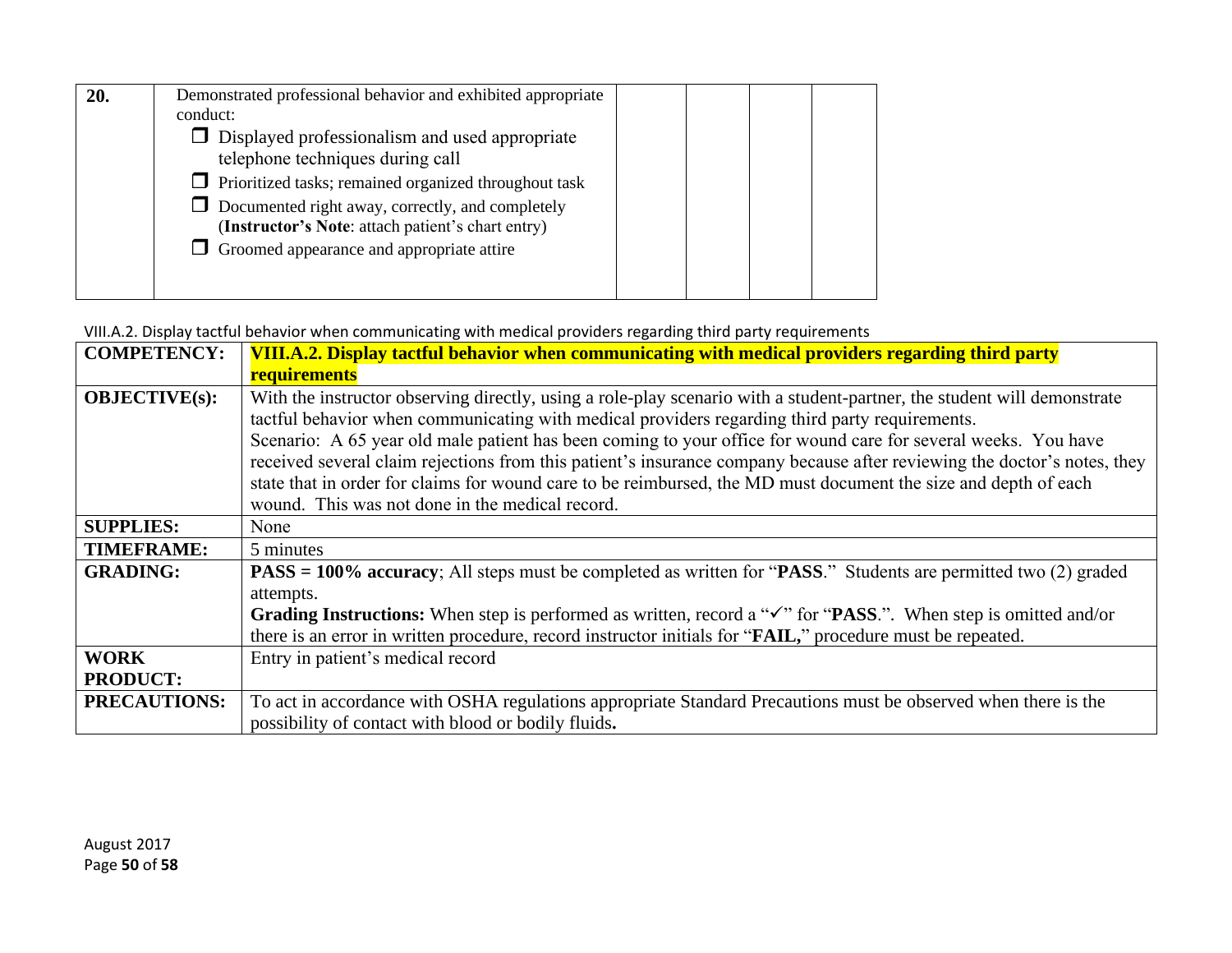|       |                                                                                                                                                                                                                                                                                                                                                                                                                          | <b>GRADED</b>   |             |                  | <b>GRADED</b> |  |
|-------|--------------------------------------------------------------------------------------------------------------------------------------------------------------------------------------------------------------------------------------------------------------------------------------------------------------------------------------------------------------------------------------------------------------------------|-----------------|-------------|------------------|---------------|--|
|       |                                                                                                                                                                                                                                                                                                                                                                                                                          | <b>ATTEMPT1</b> |             | <b>ATTEMPT 2</b> |               |  |
| STEP# | <b>PROCEDURE</b>                                                                                                                                                                                                                                                                                                                                                                                                         | <b>PASS</b>     | <b>FAIL</b> | <b>PASS</b>      | <b>FAIL</b>   |  |
|       |                                                                                                                                                                                                                                                                                                                                                                                                                          |                 |             |                  |               |  |
| Ex.   | Student completes step as written, record "√"<br>Student omits step or performs it in error, record initials                                                                                                                                                                                                                                                                                                             | $\checkmark$    | JH          |                  |               |  |
| 21.   | In role-play scenario with student partner (role playing as<br>provider) displayed tactful behavior when communicating<br>third party requirements<br>Approached/addressed provider in a respectful and<br>professional manner<br>Brought to provider's attention rejected claims<br>Tactfully explained the reason for rejection<br>Offered solution to solve this issue so that future<br>claims would not be rejected |                 |             |                  |               |  |
| 22.   | Answered any questions that provider may have<br>Demonstrated professional behavior and exhibited appropriate<br>conduct:<br>$\Box$ Displayed professionalism and used appropriate<br>tactfulness when communicating with provider<br>$\Box$ Prioritized tasks; remained organized throughout task<br>Groomed appearance and appropriate attire                                                                          |                 |             |                  |               |  |

IX.A.1. Utilize tactful communication skills with medical providers to ensure accurate code selection

| <b>COMPETENCY:</b>   | <b>IX.A.1. Utilize tactful communication skills with medical providers to ensure accurate code selection</b>                |
|----------------------|-----------------------------------------------------------------------------------------------------------------------------|
| <b>OBJECTIVE(s):</b> | With the instructor observing directly, using a role-play scenario with a student-partner, the student will utilize tactful |
|                      | communication skills with medical providers to ensure accurate code selection.                                              |
|                      | Scenario: You have been working for an internal medicine office for several months. There are 5 providers in total and      |
|                      | all of them seem very dedicated to their patients and seem to provide quality care. The youngest provider, Dr. Lewis        |
|                      | (he just completed his residency 6 months ago), seems to be coding many of the more routine office visits at a high         |

<span id="page-50-0"></span>August 2017 Page **51** of **58**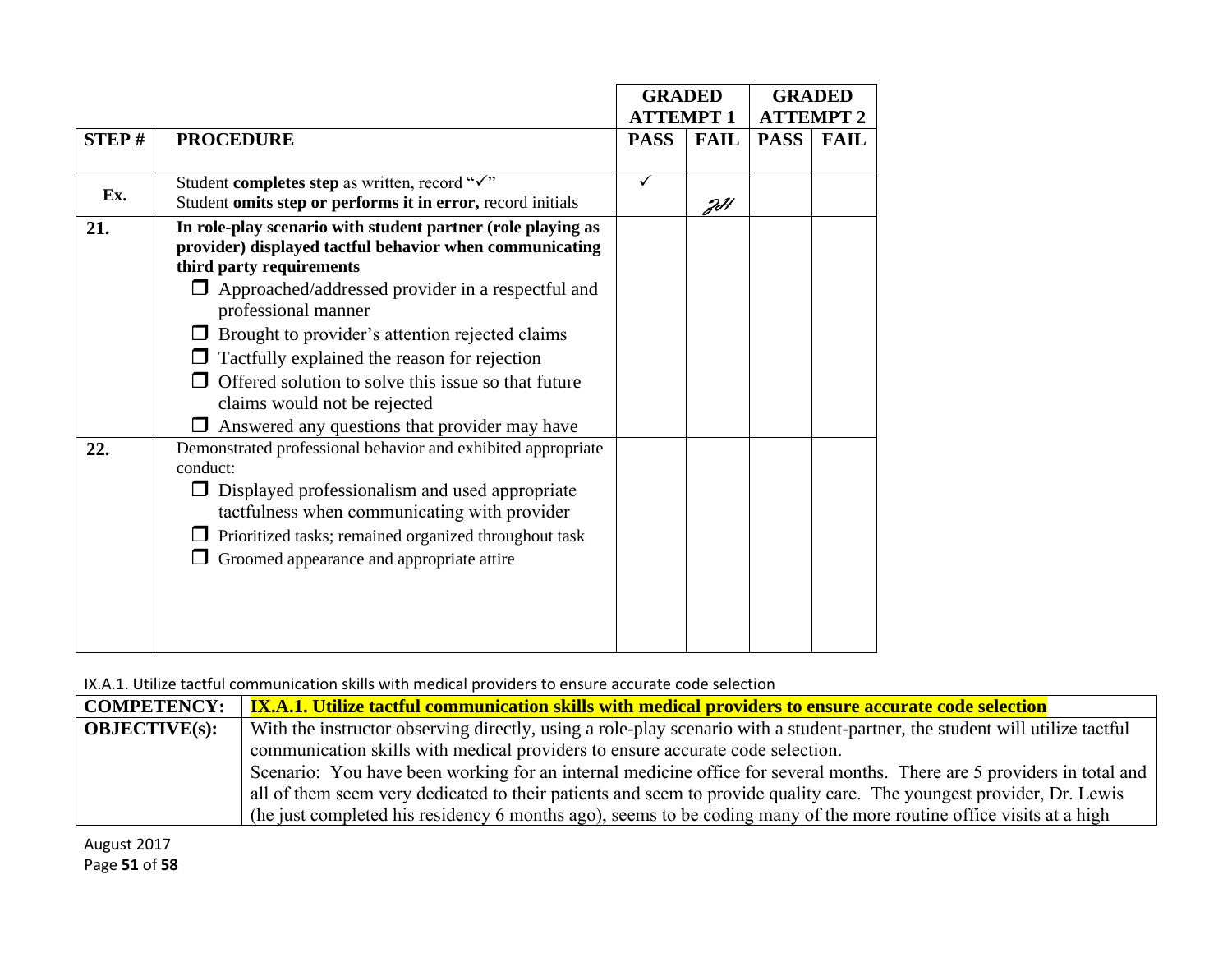|                     | level (99214) as opposed to the other providers with comparable visits usually coded at 99212 or 99213. After                      |
|---------------------|------------------------------------------------------------------------------------------------------------------------------------|
|                     | reviewing the notes for several visits that have been coded at 99214, you believe that the provider is over-coding these           |
|                     | visits. Dr. Lewis is very open to suggestions from all co-workers and repeatedly indicates that he knows he is a                   |
|                     | "rookie" and he wants to do things right.                                                                                          |
| <b>SUPPLIES:</b>    | None                                                                                                                               |
| <b>TIMEFRAME:</b>   | 15 minutes                                                                                                                         |
| <b>GRADING:</b>     | $PASS = 100\%$ accuracy; All steps must be completed as written for "PASS." Students are permitted two (2) graded                  |
|                     | attempts.                                                                                                                          |
|                     | <b>Grading Instructions:</b> When step is performed as written, record a " $\checkmark$ " for "PASS.". When step is omitted and/or |
|                     | there is an error in written procedure, record instructor initials for "FAIL," procedure must be repeated.                         |
| <b>WORK</b>         | None                                                                                                                               |
| <b>PRODUCT:</b>     |                                                                                                                                    |
| <b>PRECAUTIONS:</b> | To act in accordance with OSHA regulations appropriate Standard Precautions must be observed when there is the                     |
|                     | possibility of contact with blood or bodily fluids.                                                                                |

#### X.A.2. Protect the integrity of the medical record

| <b>COMPETENCY:</b>   | <b>X.A.2. Protect the integrity of the medical record</b>                                                                          |
|----------------------|------------------------------------------------------------------------------------------------------------------------------------|
| <b>OBJECTIVE(s):</b> | With the instructor observing directly and provided the necessary supplies, the student will demonstrate considerations            |
|                      | to protect the integrity of the medical record through role-play with a student-partner using an instructor provided               |
|                      | scenario.                                                                                                                          |
|                      | Patient scenario: Ms. Mills (played by student-partner) is checking out of the office following a routine visit. She says          |
|                      | to you, "Hey wasn't that Sue Smith going into room 4? She's my next door neighbor." You then notice that Ms. Mills                 |
|                      | was leaning over the counter attempting to see the computer screen labeled "Room 4."                                               |
| <b>SUPPLIES:</b>     | Simulated office setting                                                                                                           |
| <b>TIMEFRAME:</b>    | 5 minutes                                                                                                                          |
| <b>GRADING:</b>      | $PASS = 100\%$ accuracy; All steps must be completed as written for "PASS." Students are permitted two (2) graded                  |
|                      | attempts.                                                                                                                          |
|                      | <b>Grading Instructions:</b> When step is performed as written, record a " $\checkmark$ " for "PASS.". When step is omitted and/or |
|                      | there is an error in written procedure, record instructor initials for " <b>FAIL</b> ," procedure must be repeated.                |
| <b>WORK</b>          | None                                                                                                                               |
| <b>PRODUCT:</b>      |                                                                                                                                    |
| <b>PRECAUTIONS:</b>  | To act in accordance with OSHA regulations appropriate Standard Precautions must be observed when there is the                     |

<span id="page-51-0"></span>August 2017 Page **52** of **58**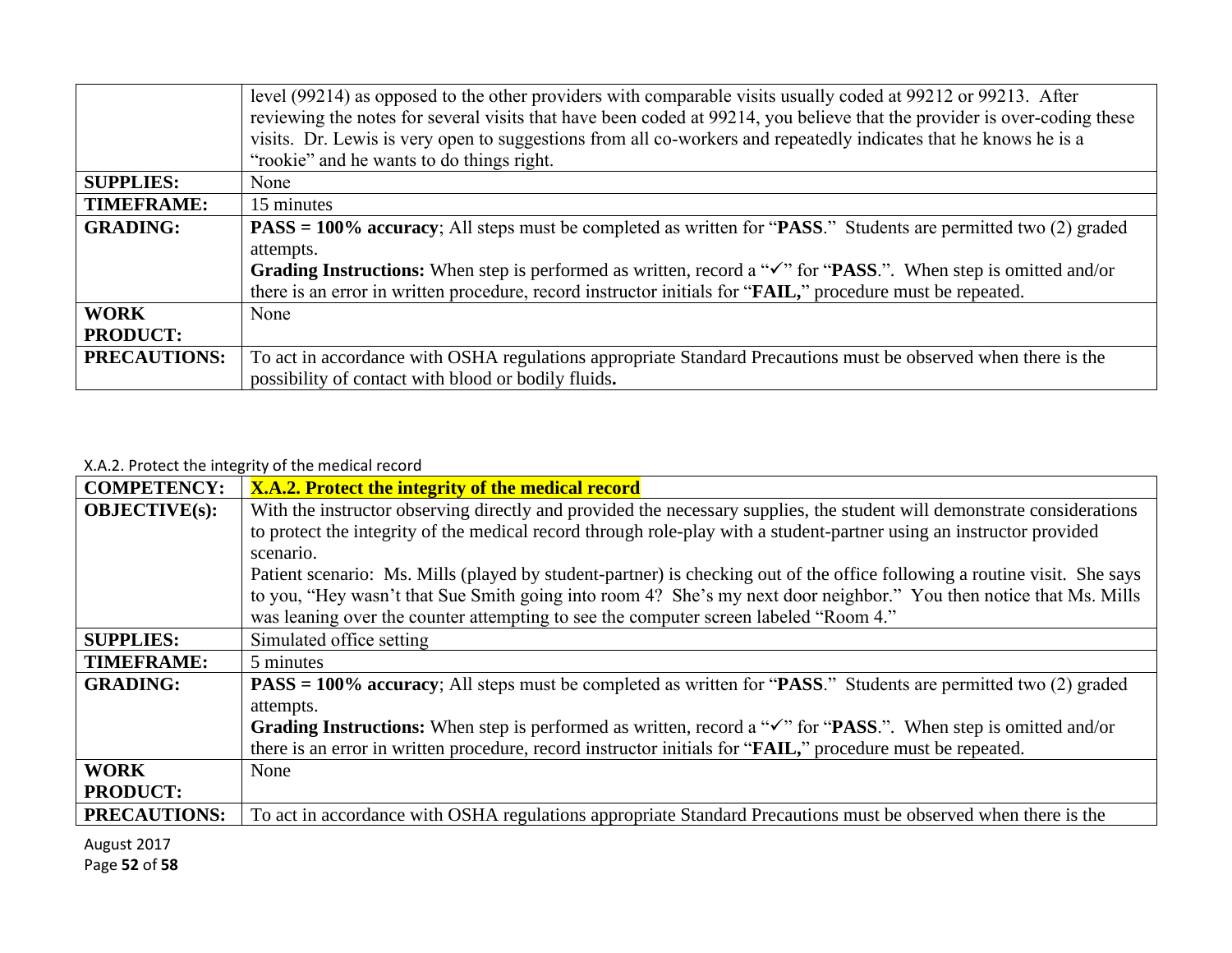#### possibility of contact with blood or bodily fluids**.**

|       |                                                                                                                                                    | <b>GRADED</b>    |             | <b>GRADED</b> |                  |
|-------|----------------------------------------------------------------------------------------------------------------------------------------------------|------------------|-------------|---------------|------------------|
|       |                                                                                                                                                    | <b>ATTEMPT 1</b> |             |               | <b>ATTEMPT 2</b> |
| STEP# | <b>PROCEDURE</b>                                                                                                                                   | <b>PASS</b>      | <b>FAIL</b> | <b>PASS</b>   | <b>FAIL</b>      |
| Ex.   | Student completes step as written, record "√"                                                                                                      |                  |             |               |                  |
|       | Student omits step or performs it in error, record initials                                                                                        |                  | JH          |               |                  |
| 23.   | In role-play scenario with student partner demonstrated<br>ability to protect the integrity of the medical record:                                 |                  |             |               |                  |
|       | Made appropriate eye contact with the patient                                                                                                      |                  |             |               |                  |
|       | Established a professional and empathetic atmosphere                                                                                               |                  |             |               |                  |
|       | Respectfully indicated to patient that information<br>located behind the counter (whether computerized or<br>paper) is intended for employees only |                  |             |               |                  |
|       | $\Box$ Professionally and respectfully reminded patient<br>that personal medical information is private                                            |                  |             |               |                  |
|       | Indicated that her personal medical information is<br>protected in the same way                                                                    |                  |             |               |                  |
|       | Offered to answer any questions that patient has<br>What suggestions could you offer to the office manager                                         |                  |             |               |                  |
|       | so that similar incidents could be avoided in the future?                                                                                          |                  |             |               |                  |
|       |                                                                                                                                                    |                  |             |               |                  |
|       |                                                                                                                                                    |                  |             |               |                  |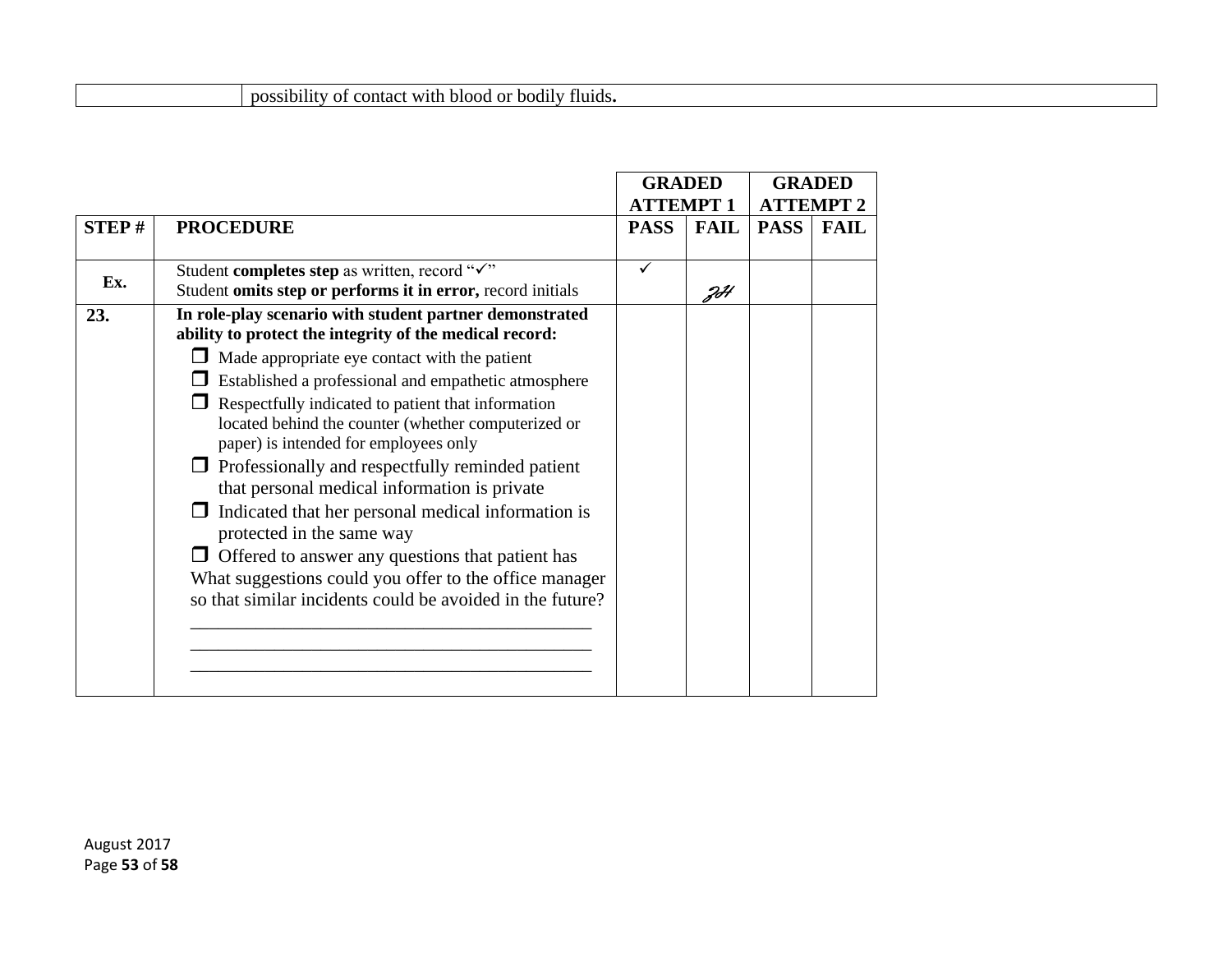| 24. | Demonstrated professional behavior and exhibited appropriate<br>conduct: |  |  |
|-----|--------------------------------------------------------------------------|--|--|
|     | $\Box$ Prioritized tasks; remained organized throughout task             |  |  |
|     | $\Box$ Groomed appearance and appropriate attire                         |  |  |
|     |                                                                          |  |  |

#### XII.A.1. Recognize the physical and emotional effects on persons involved in an emergency situation

| <b>COMPETENCY:</b>   | <b>XII.A.1. Recognize the physical and emotional effects on persons involved in</b>          |
|----------------------|----------------------------------------------------------------------------------------------|
|                      | an emergency situation                                                                       |
| <b>OBJECTIVE(s):</b> | Given the conditions, and provided the appropriate scenario, the student will                |
|                      | recognize the physical and emotional effects on persons involved in an emergency             |
|                      | situation. This may be done as an in-class assignment or a homework assignment.              |
|                      | Patient scenario: You work in an urgent care center in a small town. Mr. Al Jones            |
|                      | is brought in by a family member who is visibly upset. He is suspected of                    |
|                      | suffering a heart attack. You know the family because you went to school with                |
|                      | their daughter. You are asked to assist the MD and the RN as emergency care is               |
|                      | provided for Mr. Jones. As the EMT's prepare to transport Mr. Jones into the                 |
|                      | ambulance, you hear one of them say, "He's not breathing!"                                   |
| <b>SUPPLIES:</b>     | Computer with internet access                                                                |
| <b>TIMEFRAME:</b>    | 30 minutes                                                                                   |
| <b>GRADING:</b>      | PASS = 100% accuracy; All steps must be completed as written for "PASS."                     |
|                      | Students are permitted two (2) graded attempts.                                              |
|                      | <b>Grading Instructions:</b> When step is performed as written record a " $\checkmark$ " for |
|                      | "PASS." When step is omitted and/or there is an error in written procedure,                  |
|                      | record instructor initials for "FAIL," procedure must be repeated.                           |
| <b>WORK</b>          | None                                                                                         |
| <b>PRODUCT:</b>      |                                                                                              |
| <b>PRECAUTIONS:</b>  | To act in accordance with OSHA regulations appropriate Standard Precautions                  |
|                      | must be observed when there is the possibility of contact with blood or bodily               |

<span id="page-53-0"></span>August 2017 Page **54** of **58**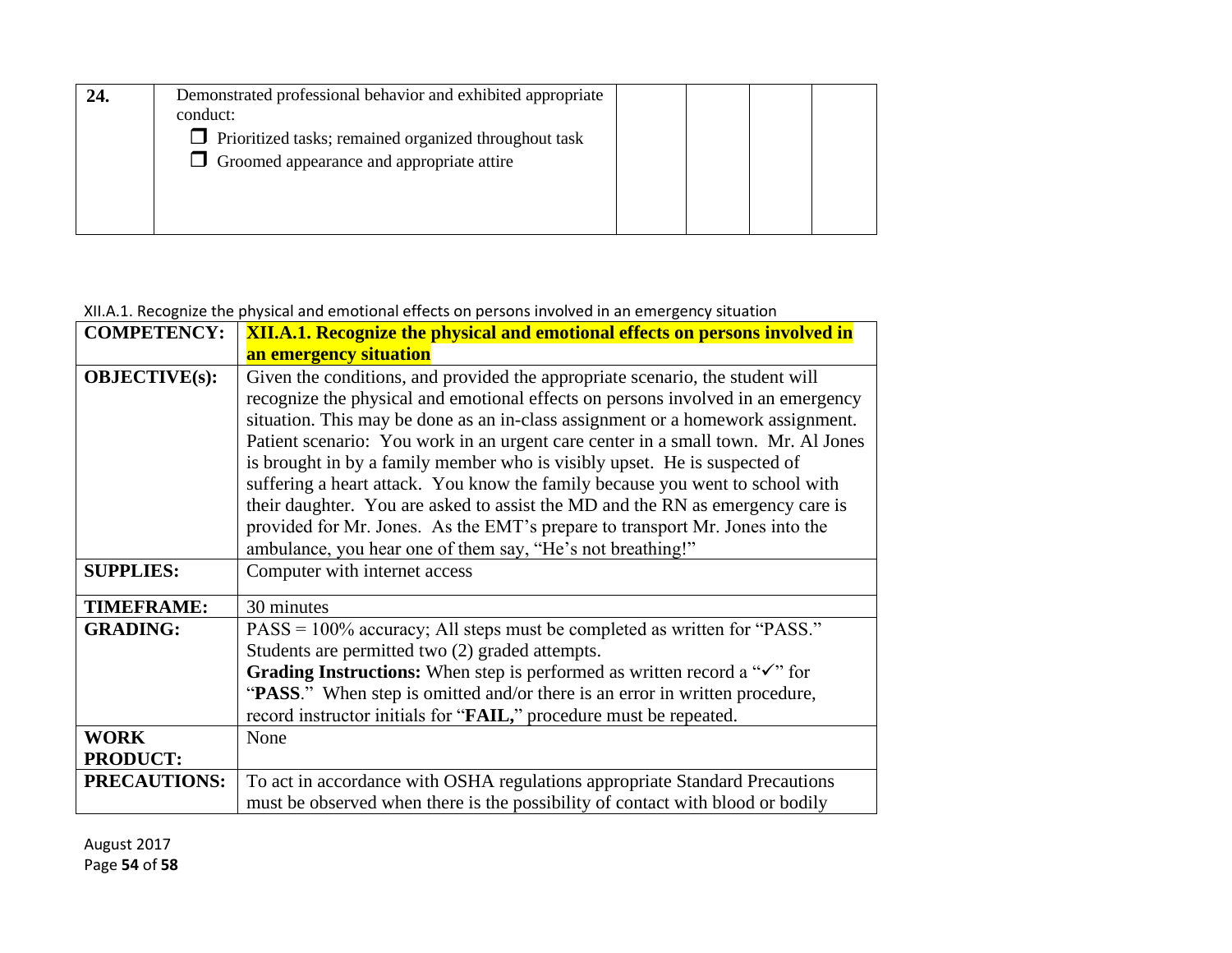| $\sim$ |
|--------|
|        |

|       |                                                                                                                                                                                                                                                                                                                                                                  |              | <b>GRADED</b><br><b>GRADED</b><br><b>ATTEMPT1</b><br><b>ATTEMPT 2</b> |             |             |
|-------|------------------------------------------------------------------------------------------------------------------------------------------------------------------------------------------------------------------------------------------------------------------------------------------------------------------------------------------------------------------|--------------|-----------------------------------------------------------------------|-------------|-------------|
| STEP# | <b>PROCEDURE</b>                                                                                                                                                                                                                                                                                                                                                 | <b>PASS</b>  | <b>FAIL</b>                                                           | <b>PASS</b> | <b>FAIL</b> |
| Ex.   | Student completes step as written, record "√"<br>Student omits step or performs it in error, record initials                                                                                                                                                                                                                                                     | $\checkmark$ | $\mathcal{H}$                                                         |             |             |
| 1.    | After researching the physical and emotional effects on<br>persons involved in an emergency situation, answer the<br>following:<br>List at least 3 physical effects on persons in emergency<br>situations (attach additional sheets if needed):<br>List at least 3 emotional effects on persons in emergency<br>situations (attach additional sheets if needed): |              |                                                                       |             |             |
|       |                                                                                                                                                                                                                                                                                                                                                                  |              |                                                                       |             |             |
| 2.    | How would the physical and emotional effects be<br>different for the MD, RN, wife, yourself? Attach<br>additional sheets if needed.                                                                                                                                                                                                                              |              |                                                                       |             |             |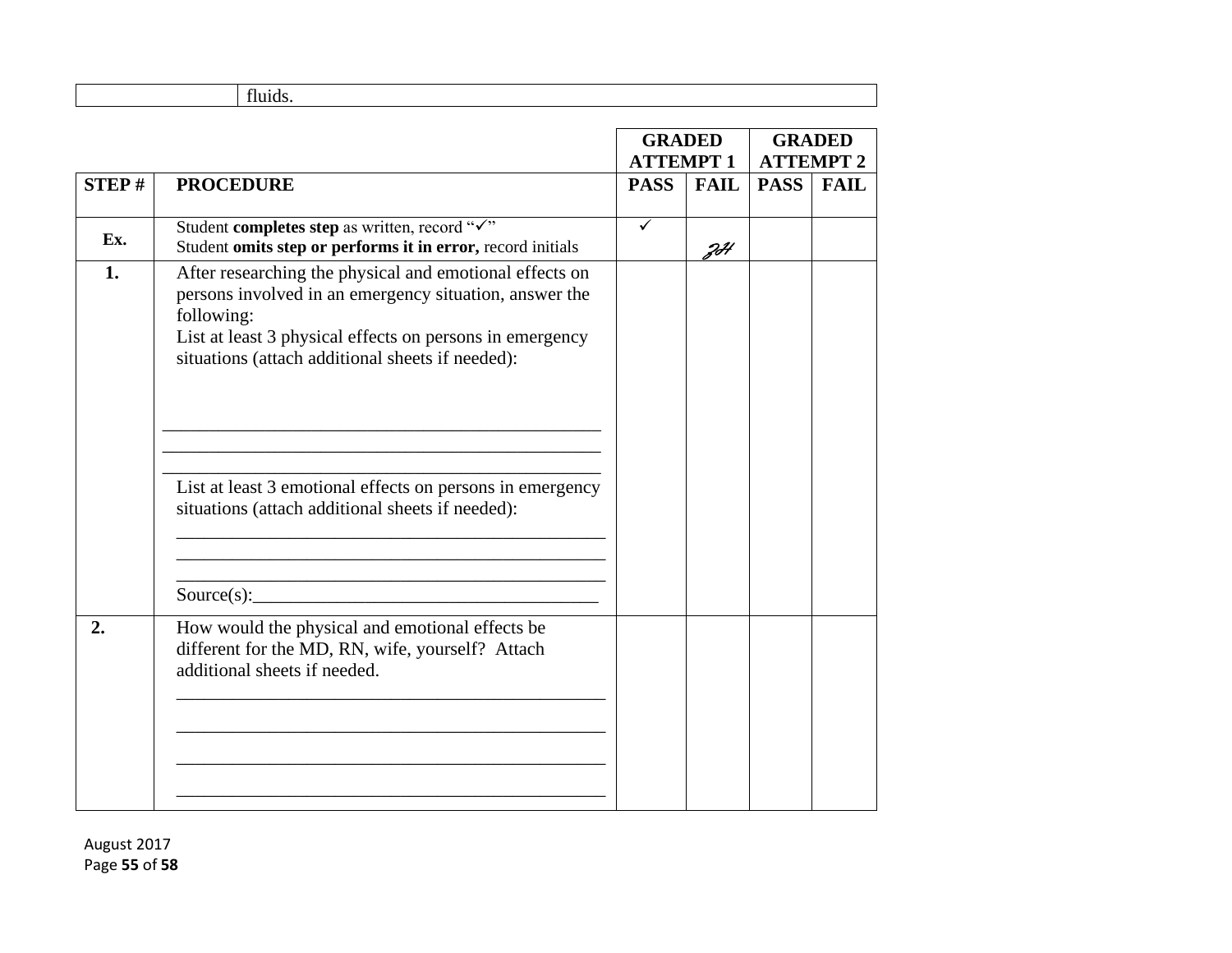| 3. | What can you do as a medical assistant to limit the effects of<br>the physical and emotional stress that occurs in this situation?<br>List at least 1 for each person involved. Attach additional<br>sheets if needed.<br>Yourself: |  |  |
|----|-------------------------------------------------------------------------------------------------------------------------------------------------------------------------------------------------------------------------------------|--|--|

#### XII.A.2. Demonstrate self-awareness in responding to an emergency situation

| <b>COMPETENCY:</b>                                                                                                                                                                                                                                                                                                                                                                                                                                                                                                          | <b>XII.A.2. Demonstrate self-awareness in responding to an emergency</b>                                                                                                                                                                                                                                                                                           |  |  |  |
|-----------------------------------------------------------------------------------------------------------------------------------------------------------------------------------------------------------------------------------------------------------------------------------------------------------------------------------------------------------------------------------------------------------------------------------------------------------------------------------------------------------------------------|--------------------------------------------------------------------------------------------------------------------------------------------------------------------------------------------------------------------------------------------------------------------------------------------------------------------------------------------------------------------|--|--|--|
|                                                                                                                                                                                                                                                                                                                                                                                                                                                                                                                             | situation                                                                                                                                                                                                                                                                                                                                                          |  |  |  |
| <b>OBJECTIVE(s):</b><br>Given the conditions, and provided the appropriate scenario, student will<br>demonstrate self-awareness in responding to an emergency situation.<br>This can be done as an in-class assignment or a homework assignment.<br>Scenario: It's 12:55 pm and office hours start at 1:00pm. Your first<br>patient for the afternoon, Mr. Lewis, has already checked in and is<br>waiting for the MD to return from lunch. Suddenly you hear the<br>receptionist exclaim, "Mr. Lewis is having a seizure!" |                                                                                                                                                                                                                                                                                                                                                                    |  |  |  |
| <b>SUPPLIES:</b>                                                                                                                                                                                                                                                                                                                                                                                                                                                                                                            | Computer with internet access                                                                                                                                                                                                                                                                                                                                      |  |  |  |
| <b>TIMEFRAME:</b>                                                                                                                                                                                                                                                                                                                                                                                                                                                                                                           | 20 minutes                                                                                                                                                                                                                                                                                                                                                         |  |  |  |
| <b>GRADING:</b>                                                                                                                                                                                                                                                                                                                                                                                                                                                                                                             | $PASS = 100\%$ accuracy; All steps must be completed as written for<br>"PASS." Students are permitted two (2) graded attempts.<br>Grading Instructions: When step is performed as written record a " $\checkmark$ "<br>for "PASS." When step is omitted and/or there is an error in written<br>procedure, record instructor initials for "FAIL," procedure must be |  |  |  |

<span id="page-55-0"></span>August 2017 Page **56** of **58**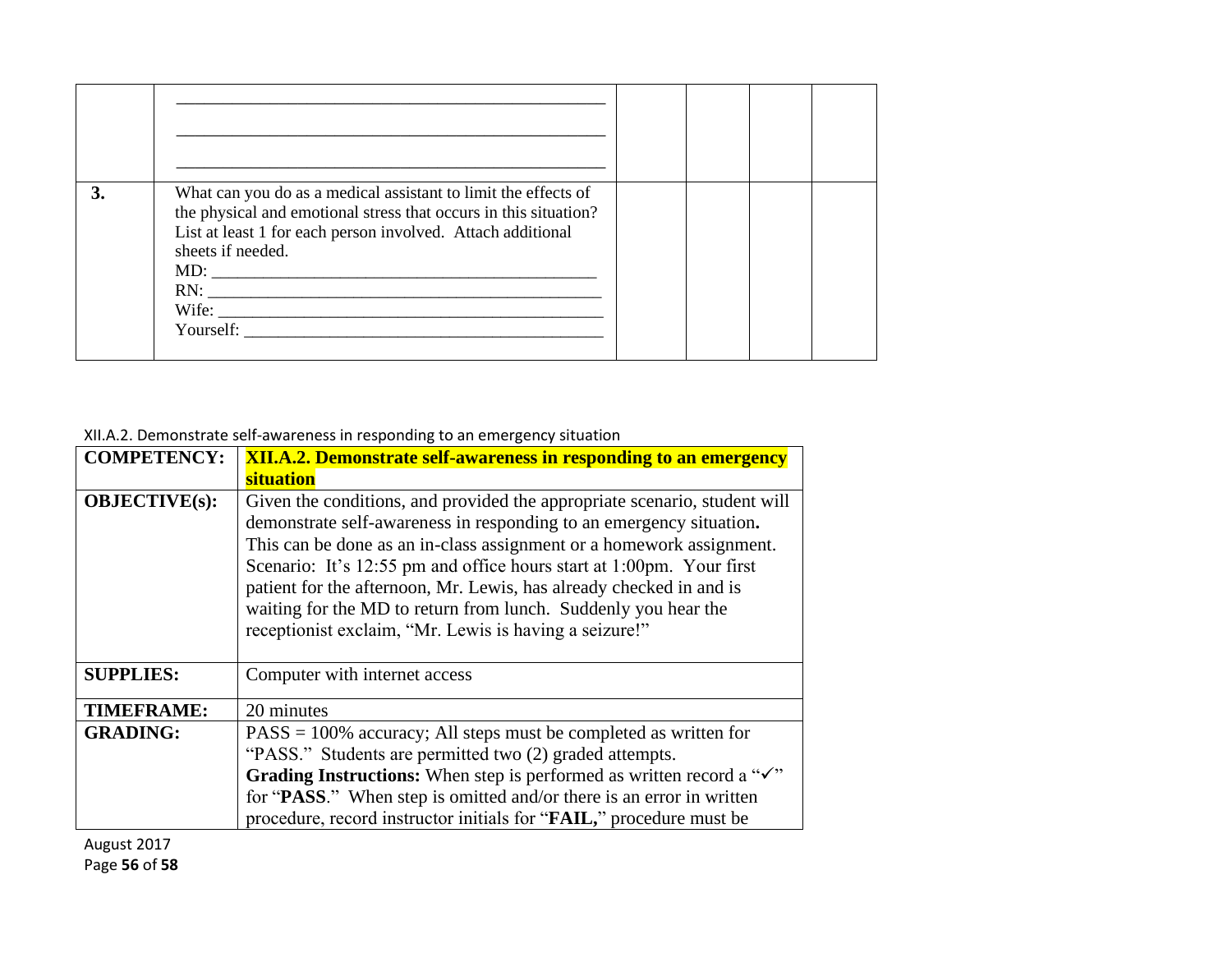|                 | repeated.                                                                           |  |
|-----------------|-------------------------------------------------------------------------------------|--|
| <b>WORK</b>     | None                                                                                |  |
| <b>PRODUCT:</b> |                                                                                     |  |
|                 | <b>PRECAUTIONS:</b> To act in accordance with OSHA regulations appropriate Standard |  |
|                 | Precautions must be observed when there is the possibility of contact               |  |
|                 | with blood or bodily fluids.                                                        |  |

|              |                                                                                                                                                                        | <b>GRADED</b>    |                | <b>GRADED</b>    |             |
|--------------|------------------------------------------------------------------------------------------------------------------------------------------------------------------------|------------------|----------------|------------------|-------------|
|              |                                                                                                                                                                        | <b>ATTEMPT 1</b> |                | <b>ATTEMPT 2</b> |             |
| <b>STEP#</b> | <b>PROCEDURE</b>                                                                                                                                                       | <b>PASS</b>      | <b>FAIL</b>    | <b>PASS</b>      | <b>FAIL</b> |
|              |                                                                                                                                                                        |                  |                |                  |             |
| Ex.          | Student completes step as written, record "√"<br>Student omits step or performs it in error, record initials                                                           | $\checkmark$     | $\mathcal{JH}$ |                  |             |
| 1.           | After researching the effects that stress has on the human<br>body, identify at least 3 physical effects and 3 emotional<br>effects that occur:<br>Emotional:          |                  |                |                  |             |
| 2.           | Identify at least 2 different actions or considerations that<br>would assist you in limiting stressful effects in an emergency:<br>Attach additional sheets if needed. |                  |                |                  |             |

August 2017 Page **57** of **58**